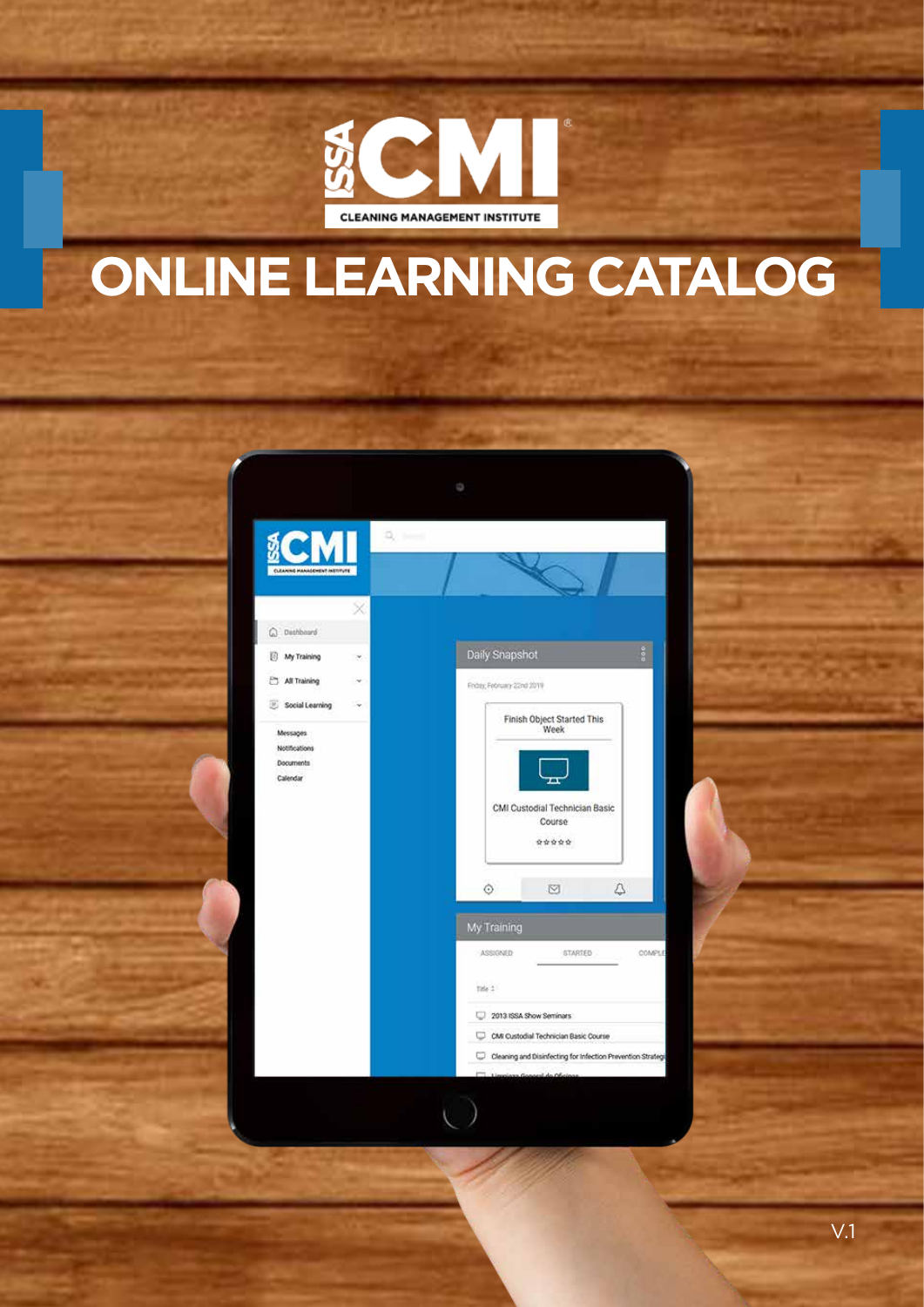# ONLINE learning

| <b>Certified Custodial Technician</b> |             | $\mathcal{P}$ |
|---------------------------------------|-------------|---------------|
| <b>Supply Chain Management</b>        | <b>F.</b> 3 |               |
| <b>Online Learning Subscription</b>   | $+$ . 4     |               |
| <b>Custom Private Branded</b>         | $+$ . 5     |               |
| <b>Construction Safety</b>            | $+$ .       |               |
| <b>General Safety</b>                 |             | 14            |
| <b>HAZWOPER</b>                       |             | 31            |
| <b>Laboratory Safety</b>              |             | 39            |
| <b>Regulatory</b>                     |             | 42            |



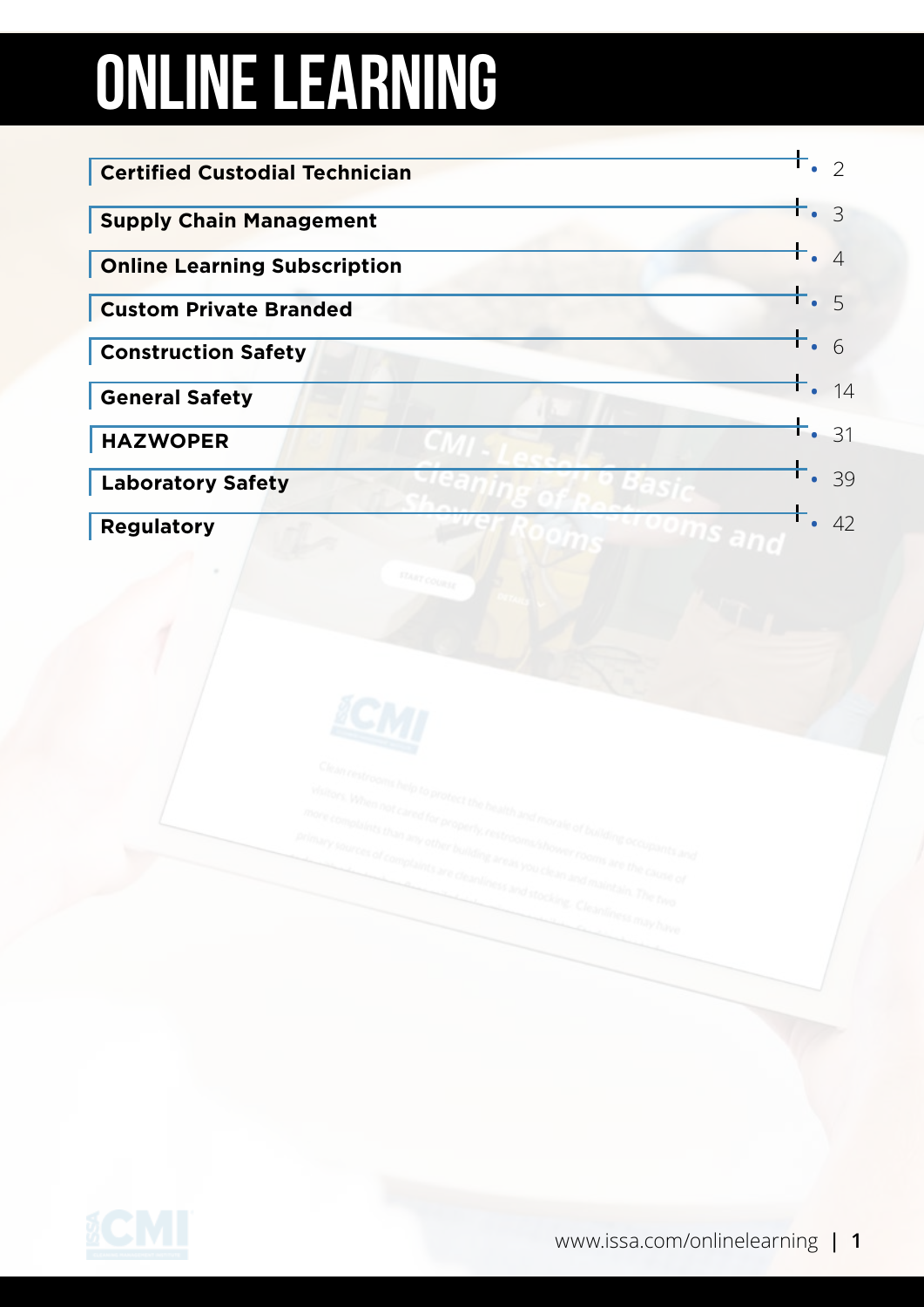# Certified custodial technician

#### **CMI Certified Custodial Technician Basic Product ID: CMI-515-ONLINE**

The Basic course focuses on the daily/routine tasks and the interim maintenance tasks, with an emphasis on best practices for hard floor care, as well as carpet care, restroom care, shower room care, disinfecting, above the floor cleaning, etc.

Course lessons include:

- **•** Basic Lesson 1: Customer Service
- **•** Basic Lesson 2: Chemistry of Cleaning
- **•** Basic Lesson 3: Basic Cleaning for Above-the-Floor Surfaces
- **•** Basic Lesson 4: Basic Cleaning for Hard Floor Surfaces
- **•** Basic Lesson 5: Basic Cleaning for Carpeted Floor Surfaces
- **•** Basic Lesson 6: Basic Cleaning of Restrooms and Shower Rooms

Member: **\$154.99** Nonmember: **\$179.98**

#### **CMI Certified Custodial Technician Advanced Product ID: CMI-535-ONLINE**

The Advanced course focuses on the more complex restorative/periodic tasks such as stripping and refinishing floors (resilient and non-resilient), extracting carpet, etc.

Course lessons include:

- **•** Advanced Lesson 1: Advanced Cleaning of Hard Floor Surfaces
- **•** Advanced Lesson 2: Advanced Cleaning of Carpeted Floor Surfaces
- **•** Advanced Lesson 3: Advanced Cleaning for Above-the-Floor Surfaces & Project Cleaning

Member: **\$154.99** Nonmember: **\$179.98**

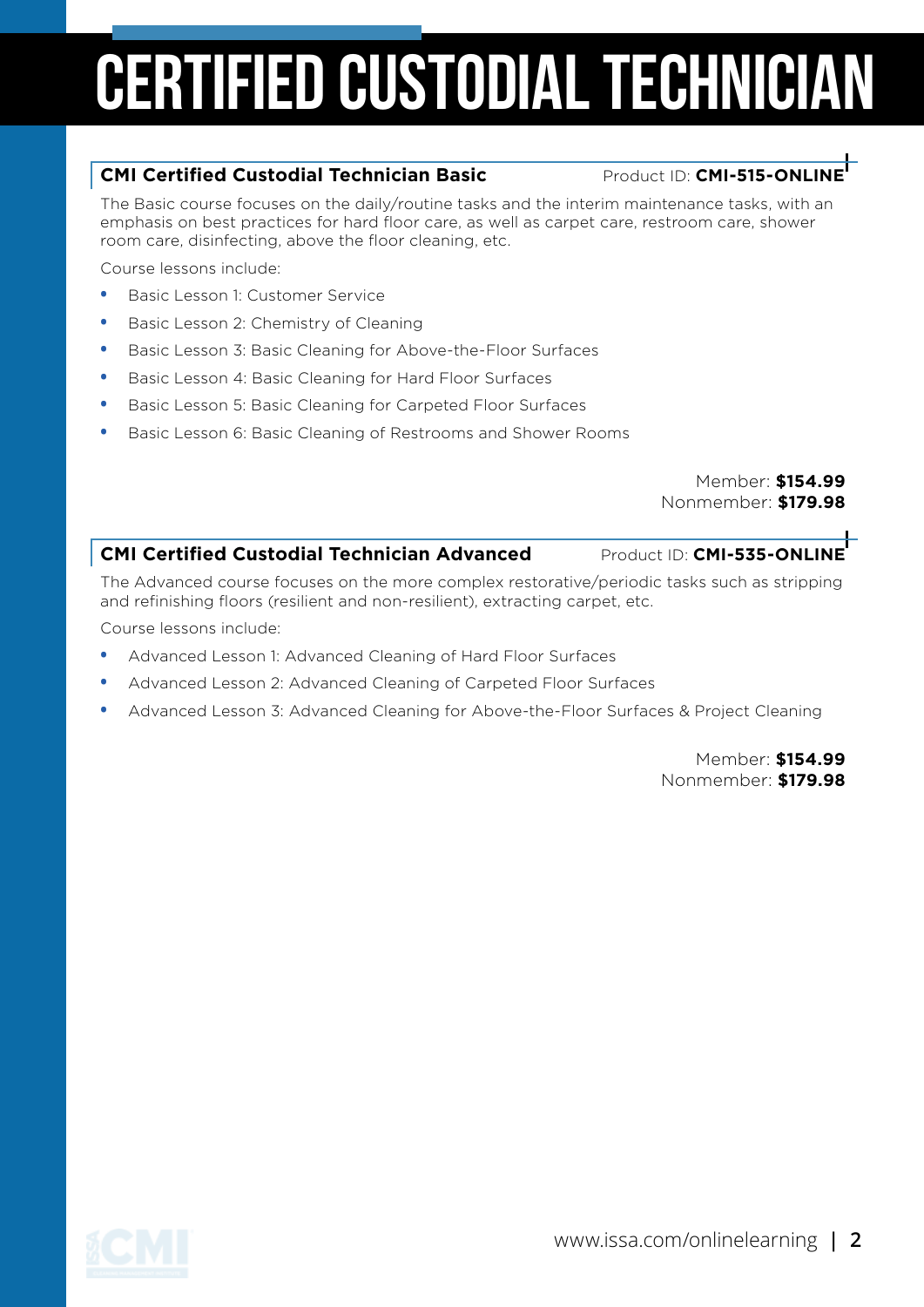# SUPPLY CHAIN MANAGEMENT

### **Program Overview**<br> **Product ID: 146**

#### **Primary audience for the course is:**

**•** Early career professionals, and employees without, or little formal knowledge of supply chain management, for whom knowing more about supply chain management would be beneficial.

**•** Middle management who are perhaps working in a narrow supply chain management area (e.g. buyers in purchasing departments, production planners, logistics analysts, etc.), but would benefit from the understanding of their role in the broader supply chain management context.

#### **Why you should take this program:**

**•** First of all, supply chain management has been increasingly recognized as a cornerstone of a company's success. It consists of multiple areas, such as customer service, operations, logistics, purchasing and sourcing, inventory management, planning, etc… and we see that the most successful companies, particularly in retail and distribution sector are the ones who are able to effectively align and coordinate these functions in one coherent unity. For companies to be able to do this they need employees with an integrative mindset, ones who understand how their actions impact other functions ,and vice a versa. Lower your staff turnover rates. This program will build awareness and understanding of fundamental principles of supply chain management and its effects on a firm's performance. It will increase an employee's understanding of their role in the wider supply chain management context.

**•** Improve their decision making from narrow functional outlook to a broader organizational and ultimately supply chain level.

The program consists of seven connected modules: **Module 1:** Customer Service Module **Module 2:** Logistics **Module 3:** Supply Chain Planning **Module 4:** Inventory Management



**Module 5:** Purchasing and Supply Management – 1 (Centered around category strategy development)

**Module 6:** Purchasing and Supply Management – 2 (Centered around supplier segmentation, evaluation and selection)

**Module 7:** Supply Chain Enablement





For multiple user discount pricing, please contact Mark Warner at mark@issa.com or TJ Grim at tj@issa.com

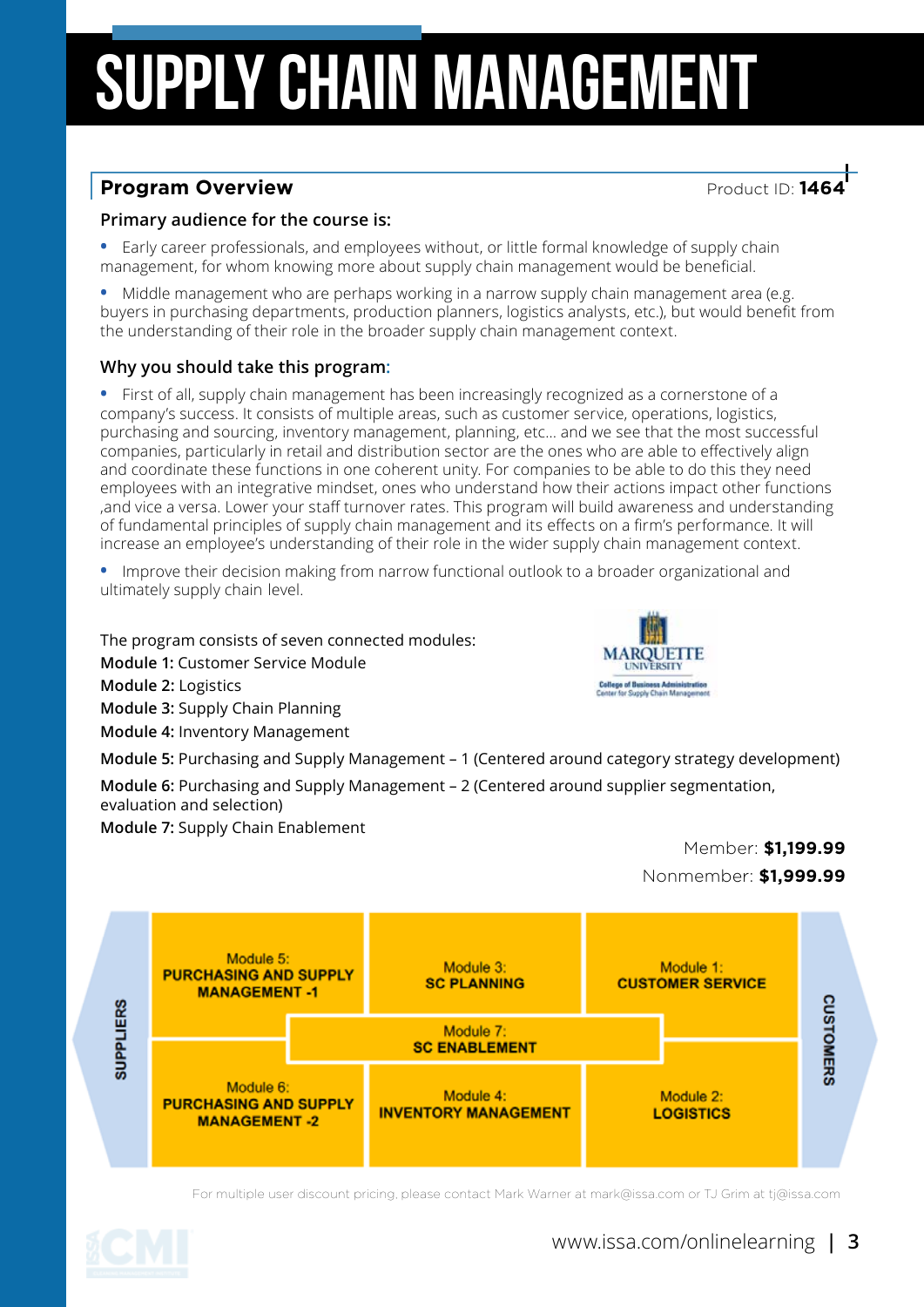# Online learning subscription

ISSA is now offering Online Learning annual subscription to help educate yourself and your team. The dynamic platform will feature new opportunities to enhance your learning experience to earn continuing education credits and empower your workforce. During the year, ISSA will continue to add organic content and purchased content along with courses created by partnering organizations. The complete subscription will allow you to have access to content being uploaded to the subscription.

#### **Yearly subscription includes:**

- **•** ISSA Daily Hard Floor Care DVD\*
- **•** ISSA Hard Floor Care Scrubbing, Stripping and Finishing DVD\*
- **•** ISSA Daily Restroom Care DVD\*
- **•** ISSA Restroom Deep Cleaning and Restoration DVD\*
- **•** ISSA Carpet Care DVD\*
- **•** ISSA Safety for Custodians DVD\*
- **•** ISSA Preventative Maintenance DVD\*
- **•** ISSA General Office Cleaning DVD\*
- **•** ISSA Show North America Past Presentations
- **•** ISSA and Media Publication Past Webinar Presentations

Subscribe today as an ISSA member for \$199 and a nonmember rate of \$399 for an individual user. If you are subscribing multiple users or want to upgrade your subscription, please contact TJ Grim or Mark Warner.

> Member: **\$199.99** Nonmember: **\$399.99**

#### **\*Content available in Spanish**

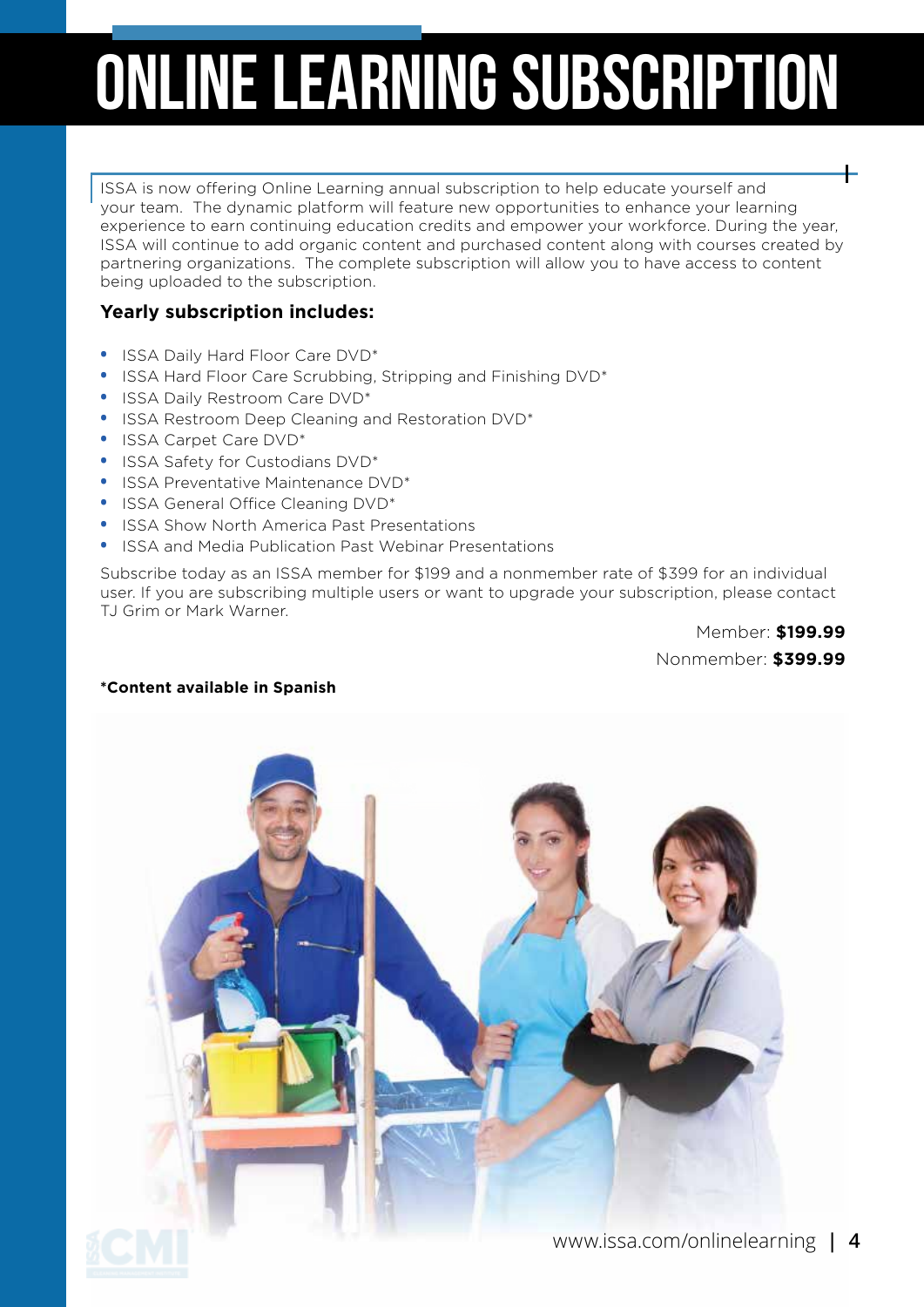# custom private branded

The custom private branded online learning is a very meaningful experience that is designed to keep your customers engaged in a learning experience while earning continuing education credits toward industry certifications. This option will give you the opportunity to customize the dashboard to suit your organizations branding and most importantly include your specific training programs.

The ISSA's Digitial Training Specialist will work directly with your specialist to ensure the user platform creates a positive user experience. Content from ISSA will be preloaded into your platform and will be uniquely customized to include your training programs. Also during the year, ISSA will continue to add organic content and purchased content, along with courses created by partnering organizations. The complete subscription will allow you to have access to everything being uploaded into the platform except for ISSA certification programs.

For more information and pricing, contact:

TJ Grim - Training Specialist 800-225-4772 ext 1107 tj@issa.com Mark Warner - Education Manager 800-225-4772 ext 1371 mark@issa.com



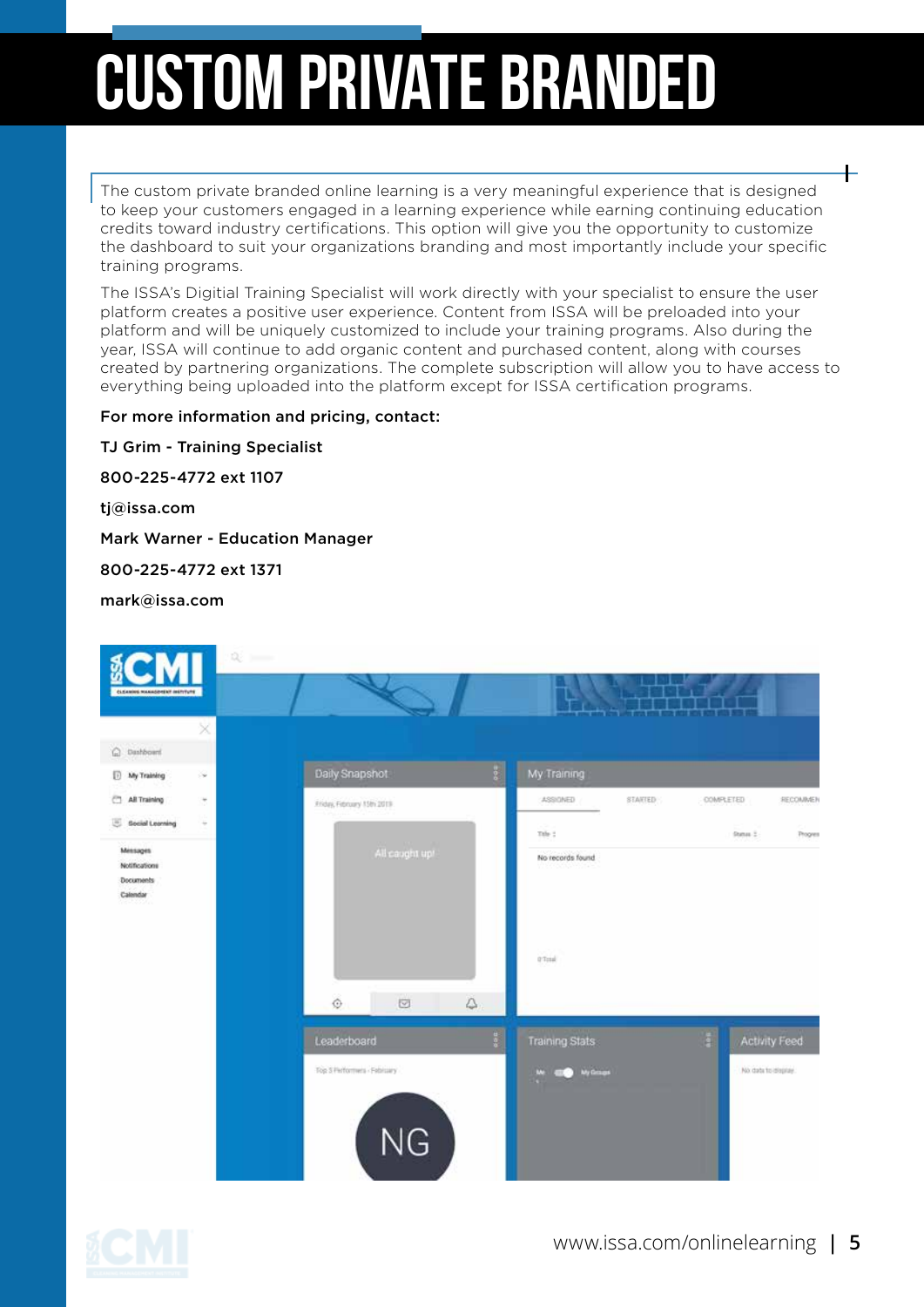# Construction Safety

#### **Caught-In/Between Hazards in Construction Environments Product ID: 1159**

MARCOM's interactive course on Caught-In/Between Hazards in Construction Environments provides the information employees need to recognize the caught-in/between hazards that are associated with construction tasks and avoid them before accidents happen. Using a powerful combination of audio, full-motion video, text and colorful graphics, this course provides the most cost-effective safety and regulatory compliance training available today. The course is divided into a number of logical sections so information is easily understood... and retained.

Member: **\$19.99** Nonmember: **\$39.99**

#### **Crane Safety in Construction Environments** Product ID: 1160

MARCOM's interactive course on Crane Safety in Construction Environments points out to employees that over 90% of crane-related accidents are caused by human error... and that they are the key to preventing these incidents. Using a powerful combination of audio, full-motion video, text and colorful graphics, this course provides the most cost-effective safety and regulatory compliance training available today. The course is divided into a number of logical sections so information is easily understood... and retained.

Member: **\$19.99** Nonmember: **\$39.99**

#### **Dealing with Drugs and Alcohol Abuse for Employees in Product ID: 116 Construction Environments**

MARCOM's interactive course on Dealing with Drug and Alcohol Abuse… for Employees in Construction Environments discusses the hazards of substance abuse, how employees can avoid them and what they can do to help keep their workplace drug and alcohol-free. Using a powerful combination of audio, full-motion video, text and colorful graphics, this course provides the most cost-effective safety and regulatory compliance training available today. The course is divided into a number of logical sections so information is easily understood... and retained.

Member: **\$19.99** Nonmember: **\$39.99**

#### **Dealing with Drugs and Alcohol Abuse for Managers and Product ID: 1162 Supervisors in Construction Environments**

MARCOM's interactive course on Dealing with Drug and Alcohol Abuse… for Managers and Supervisors in Construction Environments discusses drug and alcohol abuse, the damage it causes to workers and the businesses that employ them, and what should be done to create and maintain a drug and alcohol-free job site. Using a powerful combination of audio, fullmotion video, text and colorful graphics, this course provides the most cost-effective safety and regulatory compliance training available today. The course is divided into a number of logical sections so information is easily understood... and retained.

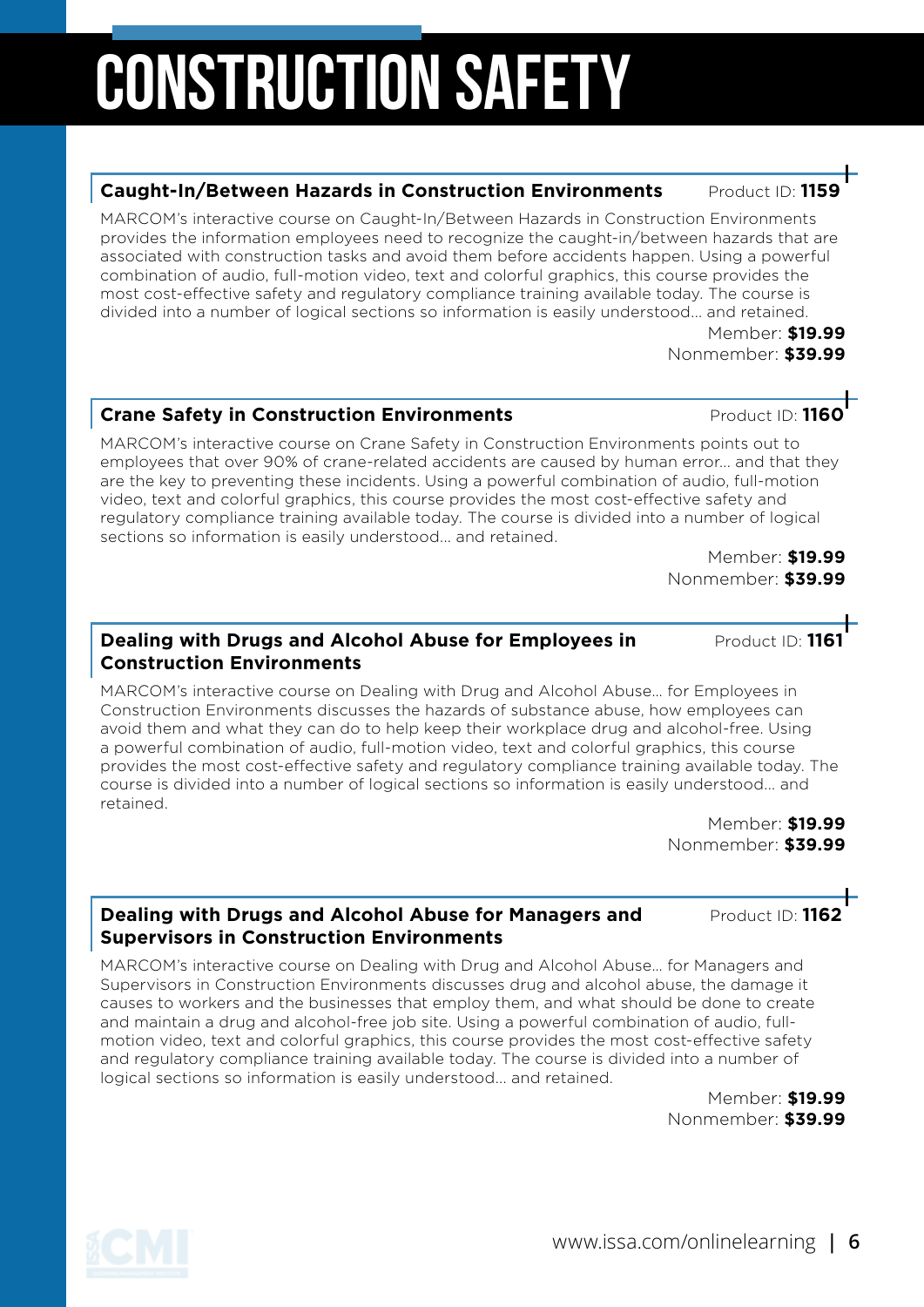# CONSTRUCTION SAFETY

#### **Electrocution Hazards in Construction Environments Part 1: Product ID: Types of Hazards and How You Can Protect Yourself**

The first in a two-part series on electrocution hazards, MARCOM's interactive course on Electrocution Hazards In Construction Environments Part I… Types of Hazards and How You Can Protect Yourself discusses the major types of electrocution hazards, and how employees can protect themselves from electrical hazards and electrocution in construction environments. Using a powerful combination of audio, full-motion video, text, and colorful graphics, this course provides the most cost-effective safety and regulatory compliance training available today. The course is divided into a number of logical sections so information is easily understood... and retained.

Member: **\$19.99** Nonmember: **\$39.99**

#### **Electrocution Hazards in Construction Environments Part 2: Product ID: 1164 Employer Requirements**

The second in a two-part series on electrocution hazards, MARCOM's interactive course on Electrocution Hazards In Construction Environments Part II… Employer Requirements discusses the major types of electrocution hazards, and how employees can protect themselves from electrical hazards and electrocution in construction environments, as well as employers' responsibilities in these areas. Using a powerful combination of audio, full-motion video, text and colorful graphics, this course provides the most cost-effective safety and regulatory compliance training available today. The course is divided into a number of logical sections so information is easily understood... and retained.

Member: **\$19.99** Nonmember: **\$39.99**

#### **Eye Safety in Construction Environments Product ID: 1165**

MARCOM's interactive course on Eye Safety in Construction Environments provides employees with the information they need to recognize and avoid eye hazards that they can encounter on a job site. Using a powerful combination of audio, full-motion video, text and colorful graphics, this course provides the most cost-effective safety and regulatory compliance training available today. The course is divided into a number of logical sections so information is easily understood... and retained.

> Member: **\$19.99** Nonmember: **\$39.99**

#### **Fall Protection in Construction Environments Product ID: 1166**

MARCOM's interactive course on Dealing with Drug and Alcohol Abuse… for Employees in Construction Environments discusses the hazards of substance abuse, how employees can avoid them and what they can do to help keep their workplace drug and alcohol-free. Using a powerful combination of audio, full-motion video, text and colorful graphics, this course provides the most cost-effective safety and regulatory compliance training available today. The course is divided into a number of logical sections so information is easily understood... and retained.

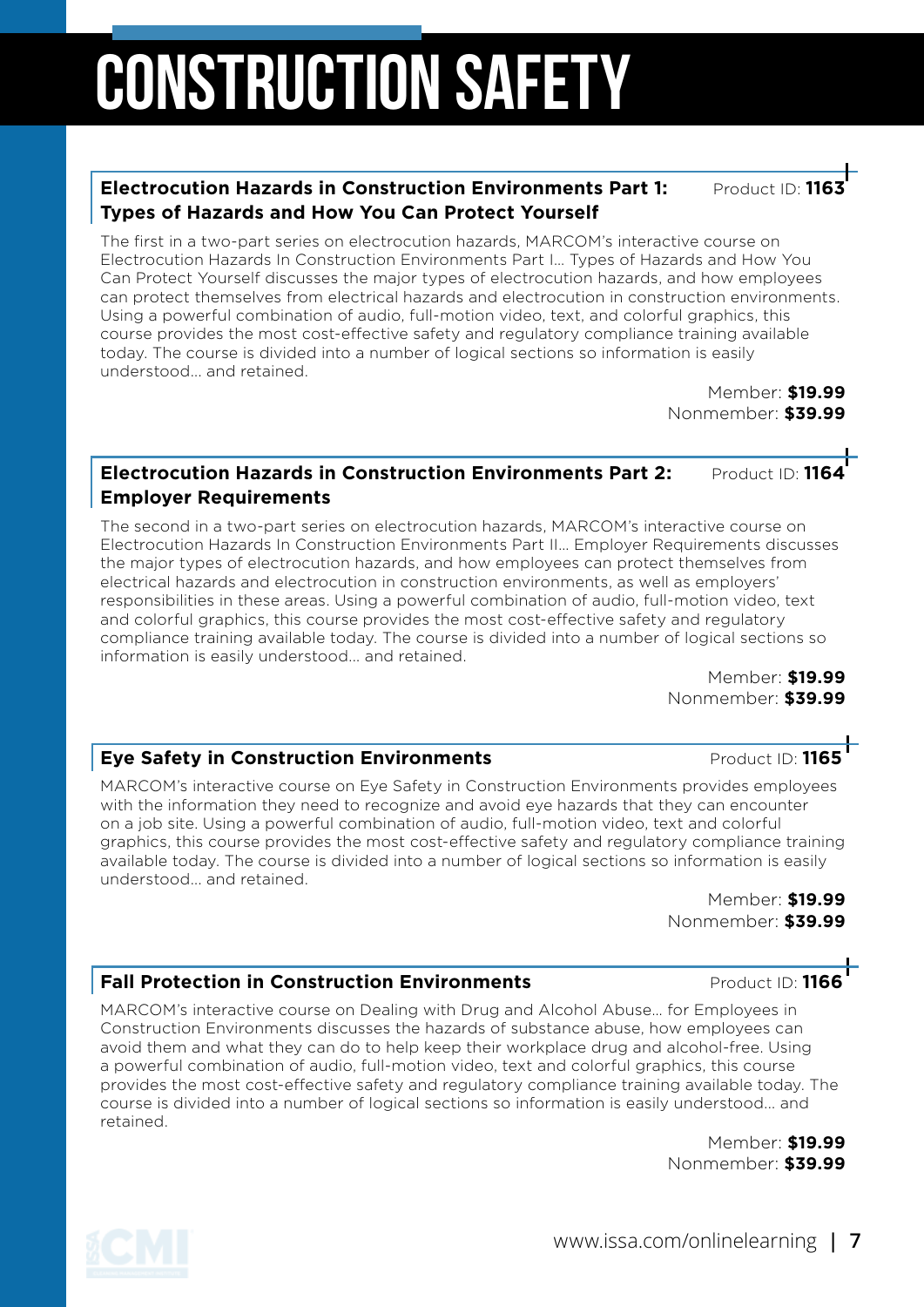### MARCOM's interactive course on the GHS Container Labeling in Construction Environments

discusses the six types of information contained on a GHS label, and the differences between GHS labels and other types of chemical hazard labels. Using a powerful combination of audio, full-motion video, text and colorful graphics, this course provides the most cost-effective safety and regulatory compliance training available today. The course is divided into a number of logical sections so information is easily understood... and retained.

**GHS Container Labeling in Construction Environments Product ID: 1168** 

Member: **\$19.99** Nonmember: **\$39.99**

### **GHS Safety Data Sheets in Construction Environments Product ID: 1169**

MARCOM's interactive course on GHS Safety Data Sheets in Construction Environments reviews the composition of GHS Safety Data Sheets, the information that's contained in each section and how SDS's are different from Material Safety Data Sheets. Using a powerful combination of audio, full-motion video, text and colorful graphics, this course provides the most cost-effective safety and regulatory compliance training available today. The course is divided into a number of logical sections so information is easily understood... and retained.

> Member: **\$19.99** Nonmember: **\$39.99**

#### **Hand & Power Tool Safety in Construction Environments Product ID: 1170**

MARCOM's interactive course on Hand & Power Tool Safety in Construction Environments discusses hand and power tool hazards, and show employees the equipment and safe practices they can use to prevent injuries on a job site. Using a powerful combination of audio, full-motion video, text and colorful graphics, this course provides the most cost-effective safety and regulatory compliance training available today. The course is divided into a number of logical sections so information is easily understood... and retained.

Member: **\$19.99** Nonmember: **\$39.99**

# Construction Safety

### **First Aid in Construction Environments Product ID: 11**

MARCOM's interactive course on First Aid in Construction Environments discusses what employees should do and not do when someone is sick or injured, and how to determine when they should call for emergency assistance. Using a powerful combination of audio, full-motion video, text and colorful graphics, this course provides the most cost-effective safety and regulatory compliance training available today. The course is divided into a number of logical sections so information is easily understood... and retained.



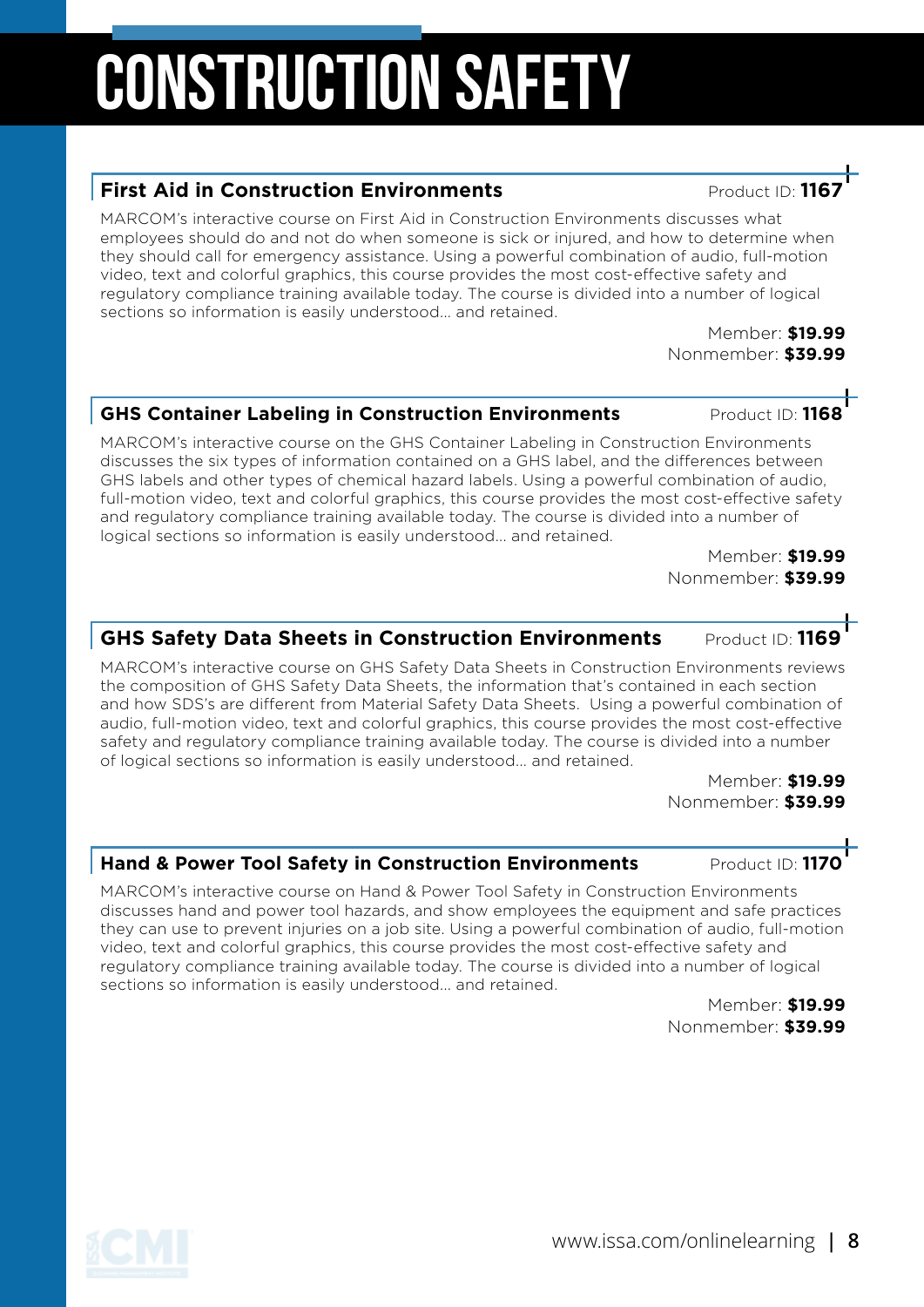# Construction Safety

#### **Hand, Wrist & Finger Safety in Construction Environments** Product ID:

MARCOM's interactive course on Hand, Wrist & Finger Safety in Construction Environments reviews the hand, wrist and finger hazards that employees may encounter on a job site, and show them the equipment and safe work practices they can use to prevent injuries. Using a powerful combination of audio, full-motion video, text and colorful graphics, this course provides the most cost-effective safety and regulatory compliance training available today. The course is divided into a number of logical sections so information is easily understood... and retained.

> Member: **\$19.99** Nonmember: **\$39.99**

#### **Hazard Communication in Construction Environments Product ID:**

MARCOM's interactive course on Hazard Communication in Construction Environments both introduces employees to the Hazard Communication regulations and provides training on the various groups of chemicals found in the construction environment. Using a powerful combination of audio, full-motion video, text and colorful graphics, this course provides the most cost-effective safety and regulatory compliance training available today. The course is divided into a number of logical sections so information is easily understood... and retained.

Member: **\$19.99** Nonmember: **\$39.99**

#### **Heat Stress in Construction Environments Product ID: 1173**

MARCOM's interactive course on Heat Stress in Construction Environments reviews how heat affects the body, the steps employees can take to prevent heat stress, and elementary first aid that can be given to a worker who has been affected by a heat-related illness. Using a powerful combination of audio, full-motion video, text and colorful graphics, this course provides the most cost-effective safety and regulatory compliance training available today. The course is divided into a number of logical sections so information is easily understood... and retained.

> Member: **\$19.99** Nonmember: **\$39.99**

#### **GHS for Construction Workers and Construction Workers and Construction Morkers**

MARCOM's interactive course on the Introduction to GHS for Construction Workers reviews what the Globally Harmonized System is all about, why OSHA adopted the GHS, and the phasein dates for implementing the GHS. Using a powerful combination of audio, full-motion video, text and colorful graphics, this course provides the most cost-effective safety and regulatory compliance training available today. The course is divided into a number of logical sections so information is easily understood... and retained.

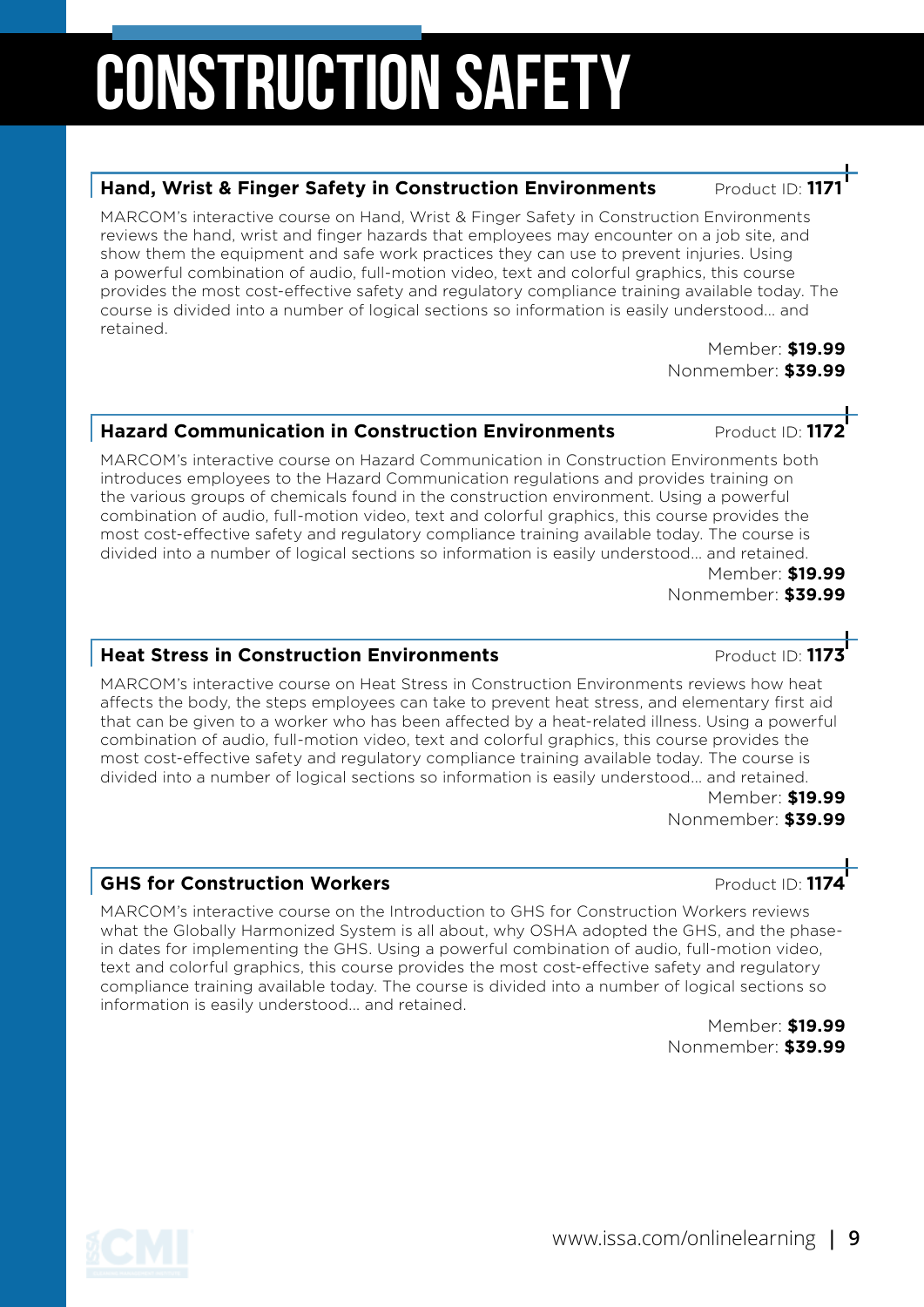## CONSTRUCTION SAFETY

#### **Ladder Safety in Construction Environments Product ID:** Product ID:

MARCOM's interactive course on Hand, Wrist & Finger Safety in Construction Environments reviews the hand, wrist and finger hazards that employees may encounter on a job site, and show them the equipment and safe work practices they can use to prevent injuries. Using a powerful combination of audio, full-motion video, text and colorful graphics, this course provides the most cost-effective safety and regulatory compliance training available today. The course is divided into a number of logical sections so information is easily understood... and retained.

Member: **\$19.99** Nonmember: **\$39.99**

#### **OSHA Lead Standards in Construction Environments** Product ID: 11

MARCOM's interactive course on Lead Exposure in Construction Environments provides employees with the information they need to understand lead hazards and the safety regulations that address them. Using a powerful combination of audio, full-motion video, text and colorful graphics, this course provides the most cost-effective safety and regulatory compliance training available today. The course is divided into a number of logical sections so information is easily understood... and retained.

Member: **\$19.99** Nonmember: **\$39.99**

#### **Personal Protective Equipment in Construction** *Product ID***: 1177 Environments**

MARCOM's interactive course on Personal Protective Equipment in Construction Environments helps employers in the construction industry meet OSHA requirements. They provide employees with the information that they need to avoid injury on the job site by using appropriate PPE. Using a powerful combination of audio, full-motion video, text and colorful graphics, this course provides the most cost-effective safety and regulatory compliance training available today. The course is divided into a number of logical sections so information is easily understood... and retained.

Member: **\$19.99** Nonmember: **\$39.99**

#### **Rigging Safety in Construction Environments** Product ID: 1178

MARCOM's interactive course on Rigging Safety in Construction Environments is designed to remind employees that over 90% of crane-related accidents are caused by human error... and that they are the key to preventing these incidents. Using a powerful combination of audio, full-motion video, text and colorful graphics, this course provides the most cost-effective safety and regulatory compliance training available today. The course is divided into a number of logical sections so information is easily understood... and retained.



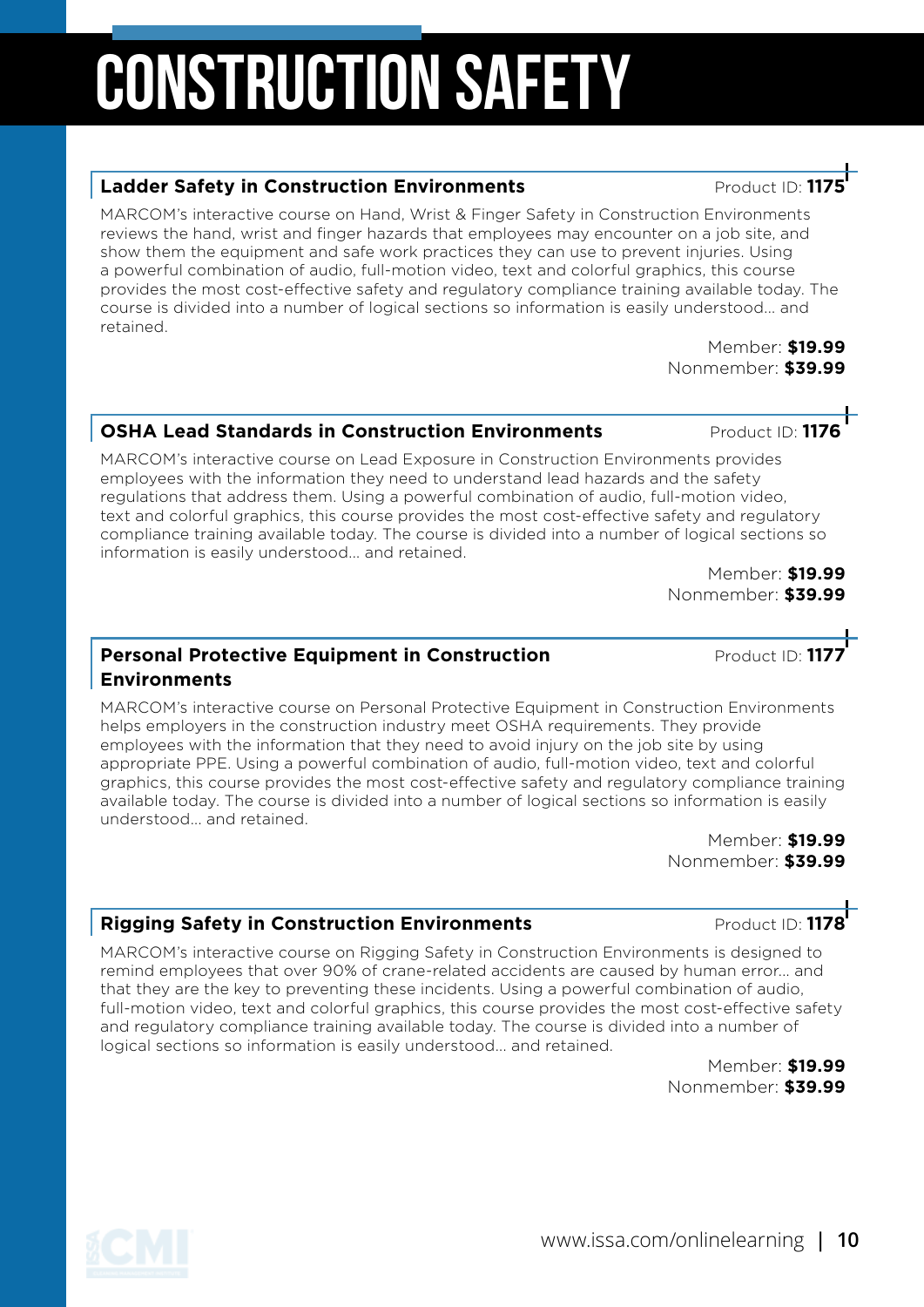### **Safety Orientation in Construction Environments** Product ID: 1180<sup>1</sup>

MARCOM's interactive course on Safety Orientation in Construction Environments discusses common hazards that can be encountered on a job site and the safe practices and equipment that workers can use to avoid injuries. Using a powerful combination of audio, full-motion video, text and colorful graphics, this course provides the most cost-effective safety and regulatory compliance training available today. The course is divided into a number of logical sections so information is easily understood... and retained.

Member: **\$19.99** Nonmember: **\$39.99**

### **Slips, Trips and Falls in Construction Environments** Product ID: 1181

MARCOM's interactive course on Slips, Trips and Falls in Construction Environments shows employees the situations that can lead to slips, trips & falls in construction environments, and what they can do to avoid or prevent these accidents. Using a powerful combination of audio, full-motion video, text and colorful graphics, this course provides the most cost-effective safety and regulatory compliance training available today. The course is divided into a number of logical sections so information is easily understood... and retained.

Member: **\$19.99** Nonmember: **\$39.99**

### **Struck-By Hazards in Construction Environments** Product ID: 1182

MARCOM's interactive course on Struck-By Hazards in Construction Environments provides the information employees need to recognize the struck-by hazards that are associated with construction tasks and take steps to avoid them before accidents happen. Using a powerful combination of audio, full-motion video, text and colorful graphics, this course provides the most cost-effective safety and regulatory compliance training available today. The course is divided into a number of logical sections so information is easily understood... and retained.

Member: **\$19.99** Nonmember: **\$39.99**

CONSTRUCTION SAFETY

### **Safe Lifting in Construction Environments Product ID: 117**

MARCOM's interactive course on Safe Lifting in Construction Environments provides the information employees need to protect their backs when they are lifting and carrying. Using a powerful combination of audio, full-motion video, text and colorful graphics, this course provides the most cost-effective safety and regulatory compliance training available today. The course is divided into a number of logical sections so information is easily understood... and retained.



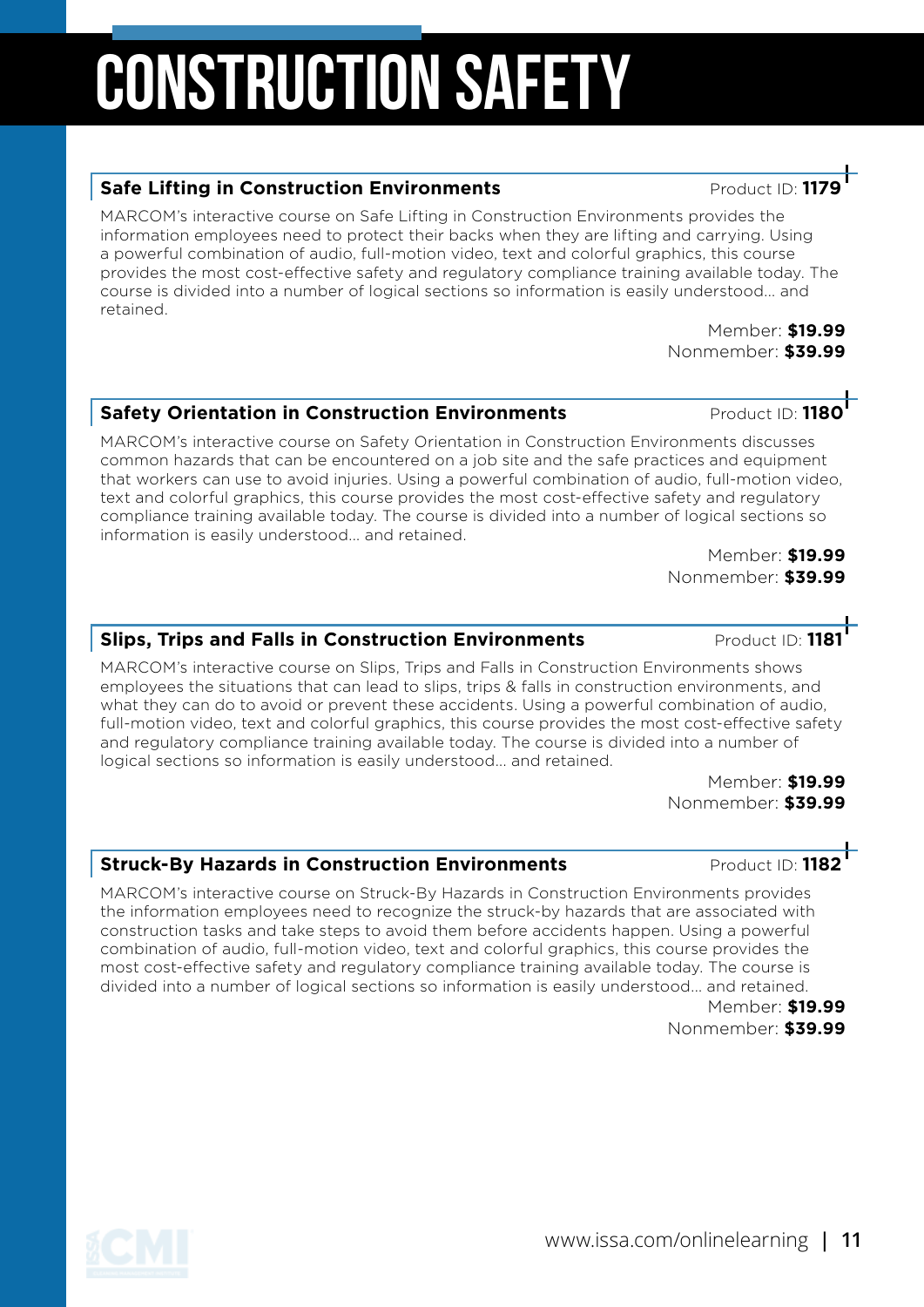# CONSTRUCTION SAFETY

#### **Supported Scaffolding Safety in Construction And American Product ID: 118 Environments**

MARCOM's interactive course on Supported Scaffolding in Construction Environments helps facilities comply with OSHA's Scaffolding regulation (29 CFR 1926.451). Whenever a worker leaves the ground, the risk of an accident occurring increases dramatically. With more than 10,000 scaffold related injuries reported each year, OSHA has mandated that workers be trained on how to safely erect and use these work platforms. The course helps employees understand the dangers of working with scaffolds, and how these risks can be minimized by knowing the correct ways to erect, maintain and use scaffolding equipment. Using a powerful combination of audio, full-motion video, text and colorful graphics, this course provides the most cost-effective safety and regulatory compliance training available today. The course is divided into a number of logical sections so information is easily understood... and retained. Member: **\$19.99**

Nonmember: **\$39.99**

#### **Suspended Scaffolding Safety in Construction And American Product ID: 1184 Environments**

MARCOM's interactive course on Suspended Scaffolding Safety in Construction Environments helps facilities comply with OSHA's Scaffolding regulation (29 CFR 1926.451). Whenever a worker leaves the ground, the risk of an accident occurring increases dramatically. With more than 10,000 scaffold related injuries reported each year, OSHA has mandated that workers be trained on how to safely erect and use these work platforms. The course helps employees understand the dangers of working with scaffolds, and how these risks can be minimized by knowing the correct ways to erect, maintain and use scaffolding equipment. Using a powerful combination of audio, full-motion video, text and colorful graphics, this course provides the most cost-effective safety and regulatory compliance training available today. The course is divided into a number of logical sections so information is easily understood... and retained.

Member: **\$19.99** Nonmember: **\$39.99**

#### **Trenching and Shoring in Construction Environments Product ID: 1185**

MARCOM's interactive course on Trenching and Shoring Safety in Construction Environments helps employees understand the hazards that can be encountered in trenching work as well as the OSHA regulations and safe work practices that can prevent accidents from occurring. Using a powerful combination of audio, full-motion video, text and colorful graphics, this course provides the most cost-effective safety and regulatory compliance training available today. The course is divided into a number of logical sections so information is easily understood... and retained.

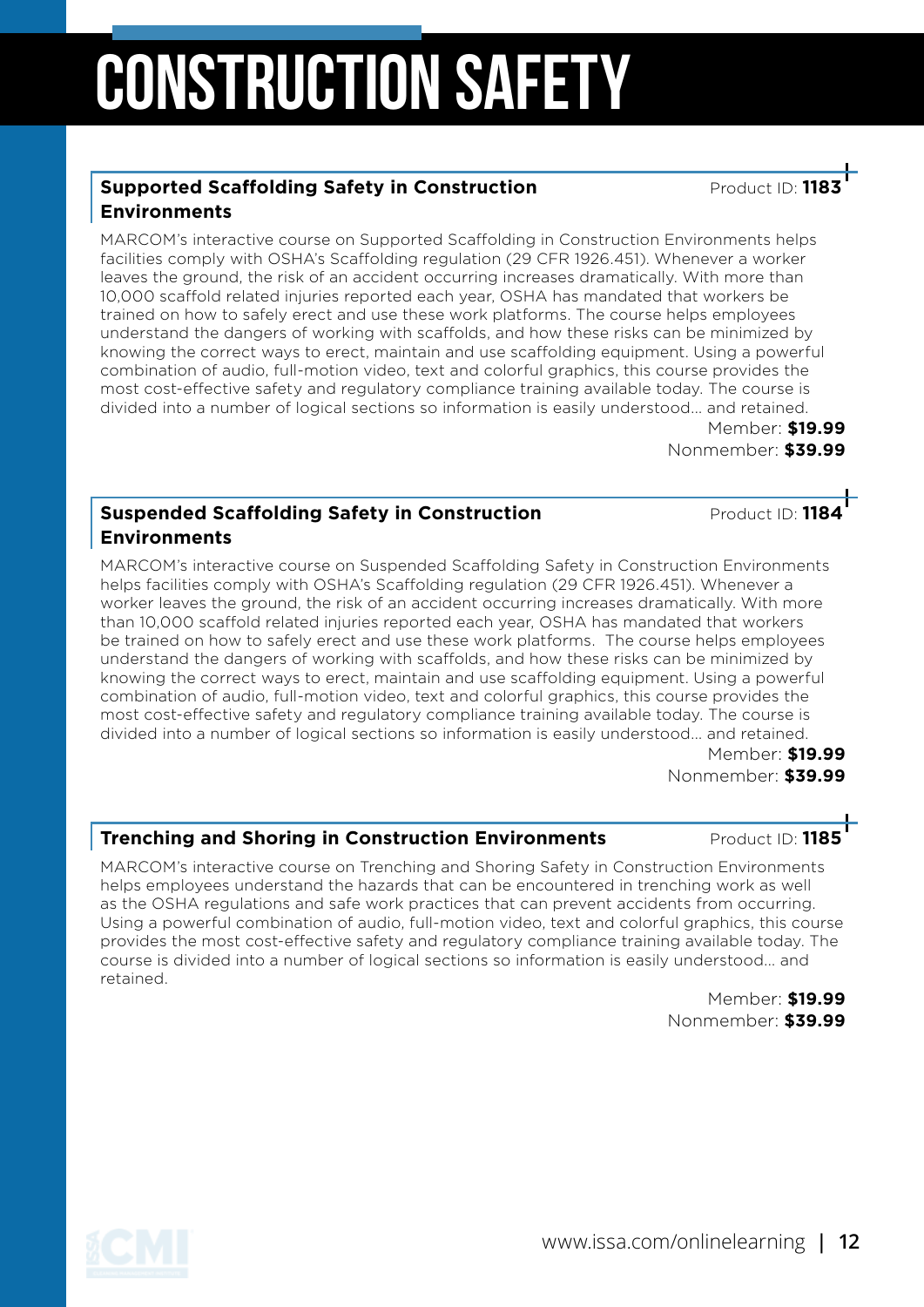# Construction Safety

#### **Walking and Working Surfaces in Construction And American Product ID: 1186 Environments**

MARCOM's interactive course on Walking and Working Surfaces in Construction Environments training identifies the hazards of different surfaces and provides the practical information and specific procedures employees need to help prevent slips, trips and falls on the job. Using a powerful combination of audio, full-motion video, text and colorful graphics, this course provides the most cost-effective safety and regulatory compliance training available today. The course is divided into a number of logical sections so information is easily understood... and retained.

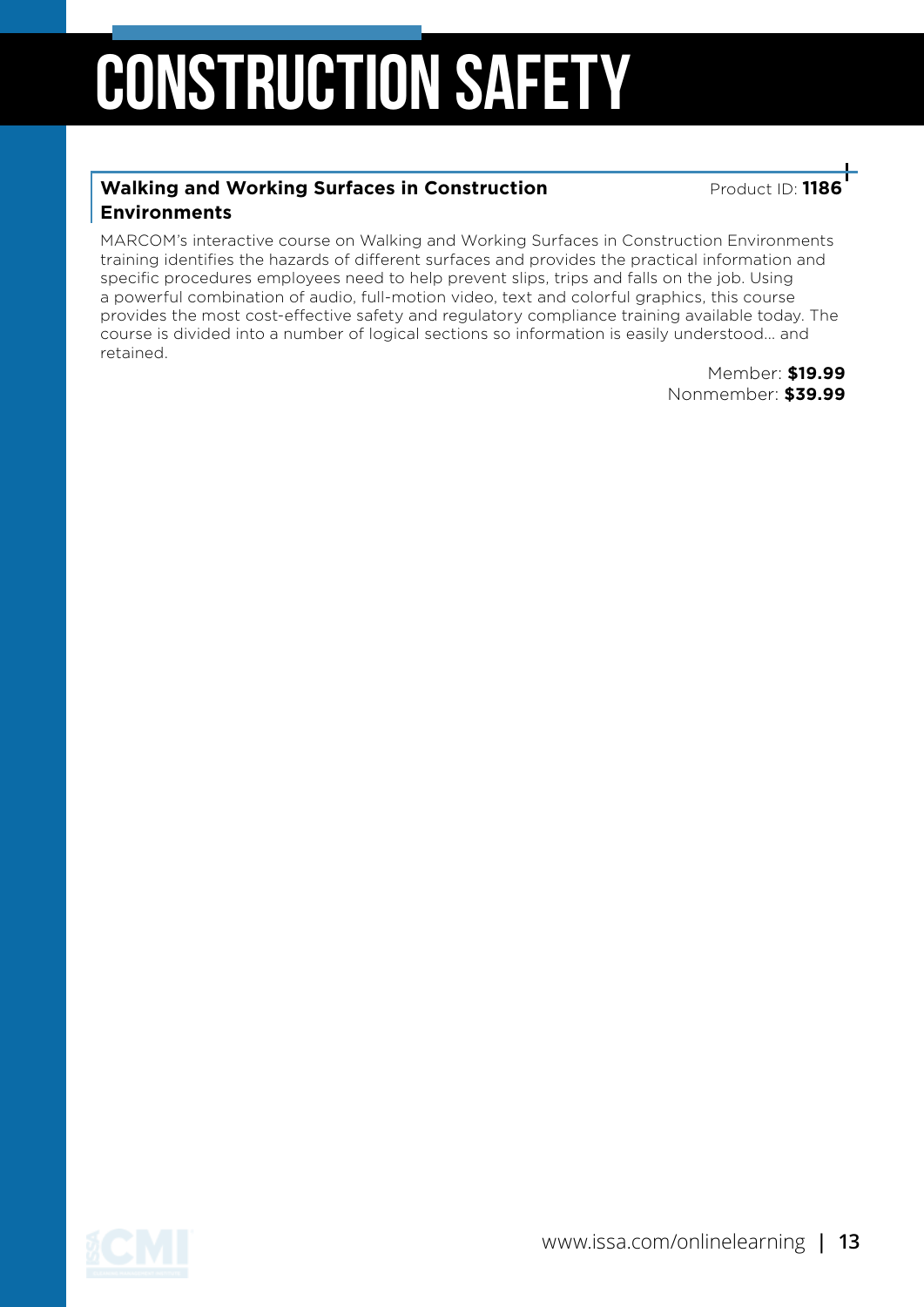### **Accident Investigation Accident Investigation**

MARCOM's interactive course on Accident Investigation provides employees with the information that they need to understand the goals of an accident investigation, the process itself, and how they can participate in the process to help make their workplace safer. Using a powerful combination of audio, full-motion video, text and colorful graphics, this course provides the most cost-effective safety and regulatory compliance training available today. The course is divided into a number of logical sections so information is easily understood... and retained.

Member: **\$19.99** Nonmember: **\$39.99**

#### **Active Shooter Active Shooter Product ID: 1188**

MARCOM's interactive course on Active Shooter: Surviving an Attack provides step-by-step explanations of the survival techniques that law enforcement agencies recommend to help people get through an active shooter incident safely. Using a powerful combination of audio, full-motion video, text and colorful graphics, this course provides the most cost-effective safety and regulatory compliance training available today. The course is divided into a number of logical sections so information is easily understood... and retained.

> Member: **\$19.99** Nonmember: **\$39.99**

### **Arc Flash Product ID: 1189**

MARCOM's interactive course on Arc Flash focuses on what arc flash is, its hazards and how employees can avoid it on the job. Using a powerful combination of audio, full-motion video, text and colorful graphics, this course provides the most cost-effective safety and regulatory compliance training available today. The course is divided into a number of logical sections so information is easily understood... and retained.

> Member: **\$19.99** Nonmember: **\$39.99**

#### **Back Safety in Industrial Environments Product ID: 1190**

MARCOM's interactive course on Back Safety in Industrial Environments discusses situations that can lead to back injuries and what employees can do to avoid them… both at work and at home. Using a powerful combination of audio, full-motion video, text and colorful graphics, this course provides the most cost-effective safety and regulatory compliance training available today. The course is divided into a number of logical sections so information is easily understood... and retained.

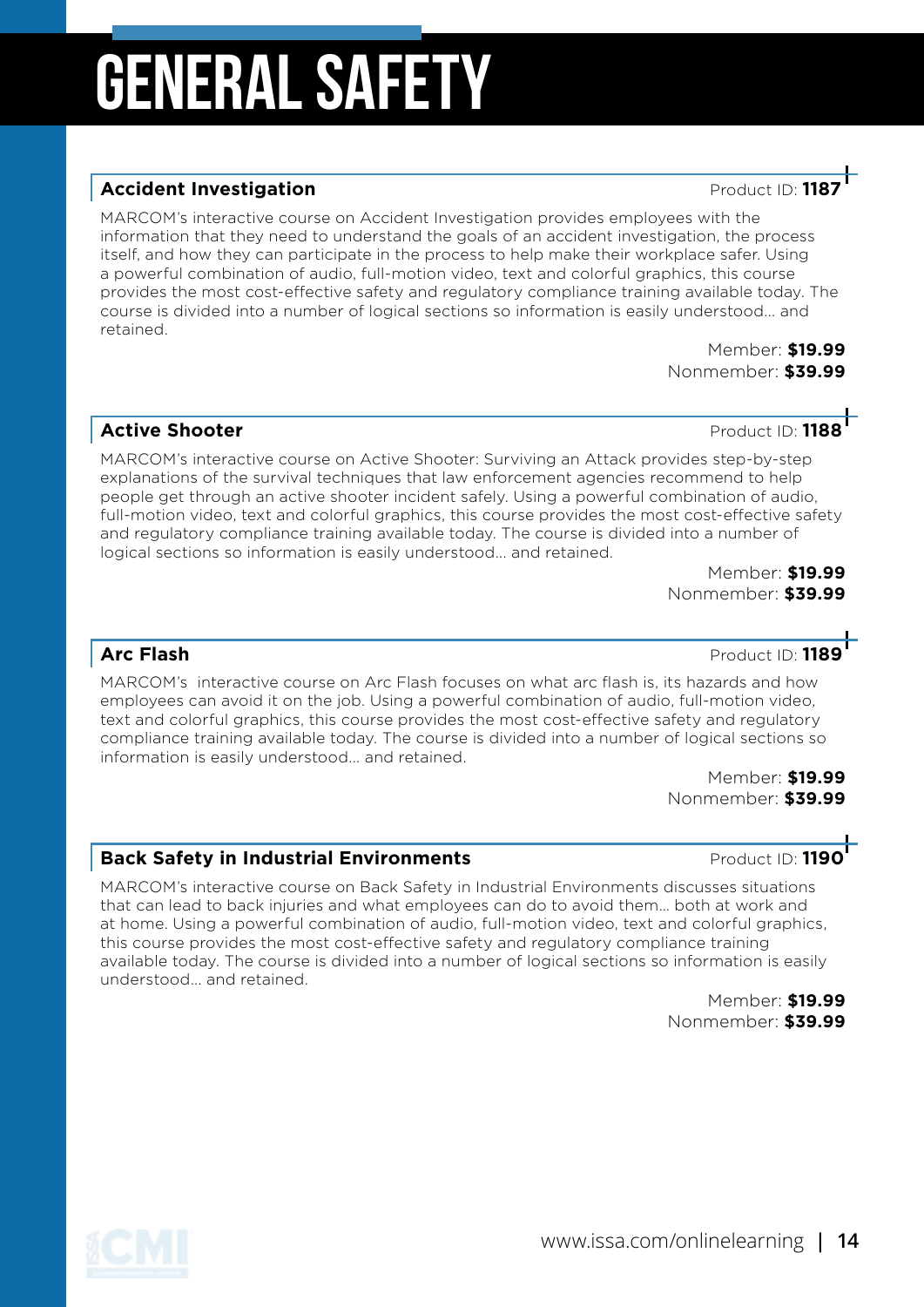#### **Back Safety in Office Environments Product ID:** Product ID:

MARCOM's interactive course on Back Safety in Office Environments discusses situations that can lead to back injuries and what employees can do to avoid them… both at work and at home. Using a powerful combination of audio, full-motion video, text and colorful graphics, this course provides the most cost-effective safety and regulatory compliance training available today. The course is divided into a number of logical sections so information is easily understood... and retained.

Member: **\$19.99** Nonmember: **\$39.99**

### **Bullying and Other Disruptive Behavior for Employees** Product ID: 1192

MARCOM's interactive course on Bullying and Other Disruptive Behavior: for Employees provides the information employees need to understand this type of behavior and know how to shut it down when it happens. Fear, anger, frustration, humiliation, helplessness… these feelings shouldn't be part of anyone's job description. But they can be common in workplaces where bullying and other disruptive behavior is a problem. More than 35% of the employees in the U.S. say that they have worked with a bully. And bullying and other disruptive behavior not only harms workers, but can damage the business as well. Using a powerful combination of audio, full-motion video, text and colorful graphics, this course provides the most cost-effective safety and regulatory compliance training available today. The course is divided into a number of logical sections so information is easily understood... and retained.

Member: **\$19.99** Nonmember: **\$39.99**

#### **Bullying and Other Disruptive Behavior for Managers and Product ID: 1193 Supervisors**

MARCOM's interactive course on Bullying and Other Disruptive Behavior: for Managers and Supervisors provides the information they need to help prevent this type of behavior in their department and deal with it when it does happen. Using a powerful combination of audio, fullmotion video, text and colorful graphics, this course provides the most cost-effective safety and regulatory compliance training available today. The course is divided into a number of logical sections so information is easily understood... and retained.

> Member: **\$19.99** Nonmember: **\$39.99**

#### **Compressed Gas Cylinders Compressed Gas Cylinders Product ID: 1194**

MARCOM's interactive course on Compressed Gas Cylinders: for Managers and Supervisors provides the information they need. Using a powerful combination of audio, full-motion video, text and colorful graphics, this course provides the most cost-effective safety and regulatory compliance training available today. The course is divided into a number of logical sections so information is easily understood... and retained.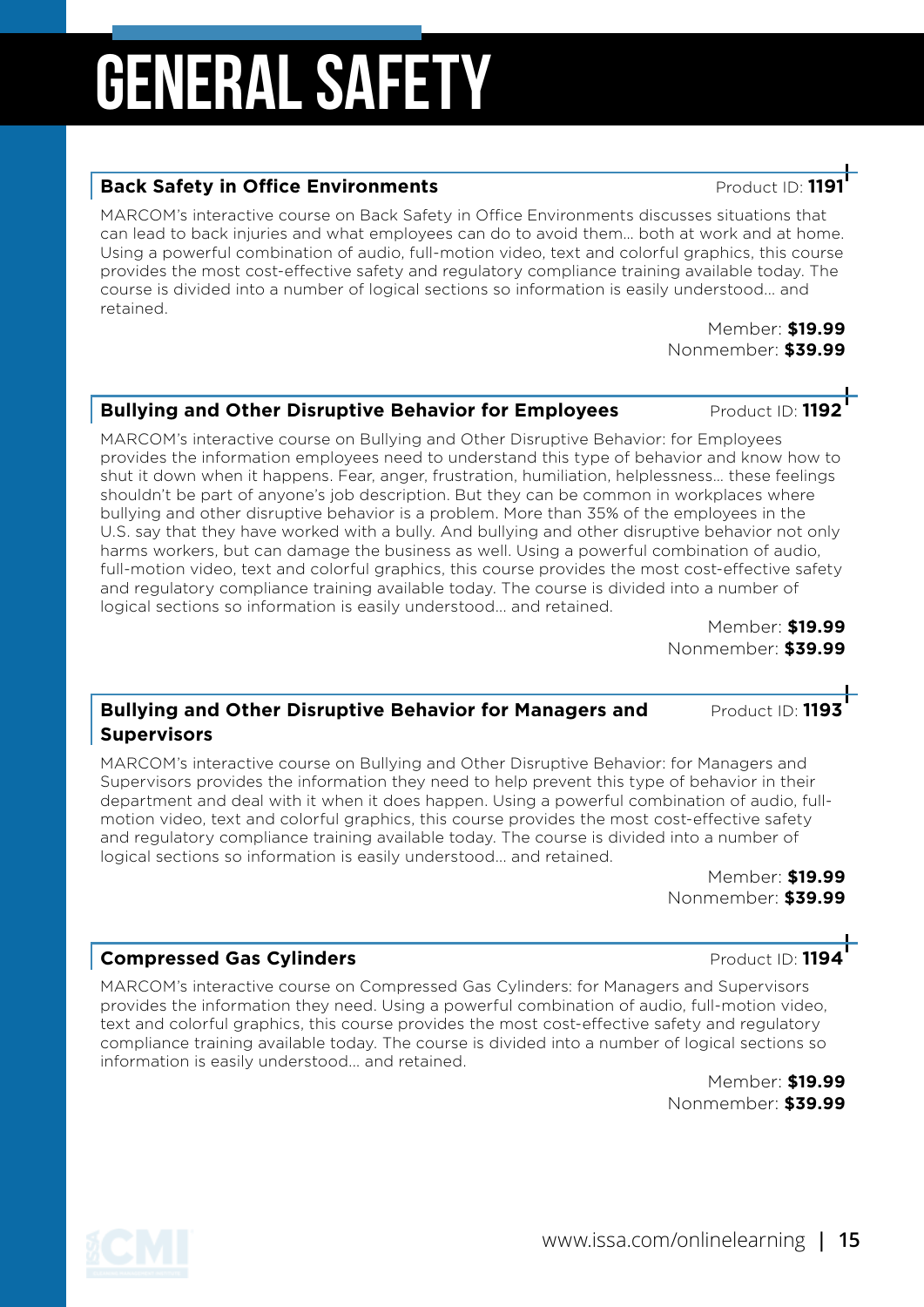#### **Computer Workstation Safety Product ID: 119**

MARCOM's interactive course on Computer Workstation Safety reviews the safe use of computers, and offers practical solutions to many potential problems. Using a powerful combination of audio, full-motion video, text and colorful graphics, this course provides the most cost-effective safety and regulatory compliance training available today. The course is divided into a number of logical sections so information is easily understood... and retained.

> Member: **\$19.99** Nonmember: **\$39.99**

#### **Conflict Resolution in Industrial Facilities Product ID: 1196**

MARCOM's interactive course on Back Safety in Office Environments discusses situations that can lead to back injuries and what employees can do to avoid them… both at work and at home. Using a powerful combination of audio, full-motion video, text and colorful graphics, this course provides the most cost-effective safety and regulatory compliance training available today. The course is divided into a number of logical sections so information is easily understood... and retained.

> Member: **\$19.99** Nonmember: **\$39.99**

#### **Conflict Resolution in the Office** Product ID: **1197**

MARCOM's interactive course on Conflict Resolution in the Office discusses the techniques and strategies that can be used to limit the damage and disruption conflict can sometimes cause in the workplace. Using a powerful combination of audio, full-motion video, text and colorful graphics, this course provides the most cost-effective safety and regulatory compliance training available today. The course is divided into a number of logical sections so information is easily understood... and retained.

> Member: **\$19.99** Nonmember: **\$39.99**

#### **Crane Safety Crane Safety Product ID: 1198**

MARCOM's interactive course on Crane Safety is designed to remind employees that over 90% of crane-related accidents are caused by human error... and that they are the key to preventing these incidents. Using a powerful combination of audio, full-motion video, text and colorful graphics, this course provides the most cost-effective safety and regulatory compliance training available today. The course is divided into a number of logical sections so information is easily understood... and retained.

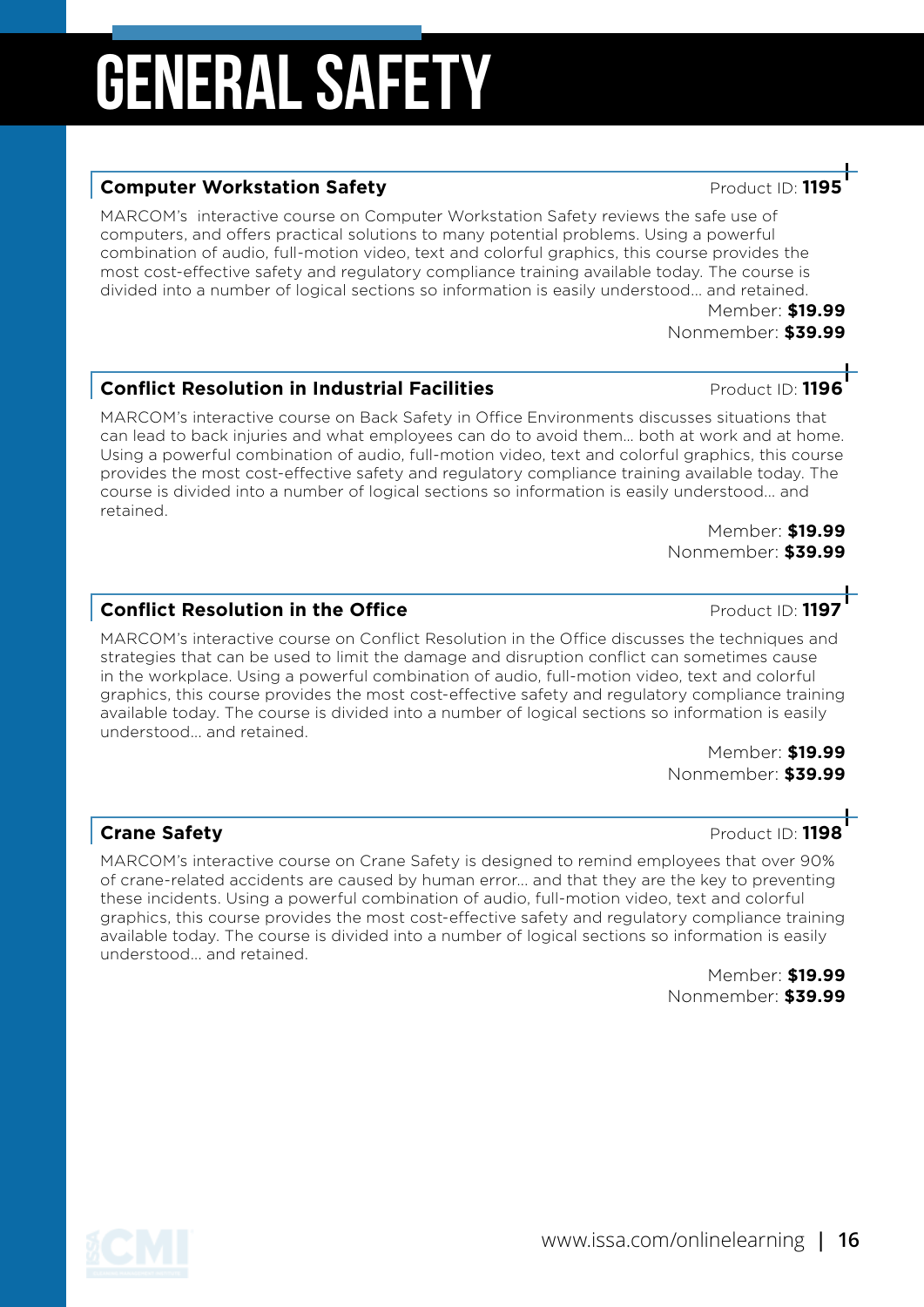#### **Dealing with Drug & Alcohol Abuse for Employees** Product ID: 1199

MARCOM's interactive course on Dealing with Drug and Alcohol Abuse… for Employees discusses the hazards of substance abuse, how employees can avoid them and what they can do to help keep their workplace drug and alcohol-free. Using a powerful combination of audio, full-motion video, text and colorful graphics, this course provides the most cost-effective safety and regulatory compliance training available today. The course is divided into a number of logical sections so information is easily understood... and retained.

> Member: **\$19.99** Nonmember: **\$39.99**

#### **Dealing with Drug & Alcohol Abuse for Managers and Product ID: 1200 Supervisors**

MARCOM's interactive course on Dealing with Drug and Alcohol Abuse… for Managers and Supervisors discusses drug and alcohol abuse, the damage it causes to workers and the businesses that employ them, and what should be done to create and maintain a drug and alcohol-free workplace. Using a powerful combination of audio, full-motion video, text and colorful graphics, this course provides the most cost-effective safety and regulatory compliance training available today. The course is divided into a number of logical sections so information is easily understood... and retained.

Member: **\$19.99** Nonmember: **\$39.99**

#### **Dealing with Hazardous Spills** Product ID: **1201**

MARCOM's interactive course on Dealing with Hazardous Spills helps workers understand the hazards that can be associated with HAZMATs and the cleanup procedures that can mitigate them. Using a powerful combination of audio, full-motion video, text and colorful graphics, this course provides the most cost-effective safety and regulatory compliance training available today. The course is divided into a number of logical sections so information is easily understood... and retained.

Member: **\$19.99** Nonmember: **\$39.99**

### **Distracted Driving Distracted Driving Product ID: 1202**

MARCOM's interactive course on Distracted Driving provides the information employees need to drive cars, vans and small trucks safely, both on and off the job. Using a powerful combination of audio, full-motion video, text and colorful graphics, this course provides the most cost-effective safety and regulatory compliance training available today. The course is divided into a number of logical sections so information is easily understood... and retained. Member: **\$19.99**

Nonmember: **\$39.99**

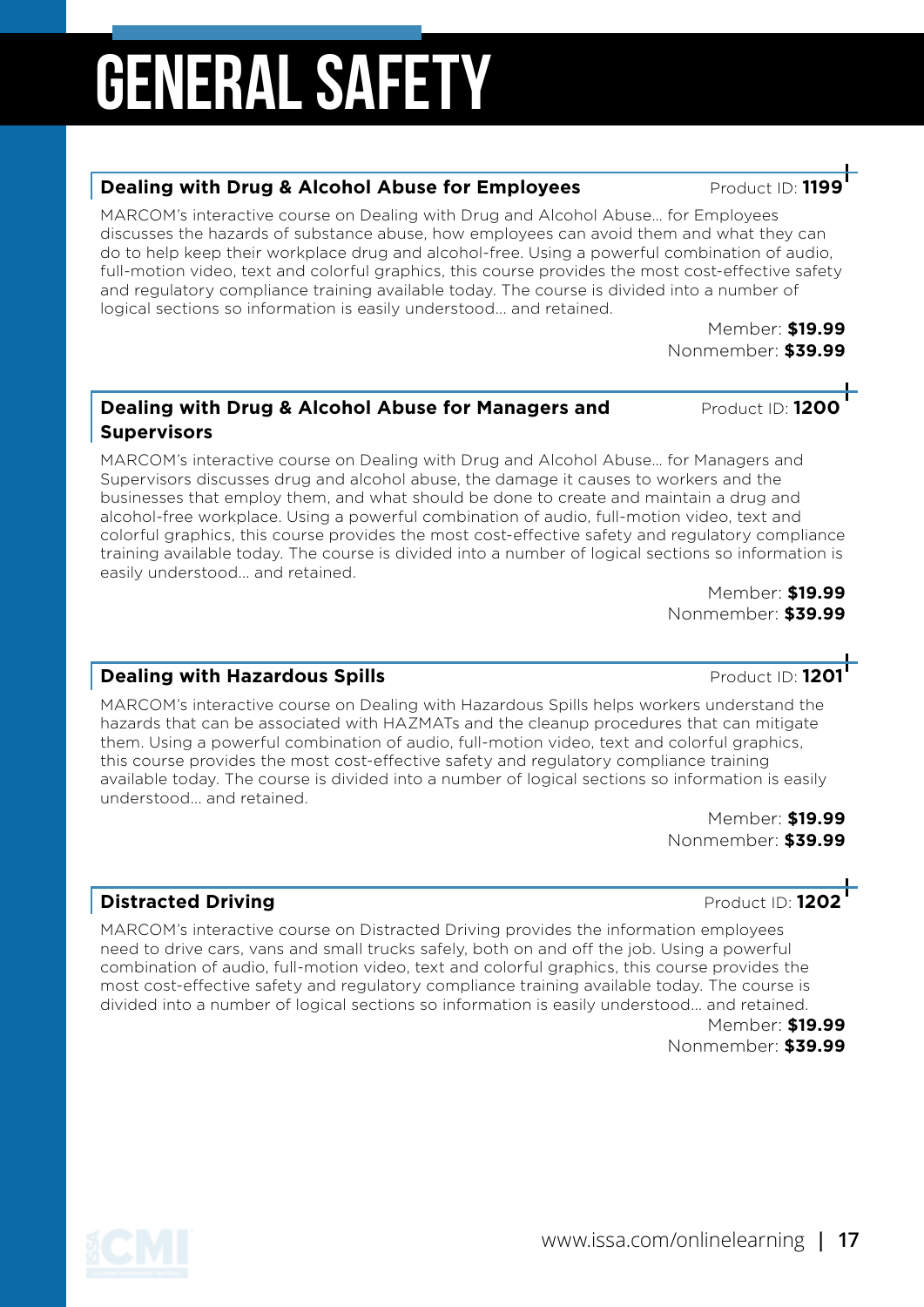#### **Diversity in Workplace for Employees Product ID: 1203**

MARCOM's interactive course on Diversity in the Workplace... for Employees discusses diversity, the obstacles that can prevent people from accepting it, and what employees can do to embrace and encourage diversity in their workplace. Using a powerful combination of audio, full-motion video, text and colorful graphics, this course provides the most cost-effective safety and regulatory compliance training available today. The course is divided into a number of logical sections so information is easily understood... and retained.

Member: **\$19.99** Nonmember: **\$39.99**

#### **Diversity in Workplace for Managers and Supervisors Product ID: 1204**

MARCOM's interactive course on Diversity in the Workplace... for Managers and Supervisors discusses diversity, the obstacles that can prevent people from accepting it, and what managers and supervisors can do to embrace and encourage diversity in their department. Using a powerful combination of audio, full-motion video, text and colorful graphics, this course provides the most cost-effective safety and regulatory compliance training available today. The course is divided into a number of logical sections so information is easily understood... and retained.

Member: **\$19.99** Nonmember: **\$39.99**

#### **Driving Defensively Product ID: 1205**

MARCOM's interactive course on Driving Defensively provides the information employees need to drive cars, vans and small trucks safely, both on and off the job. Using a powerful combination of audio, full-motion video, text and colorful graphics, this course provides the most cost-effective safety and regulatory compliance training available today. The course is divided into a number of logical sections so information is easily understood... and retained.

Member: **\$19.99** Nonmember: **\$39.99**

#### **Driving Safety Driving Safety Product ID: 1206**

MARCOM's interactive course on Driving Safety provides the information employees need to drive cars, vans and small trucks safely. Using a powerful combination of audio, full-motion video, text and colorful graphics, this course provides the most cost-effective safety and regulatory compliance training available today. The course is divided into a number of logical sections so information is easily understood... and retained.

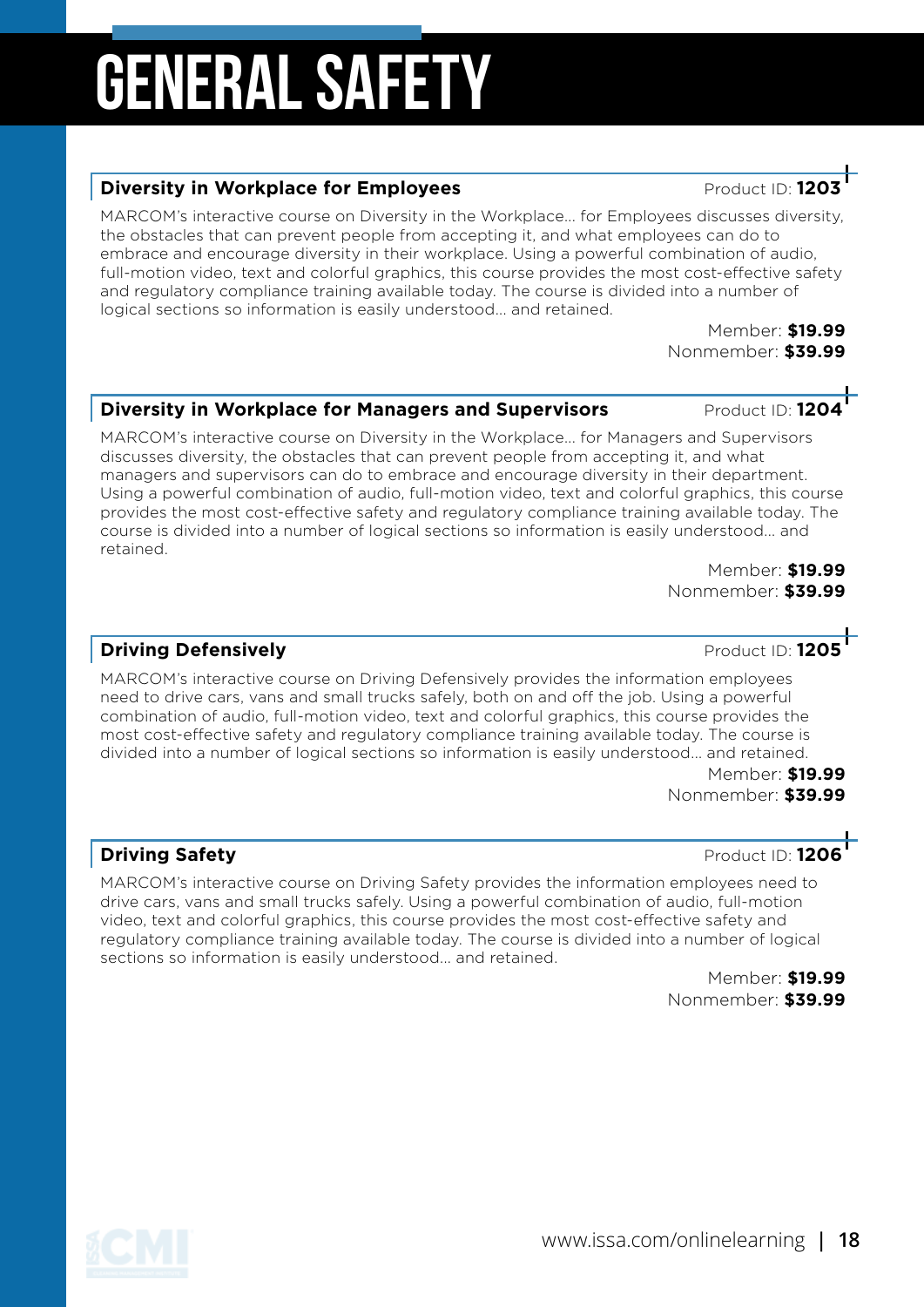#### **Driving Safety: The Basics Area and Service ID: 1207** Product ID: 12

MARCOM's interactive course on Driving Safety: The Basics provides the information employees need to drive cars, vans and small trucks safely, both on and off the job. Using a powerful combination of audio, full-motion video, text and colorful graphics, this course provides the most cost-effective safety and regulatory compliance training available today. The course is divided into a number of logical sections so information is easily understood... and retained.

> Member: **\$19.99** Nonmember: **\$39.99**

#### **Electrical Safety Product ID: 1208**

MARCOM's interactive course on Electrical Safety discusses how electricity "works", explains its hazards and describes the procedures and equipment that employees should use to work safely around low voltage electricity. Using a powerful combination of audio, full-motion video, text and colorful graphics, this course provides the most cost-effective safety and regulatory compliance training available today. The course is divided into a number of logical sections so information is easily understood... and retained.

Member: **\$19.99** Nonmember: **\$39.99**

MARCOM's interactive course on Evacuation Procedures gives employees the information the need to know what steps to take to act quickly and safely during an evacuation.

> Member: **\$19.99** Nonmember: **\$39.99**

#### **Eye Safety in Industrial Environments Product ID: 1210**

MARCOM's interactive course on Eye Safety in Industrial Environments provides employees with the information they need to recognize and avoid eye hazards that they can encounter in their workplace. Using a powerful combination of audio, full-motion video, text and colorful graphics, this course provides the most cost-effective safety and regulatory compliance training available today. The course is divided into a number of logical sections so information is easily understood... and retained.

> Member: **\$19.99** Nonmember: **\$39.99**

MARCOM's interactive course on Fall Protection provides the information employees need to work safely when they are off the ground, and assist in satisfying the major training requirements in the OSHA Standard on Fall Protection. Using a powerful combination of audio, full-motion video, text and colorful graphics, this course provides the most cost-effective safety and regulatory compliance training available today. The course is divided into a number of logical sections so information is easily understood... and retained.

> Member: **\$19.99** Nonmember: **\$39.99**

**Fall Protection Product ID:** 1211

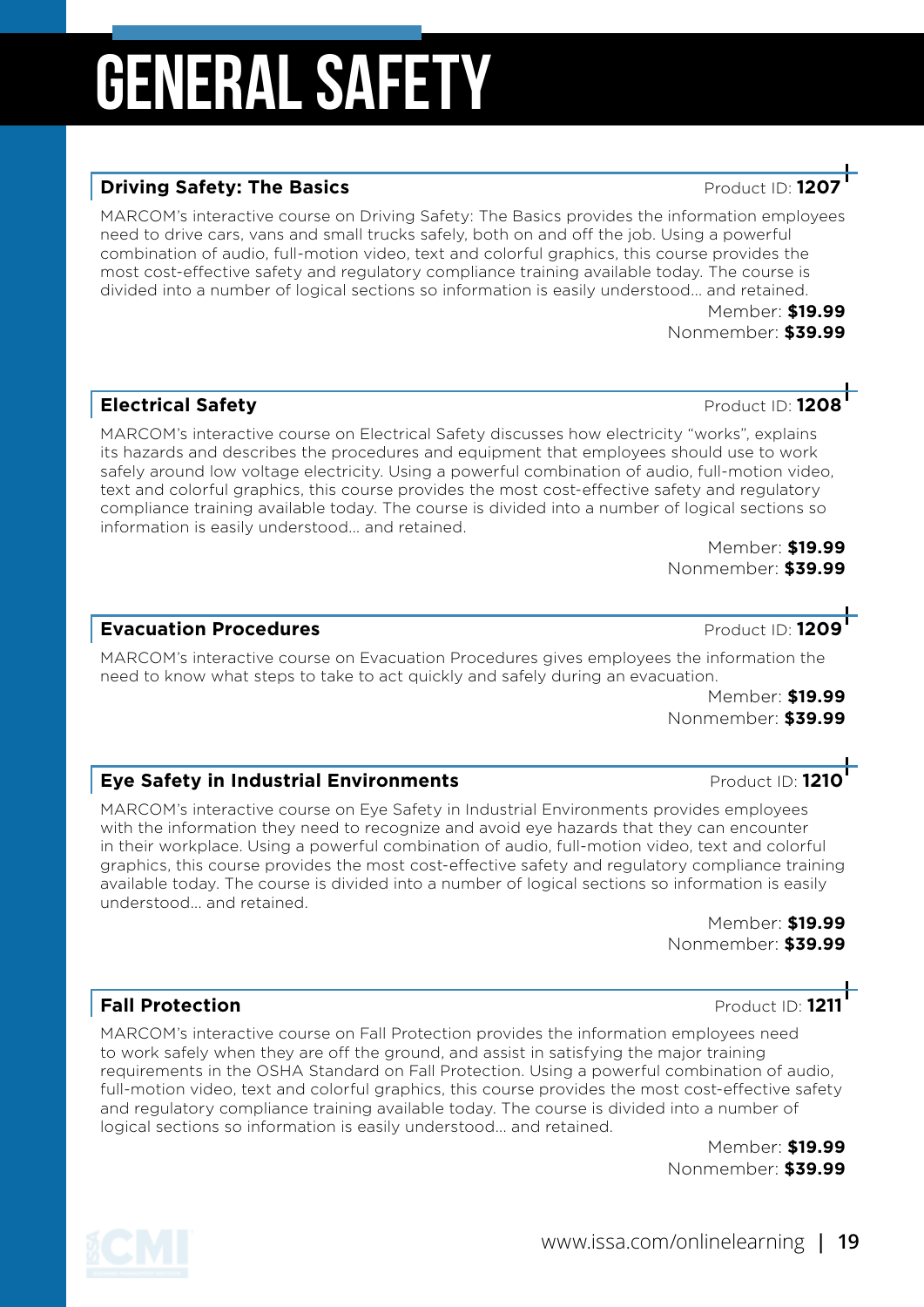#### **Fighting Fatigue in the Workplace Access 20 Fighting Fatigue in the Workplace**

MARCOM's interactive course on Fighting Fatigue in the Workplace discusses the causes of fatigue, the hazards that it creates and what employees can do to avoid it. Using a powerful combination of audio, full-motion video, text and colorful graphics, this course provides the most cost-effective safety and regulatory compliance training available today. The course is divided into a number of logical sections so information is easily understood... and retained.

> Member: **\$19.99** Nonmember: **\$39.99**

#### **Fire Prevention in Healthcare Facilities Product ID: 121**

MARCOM's interactive course on Fire Prevention in Healthcare Facilities looks at the fire hazards that can be encountered in healthcare environments, discuss how fires can be prevented, and explain what employees should do in case a fire emergency occurs in their workplace. Using a powerful combination of audio, full-motion video, text and colorful graphics, this course provides the most cost-effective safety and regulatory compliance training available today. The course is divided into a number of logical sections so information is easily understood... and retained.

Member: **\$19.99** Nonmember: **\$39.99**

#### **Fire Prevention in the Office All Accords** Product ID: 121

MARCOM's interactive course on Fire Prevention in the Office looks at the fire hazards that can be encountered in office environments, discuss how fires can be prevented, and explain what employees should do in case a fire emergency occurs in their workplace. Using a powerful combination of audio, full-motion video, text and colorful graphics, this course provides the most cost-effective safety and regulatory compliance training available today. The course is divided into a number of logical sections so information is easily understood... and retained.

Member: **\$19.99** Nonmember: **\$39.99**

First Aid Product ID: 1215<br>
MARCOM's interactive course on First Aid discusses what employees should do and not do<br>
when someone is sick or injured, and how to determine when they should call for emergency MARCOM's interactive course on First Aid discusses what employees should do and not do assistance. Using a powerful combination of audio, full-motion video, text and colorful graphics, this course provides the most cost-effective safety and regulatory compliance training available today. The course is divided into a number of logical sections so information is easily understood... and retained.

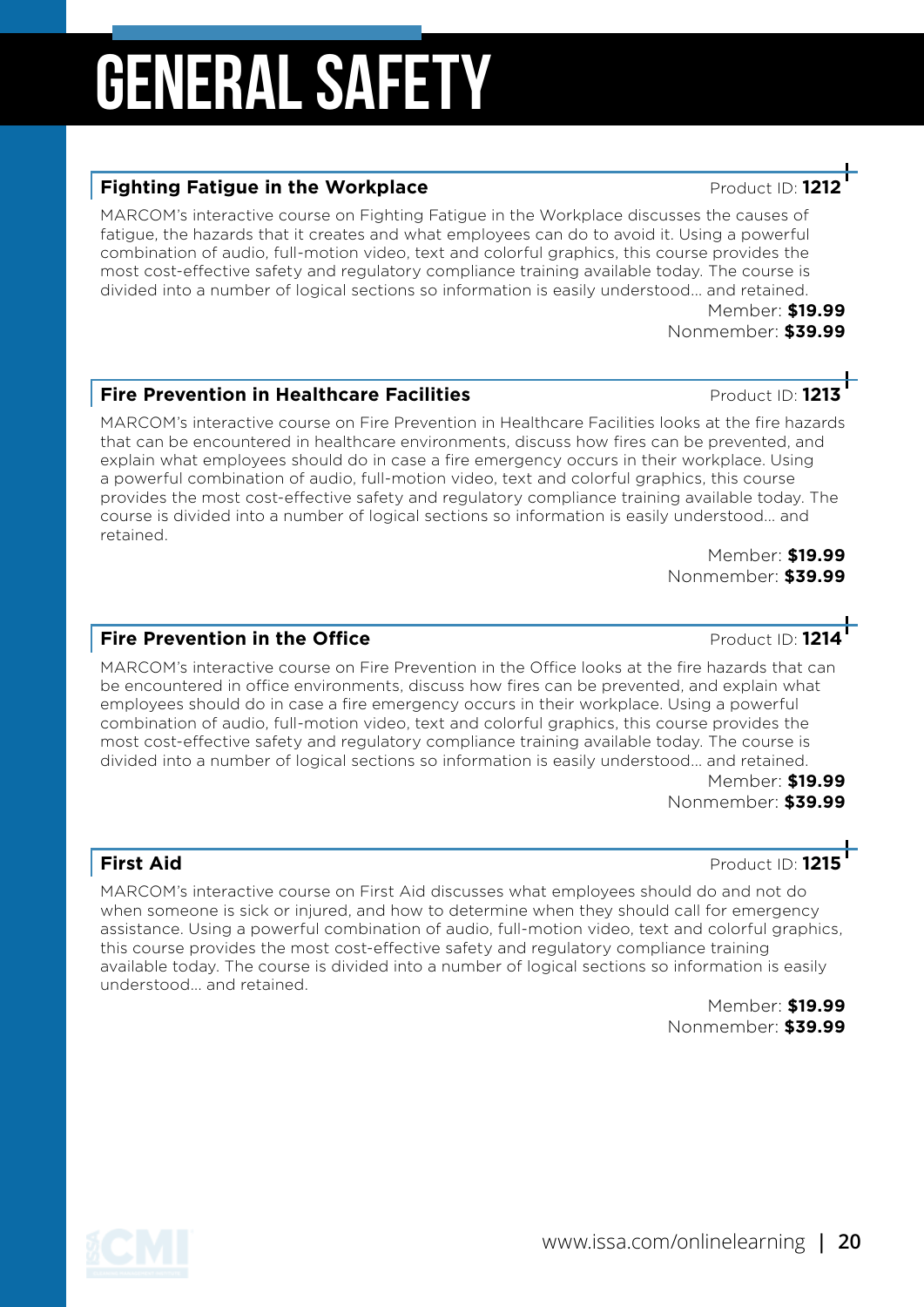#### **Fitness & Wellness Product ID: 12**

MARCOM's interactive course on Fitness and Wellness provides employees with the information, understanding and inspiration they need to achieve the benefits of a healthier lifestyle. Using a powerful combination of audio, full-motion video, text and colorful graphics, this course provides the most cost-effective safety and regulatory compliance training available today. The course is divided into a number of logical sections so information is easily understood... and retained.

> Member: **\$19.99** Nonmember: **\$39.99**

#### **Hand & Power Tool Safety Product ID: 1217**

MARCOM's interactive course on Hand & Power Tool Safety discusses hand and power tool hazards, and show employees the equipment and safe practices they can use to prevent injuries. Using a powerful combination of audio, full-motion video, text and colorful graphics, this course provides the most cost-effective safety and regulatory compliance training available today. The course is divided into a number of logical sections so information is easily understood... and retained.

Member: **\$19.99** Nonmember: **\$39.99**

#### **Hand, Wrist & Finger Safety Product ID: 1218**

MARCOM's interactive course on Hand, Wrist & Finger Safety reviews the hand, wrist and finger hazards that employees may encounter in their workplace, and show them the equipment and safe work practices they can use to prevent injuries. Using a powerful combination of audio, full-motion video, text and colorful graphics, this course provides the most cost-effective safety and regulatory compliance training available today. The course is divided into a number of logical sections so information is easily understood... and retained.

Member: **\$19.99** Nonmember: **\$39.99**

#### **Handling a Sexual Harassment Investigation Product ID: 121**

MARCOM's interactive course on Handling a Sexual Harassment Investigation provides managers and supervisors with the information they need to identify sexual harassment in their departments, gather facts about an incident of harassment and resolve the situation fairly. Using a powerful combination of audio, full-motion video, text and colorful graphics, this course provides the most cost-effective safety and regulatory compliance training available today. The course is divided into a number of logical sections so information is easily understood... and retained.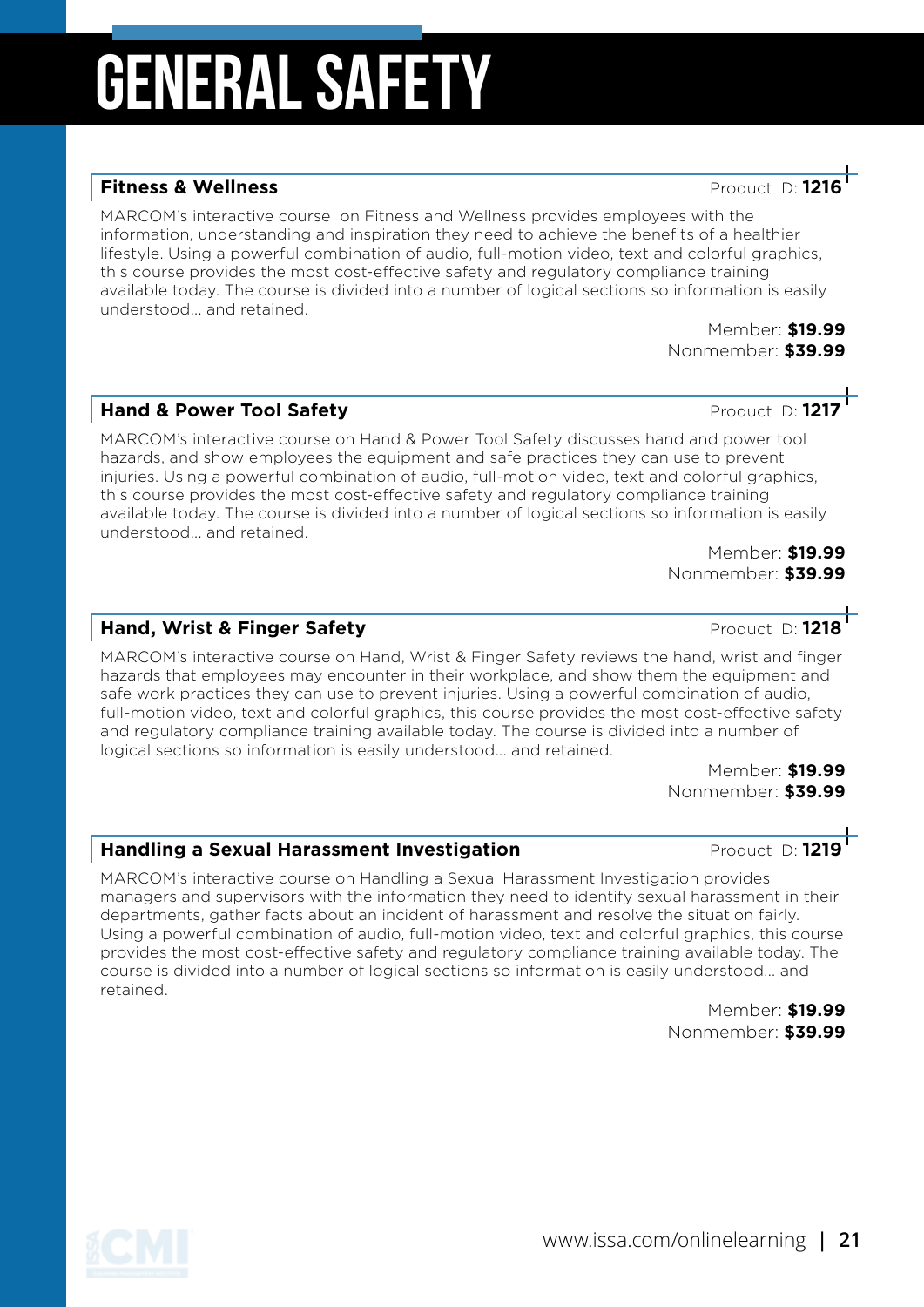#### **Hazard Recognition** Product ID: **1220**

MARCOM's interactive course on Hazard Recognition provides the information employees need to help prevent workplace accidents and injuries from occurring. Using a powerful combination of audio, full-motion video, text and colorful graphics, this course provides the most costeffective safety and regulatory compliance training available today. The course is divided into a number of logical sections so information is easily understood... and retained.

> Member: **\$19.99** Nonmember: **\$39.99**

#### **Hazardous Materials Labels Product ID: 1221**

MARCOM's interactive course on Hazardous Materials Labels is designed to help employees understand the characteristics of different labeling systems and the ways that each convey information. Using a powerful combination of audio, full-motion video, text and colorful graphics, this course provides the most cost-effective safety and regulatory compliance training available today. The course is divided into a number of logical sections so information is easily understood... and retained.

> Member: **\$19.99** Nonmember: **\$39.99**

**Heat Stress** Product ID: **1222**

MARCOM's interactive course on Heat Stress reviews how heat affects the body, the steps employees can take to prevent heat stress, and elementary first aid that can be given to a worker who has been affected by a heat-related illness. Using a powerful combination of audio, full-motion video, text and colorful graphics, this course provides the most cost-effective safety and regulatory compliance training available today. The course is divided into a number of logical sections so information is easily understood... and retained.

> Member: **\$19.99** Nonmember: **\$39.99**

### **Hot Work Safety and Permitting Process And American Product ID: 1223<sup>1</sup>**

MARCOM's interactive course on Hot Work Safety and the Permitting Process discusses the hazards that can be encountered in hot work and focus on how employees can use the permitting process and other safe practices to perform these tasks more safely. Using a powerful combination of audio, full-motion video, text and colorful graphics, this course provides the most cost-effective safety and regulatory compliance training available today. The course is divided into a number of logical sections so information is easily understood... and retained.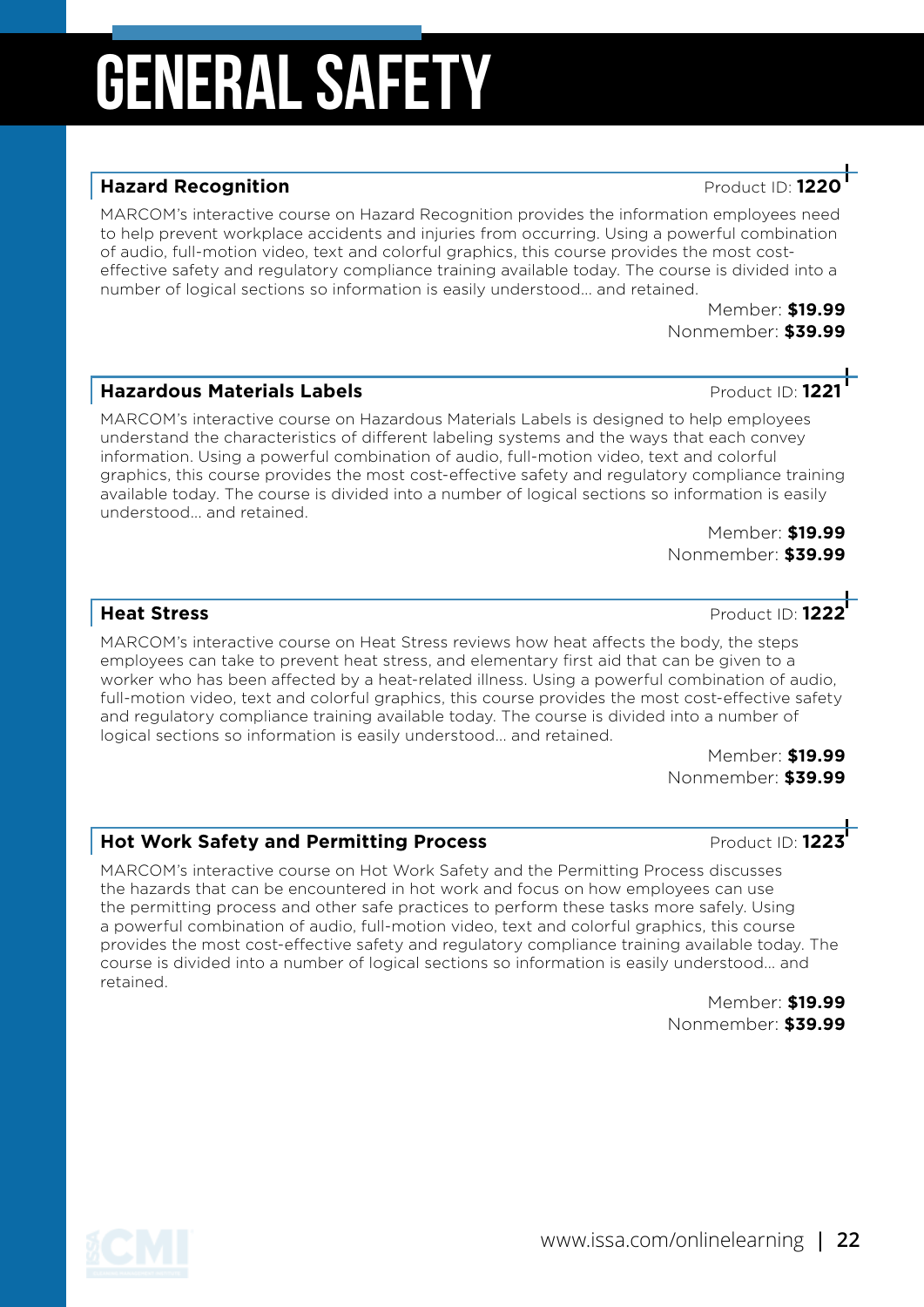#### **I2P2: Injury and Illness Prevention Programs** Product ID: 122

MARCOM's interactive course on I2P2: Injury and Illness Prevention Programs provides employees with important information on how this organized approach to workplace safety can significantly reduce accidents and injuries, and how the workers themselves can play a major role in making the program work. Using a powerful combination of audio, full-motion video, text and colorful graphics, this course provides the most cost-effective safety and regulatory compliance training available today. The course is divided into a number of logical sections so information is easily understood... and retained.

> Member: **\$19.99** Nonmember: **\$39.99**

### **Industrial Ergonomics Product ID: 1225**

MARCOM's interactive course on Industrial Ergonomics provides employees with the information they need to understand ergonomic hazards, recognize them in their workplace and know how to avoid them. Using a powerful combination of audio, full-motion video, text and colorful graphics, this course provides the most cost-effective safety and regulatory compliance training available today. The course is divided into a number of logical sections so information is easily understood... and retained.

Member: **\$19.99** Nonmember: **\$39.99**

### **Industrial Fire Prevention Container and Container Product ID: 1226**

MARCOM's interactive course on Industrial Fire Prevention looks at the fire hazards that can be encountered in industrial environments, discuss how fires can be prevented, and explain what employees should do in case a fire emergency occurs in their workplace. Using a powerful combination of audio, full-motion video, text and colorful graphics, this course provides the most cost-effective safety and regulatory compliance training available today. The course is divided into a number of logical sections so information is easily understood... and retained.

Member: **\$19.99** Nonmember: **\$39.99**

#### **Ladder Safety Ladder Safety Product ID: 1227**

MARCOM's interactive course on Ladder Safety reminds employees not to take using ladders for granted, and to take the appropriate precautions when using ladders. Using a powerful combination of audio, full-motion video, text and colorful graphics, this course provides the most cost-effective safety and regulatory compliance training available today. The course is divided into a number of logical sections so information is easily understood... and retained.



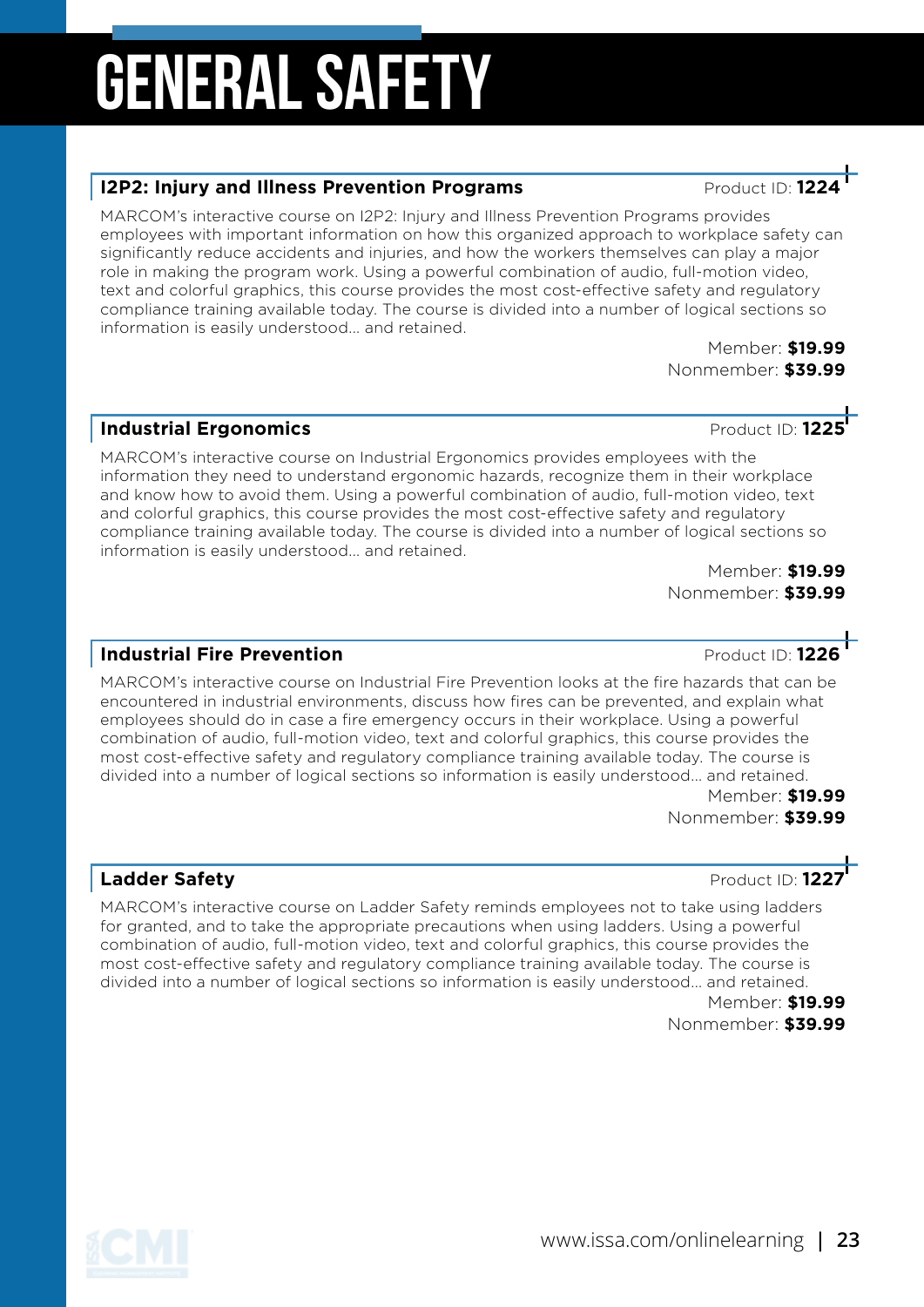#### **Machine Guard Safety Product ID: 122**

MARCOM's interactive course on Materials Handling Safety discusses the hazards that employees are likely to encounter, and explain the work practices and equipment they can use to control or eliminate these hazards. Using a powerful combination of audio, full-motion video, text and colorful graphics, this course provides the most cost-effective safety and regulatory compliance training available today. The course is divided into a number of logical sections so information is easily understood... and retained.

Member: **\$19.99** Nonmember: **\$39.99**

### **Materials Handling Safety Materials Handling Safety**

MARCOM's interactive course on Materials Handling Safety discusses the hazards that employees are likely to encounter, and explain the work practices and equipment they can use to control or eliminate these hazards. Using a powerful combination of audio, full-motion video, text and colorful graphics, this course provides the most cost-effective safety and regulatory compliance training available today. The course is divided into a number of logical sections so information is easily understood... and retained.

Member: **\$19.99** Nonmember: **\$39.99**

#### **Office Ergonomics Product ID: 1230**

MARCOM's interactive course on Office Ergonomics addresses ergonomic problems as well as potential adverse effects and pragmatic solutions to these problems in an office environment. Using a powerful combination of audio, full-motion video, text and colorful graphics, this course provides the most cost-effective safety and regulatory compliance training available today.

Member: **\$19.99** Nonmember: **\$39.99**

#### **Office Safety Product ID: 123**

'MARCOM's interactive course on Office Safety shows employees that hazards really do exist in an office environment, and how important it is to use good safety practices as they go about their work. Using a powerful combination of audio, full-motion video, text and colorful graphics, this course provides the most cost-effective safety and regulatory compliance training available today. The course is divided into a number of logical sections so information is easily understood... and retained.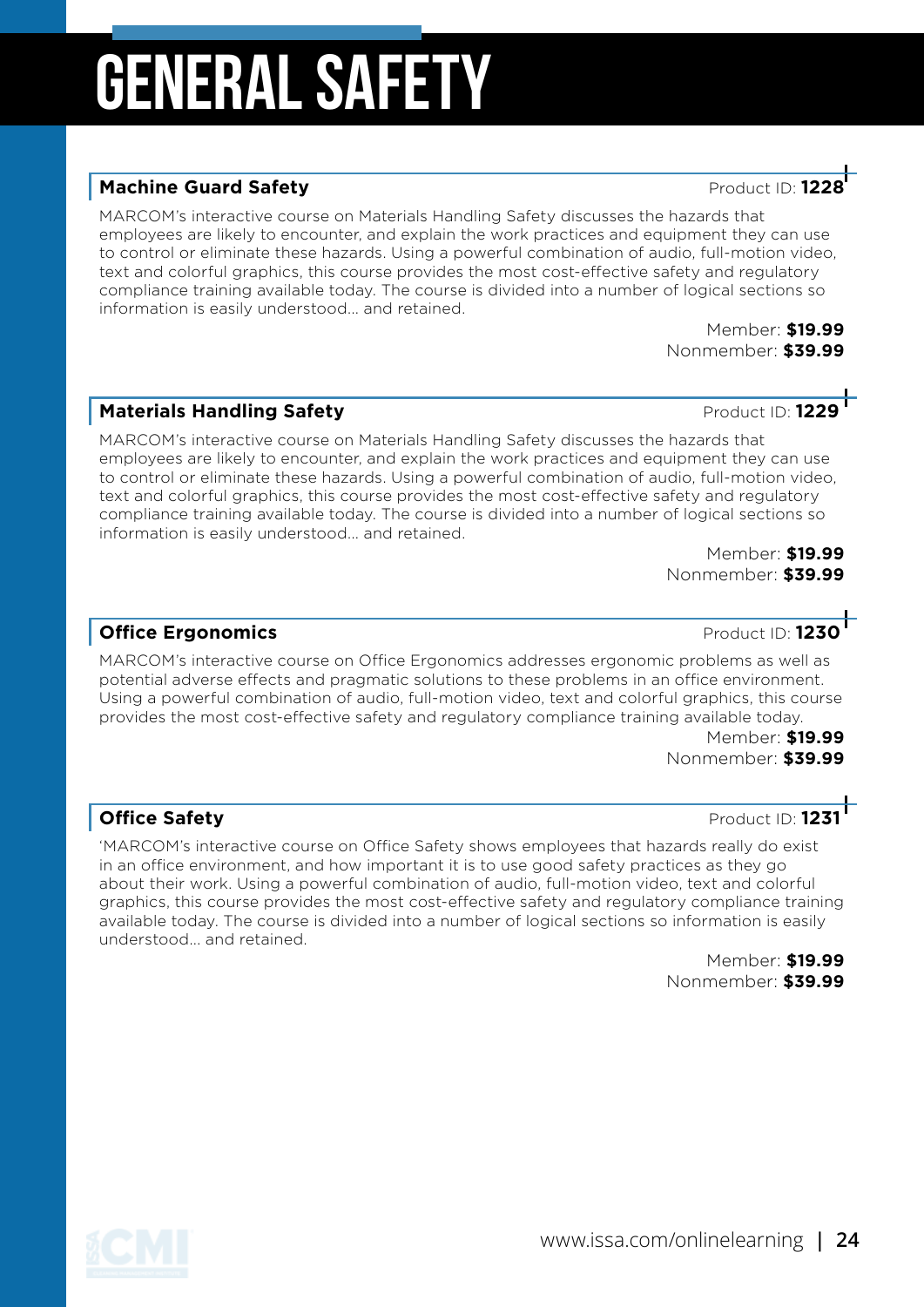#### **Preventing Sexual Harassment for Supervisors in California** Product ID:

MARCOM's interactive course on Preventing Sexual Harassment… for Supervisors in California discusses the transgender rights requirements in the updated California regulations. Using a powerful combination of audio, full-motion video, text and colorful graphics, this course provides the most cost-effective safety and regulatory compliance training available today. The course is divided into a number of logical sections so information is easily understood... and retained.

> Member: **\$19.99** Nonmember: **\$39.99**

### Preventing Workplace Discrimination for Employees Product ID: 1233

MARCOM's interactive course on Preventing Workplace Discrimination... for Employees discusses different types of discriminatory behavior, its causes and what employees can do prevent it in their workplace. Using a powerful combination of audio, full-motion video, text and colorful graphics, this course provides the most cost-effective safety and regulatory compliance training available today. The course is divided into a number of logical sections so information is easily understood... and retained.

> Member: **\$19.99** Nonmember: **\$39.99**

#### **Preventing Workplace Discrimination for Managers and Product ID: 1234 Supervisors**

MARCOM's interactive course on Preventing Workplace Discrimination... for Managers and Supervisors discusses different types of discriminatory behavior, the laws and policies that have been established to fight it, and what managers and supervisors can do prevent it in their department. Using a powerful combination of audio, full-motion video, text and colorful graphics, this course provides the most cost-effective safety and regulatory compliance training available today. The course is divided into a number of logical sections so information is easily understood... and retained.

> Member: **\$19.99** Nonmember: **\$39.99**

MARCOM's interactive course on Rigging Safety is designed to remind employees that over 90% of crane-related accidents are caused by human error... and that they are the key to preventing these incidents. Using a powerful combination of audio, full-motion video, text and colorful graphics, this course provides the most cost-effective safety and regulatory compliance training available today. The course is divided into a number of logical sections so information is easily understood... and retained.

> Member: **\$19.99** Nonmember: **\$39.99**

**Rigging Safety** Product ID: 1235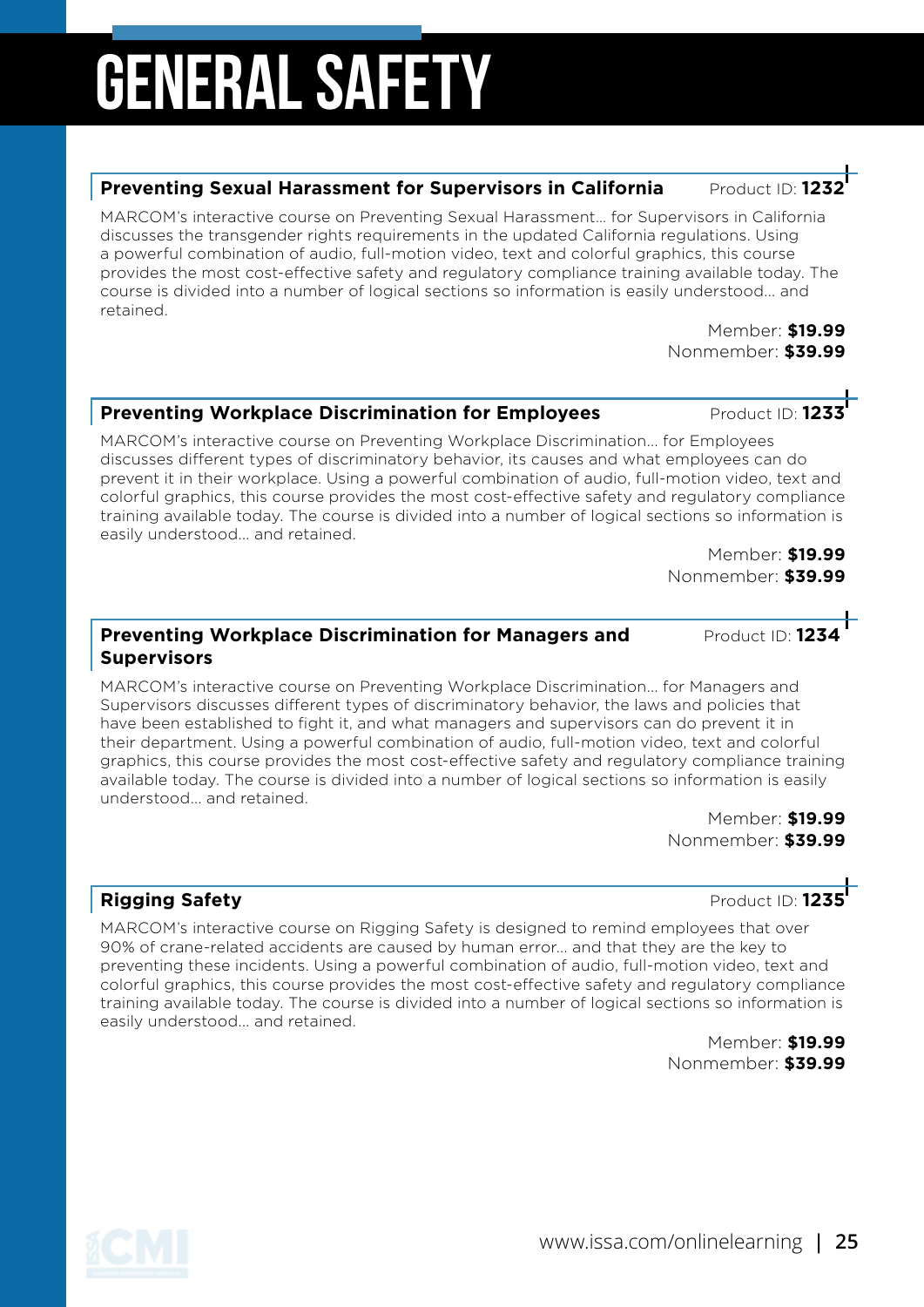### **Safe Lifting** Product ID: 1236

MARCOM's interactive course on Safe Lifting provides the information employees need to protect their backs when they are lifting and carrying. Using a powerful combination of audio, full-motion video, text and colorful graphics, this course provides the most cost-effective safety and regulatory compliance training available today. The course is divided into a number of logical sections so information is easily understood... and retained.

> Member: **\$19.99** Nonmember: **\$39.99**

#### **Safety Audits Safety Audits Safety Audits Product ID: 1237**

MARCOM's interactive course on Safety Audits provides employees with an understanding of the goals and procedures that are involved in a safety audit, show them how they can help in the audit process and describe specific safe work practices. Using a powerful combination of audio, full-motion video, text and colorful graphics, this course provides the most cost-effective safety and regulatory compliance training available today. The course is divided into a number of logical sections so information is easily understood... and retained.

> Member: **\$19.99** Nonmember: **\$39.99**

### **Safety Awareness for New Employees Product ID: 1238**

MARCOM's interactive course on Safety Awareness for New Employees training addresses many of the most important safety issues confronting employees across a range of industries. Content is divided into concise chapters that look at commonly encountered workplace hazards, and how you can protect yourself from them, so new hires can start working more safely right away. Using a powerful combination of audio, full-motion video, text and colorful graphics, this course provides the most cost-effective safety and regulatory compliance training available today. The course is divided into a number of logical sections so information is easily understood... and retained.

Member: **\$19.99** Nonmember: **\$39.99**

#### **Safety Housekeeping and Accident Prevention Accident Preduct ID: 1239**

MARCOM's interactive course on Safety Housekeeping and Accident Prevention provides workers with the information they need to recognize on-the-job hazards and explain how they can prevent them. Using a powerful combination of audio, full-motion video, text and colorful graphics, this course provides the most cost-effective safety and regulatory compliance training available today. The course is divided into a number of logical sections so information is easily understood... and retained.

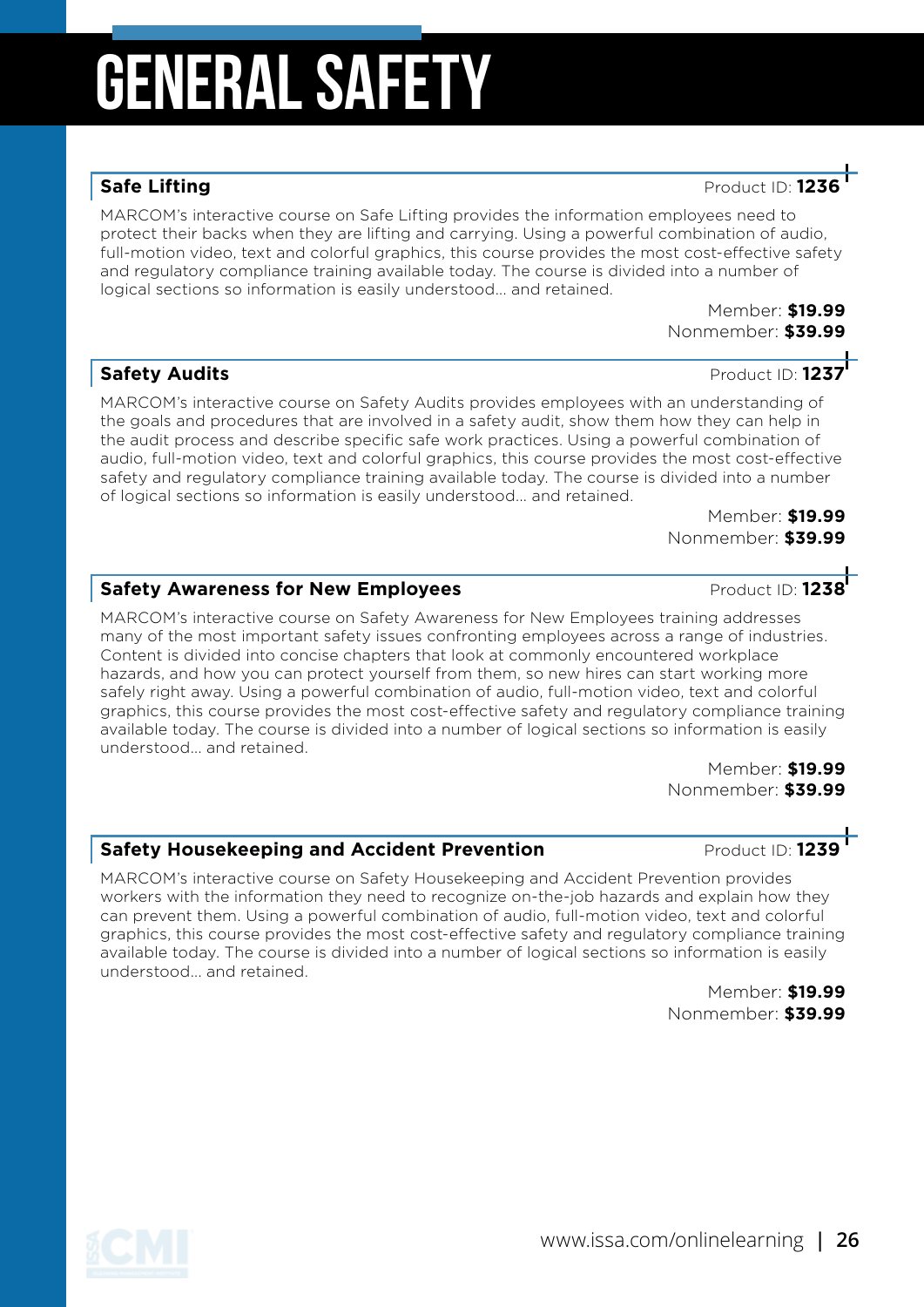#### **Safety Orientation Safety Orientation**

MARCOM's interactive course on Safety Orientation discusses common job-related hazards and the safe practices and equipment that employees can use to avoid injuries. Using a powerful combination of audio, full-motion video, text and colorful graphics, this course provides the most cost-effective safety and regulatory compliance training available today. The course is divided into a number of logical sections so information is easily understood... and retained.

Member: **\$19.99** Nonmember: **\$39.99**

#### **Safety Showers and Eve Washes <b>And Additional Strutter** Product ID: 1241

MARCOM's interactive course on Safety Showers and Eye Washes reviews situations where safety showers and eye washes should be used, as well as how to use them properly. Using a powerful combination of audio, full-motion video, text and colorful graphics, this course provides the most cost-effective safety and regulatory compliance training available today. The course is divided into a number of logical sections so information is easily understood... and retained.

> Member: **\$19.99** Nonmember: **\$39.99**

#### **Preventing Sexual Harassment for Employees** Product ID: 1242

MARCOM's interactive course on Preventing Sexual Harassment... for Employees provides employees with the information they need to help prevent sexual harassment in their workplace, and deal with it effectively if it does occur. Using a powerful combination of audio, full-motion video, text and colorful graphics, this course provides the most cost-effective safety and regulatory compliance training available today. The course is divided into a number of logical sections so information is easily understood... and retained.

> Member: **\$19.99** Nonmember: **\$39.99**

#### **Preventing Sexual Harassment for Managers and Supervisors** Product ID: 1243

MARCOM's interactive course on Preventing Sexual Harassment... for Managers and Supervisors provides them with the information they need to identify situations that could lead to sexual harassment, help prevent harassment in their departments, and deal with it effectively if it does occur. Using a powerful combination of audio, full-motion video, text and colorful graphics, this course provides the most cost-effective safety and regulatory compliance training available today. The course is divided into a number of logical sections so information is easily understood... and retained.

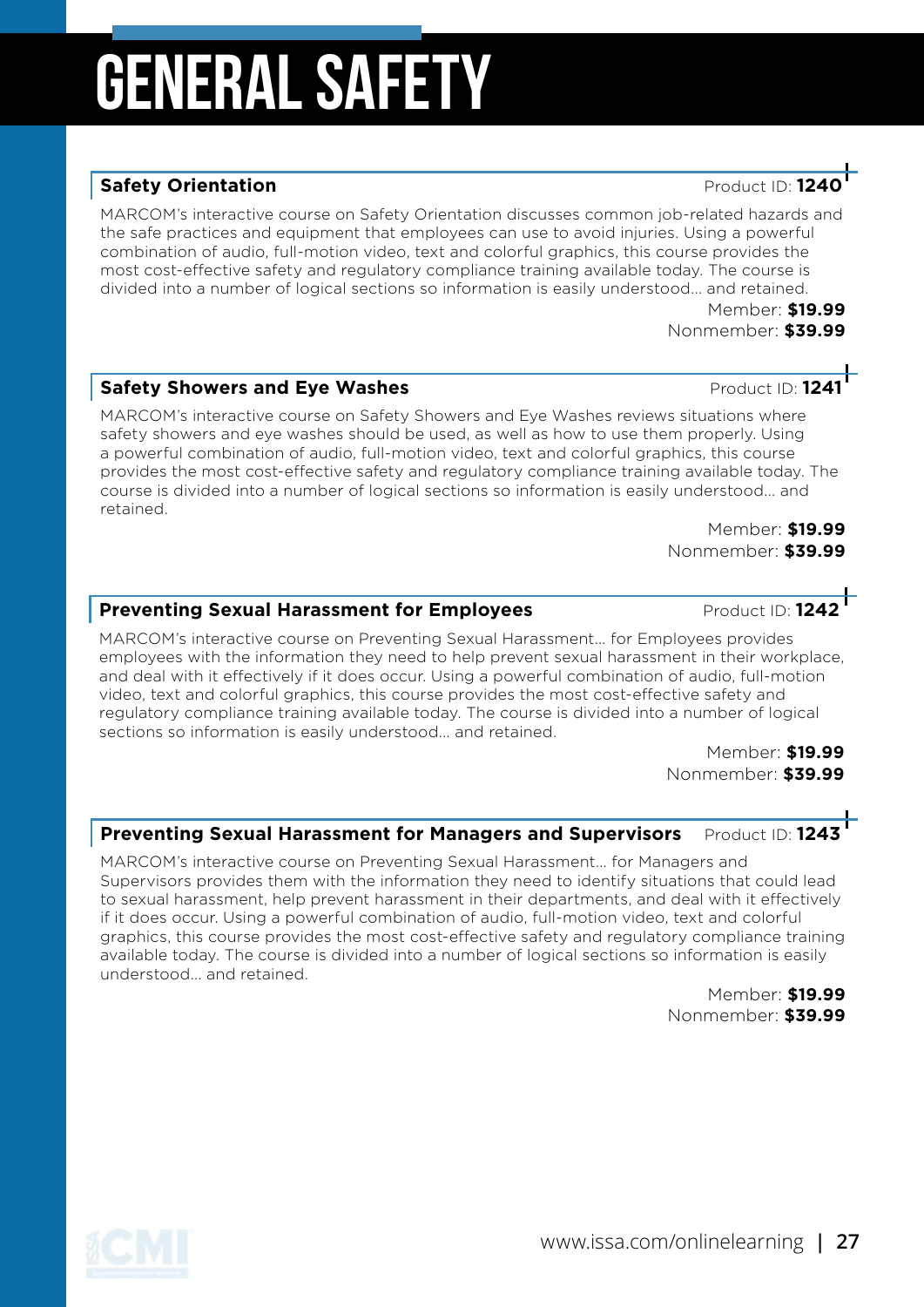#### **Slips, Trips & Falls Product ID: 124**

MARCOM's interactive course on Slips, Trips and Falls shows employees the situations that can lead to slips, trips and falls, and what they can do to avoid or prevent these accidents. Using a powerful combination of audio, full-motion video, text and colorful graphics, this course provides the most cost-effective safety and regulatory compliance training available today. The course is divided into a number of logical sections so information is easily understood... and retained.

Member: **\$19.99** Nonmember: **\$39.99**

#### **Using Fire Extinguishers Product ID: 1245**

MARCOM's interactive course on Using Fire Extinguishers looks at different types of fires, discuss how they should be put out, and explain how employees can use extinguishers effectively and safely if a fire emergency occurs. Using a powerful combination of audio, fullmotion video, text and colorful graphics, this course provides the most cost-effective safety and regulatory compliance training available today. The course is divided into a number of logical sections so information is easily understood... and retained.

Member: **\$19.99** Nonmember: **\$39.99**

#### **Walking and Working Surfaces Product ID: 1246**

MARCOM's interactive course on Walking and Working Surfaces training identifies the hazards of different surfaces and provides the practical information and specific procedures employees need to help prevent slips, trips and falls on the job. Using a powerful combination of audio, full-motion video, text and colorful graphics, this course provides the most cost-effective safety and regulatory compliance training available today. The course is divided into a number of logical sections so information is easily understood... and retained.

Member: **\$19.99** Nonmember: **\$39.99**

#### **Warehouse Safety Product ID: 1247**

MARCOM's interactive course on Warehouse Safety helps employees to stay safe by identifying the specific hazards they can encounter while working in a warehouse, and providing them with the practical procedures that they can use to avoid them. Using a powerful combination of audio, full-motion video, text and colorful graphics, this course provides the most cost-effective safety and regulatory compliance training available today. The course is divided into a number of logical sections so information is easily understood... and retained.



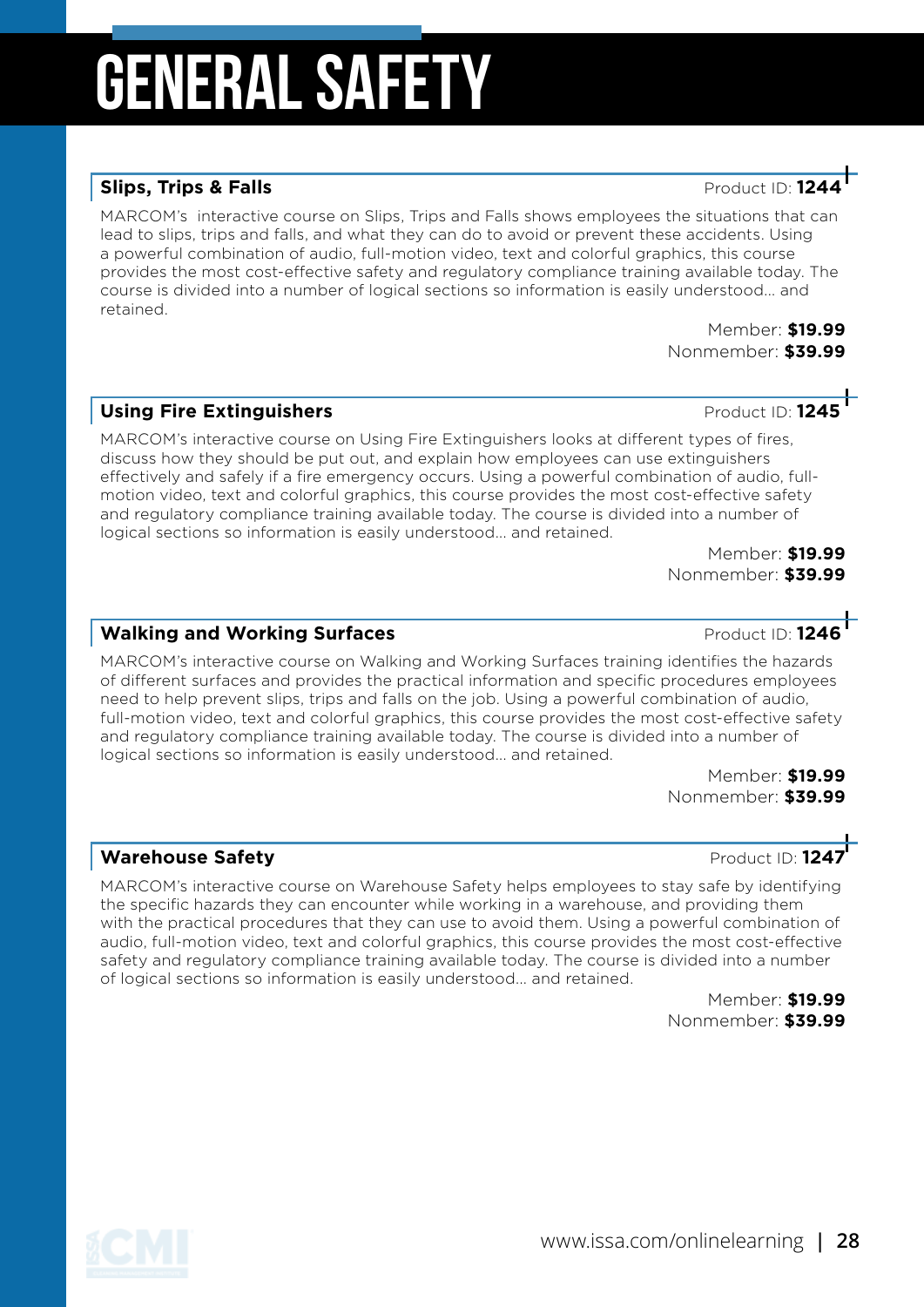#### **Welding Safety Product ID: 124**

MARCOM's interactive course on Welding Safety discusses the hazards that are associated with welding and cutting tasks, and explain the equipment and safe practices employees can use to avoid them. Using a powerful combination of audio, full-motion video, text and colorful graphics, this course provides the most cost-effective safety and regulatory compliance training available today. The course is divided into a number of logical sections so information is easily understood... and retained.

Member: **\$19.99** Nonmember: **\$39.99**

#### **Winter Safety Winter Safety Product ID: 1249**

MARCOM's interactive course on Winter Safety shows employees how to plan ahead, identify potential hazards and avoid dangerous situations that occur during the winter holiday season. Using a powerful combination of audio, full-motion video, text and colorful graphics, this course provides the most cost-effective safety and regulatory compliance training available today. The course is divided into a number of logical sections so information is easily understood... and retained.

> Member: **\$19.99** Nonmember: **\$39.99**

### **Workplace Harassment in Healthcare Facilities** Product ID: 1250

MARCOM's interactive course on Workplace Harassment in Industrial Facilities discusses the various types of harassment that are found in the workplace, how they can affect an employee's work situation and what employees themselves can do to help prevent workplace harassment. Using a powerful combination of audio, full-motion video, text and colorful graphics, this course provides the most cost-effective safety and regulatory compliance training available today. The course is divided into a number of logical sections so information is easily understood... and retained.

Member: **\$19.99** Nonmember: **\$39.99**

### Workplace Harassment in the Office **Product ID: 1251**

MARCOM's interactive course on Workplace Harassment in the Office discusses the various types of harassment that are found in the workplace, how they can affect an employee's work situation and what employees themselves can do to help prevent workplace harassment. Using a powerful combination of audio, full-motion video, text and colorful graphics, this course provides the most cost-effective safety and regulatory compliance training available today. The course is divided into a number of logical sections so information is easily understood... and retained.



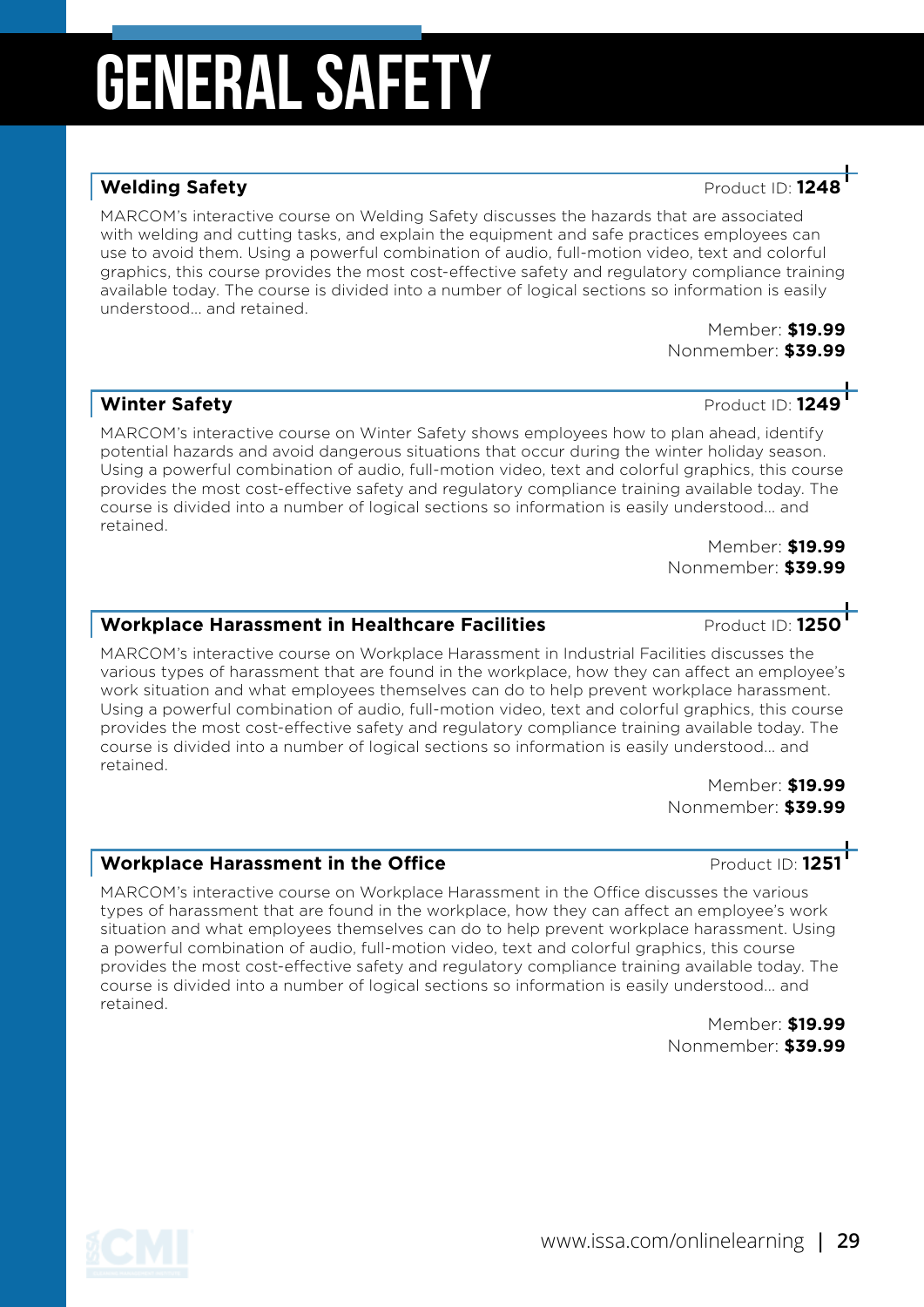#### **Workplace Stress Product ID: 125**

MARCOM's interactive course on Workplace Stress helps employees identify potentially stressful situations and learn how to cope with them. Using a powerful combination of audio, full-motion video, text and colorful graphics, this course provides the most cost-effective safety and regulatory compliance training available today. The course is divided into a number of logical sections so information is easily understood... and retained.

> Member: **\$19.99** Nonmember: **\$39.99**

#### **Workplace Violence Product ID: 1253**

MARCOM's interactive course on Workplace Violence discusses how employees can help to prevent violence in their facilities and respond safely if aggression takes place. Using a powerful combination of audio, full-motion video, text and colorful graphics, this course provides the most cost-effective safety and regulatory compliance training available today. The course is divided into a number of logical sections so information is easily understood... and retained.

Member: **\$19.99** Nonmember: **\$39.99**

### **Workplace Violence in Healthcare Facilities** Product ID: 1254

MARCOM's interactive course on Workplace Violence in Healthcare Facilities provides healthcare workers with the information they need to recognize potential violence hazards, prevent aggression if possible and respond to it effectively when necessary. Using a powerful combination of audio, full-motion video, text and colorful graphics, this course provides the most cost-effective safety and regulatory compliance training available today. The course is divided into a number of logical sections so information is easily understood... and retained.

Member: **\$19.99** Nonmember: **\$39.99**

www.issa.com/onlinelearning **| 30**



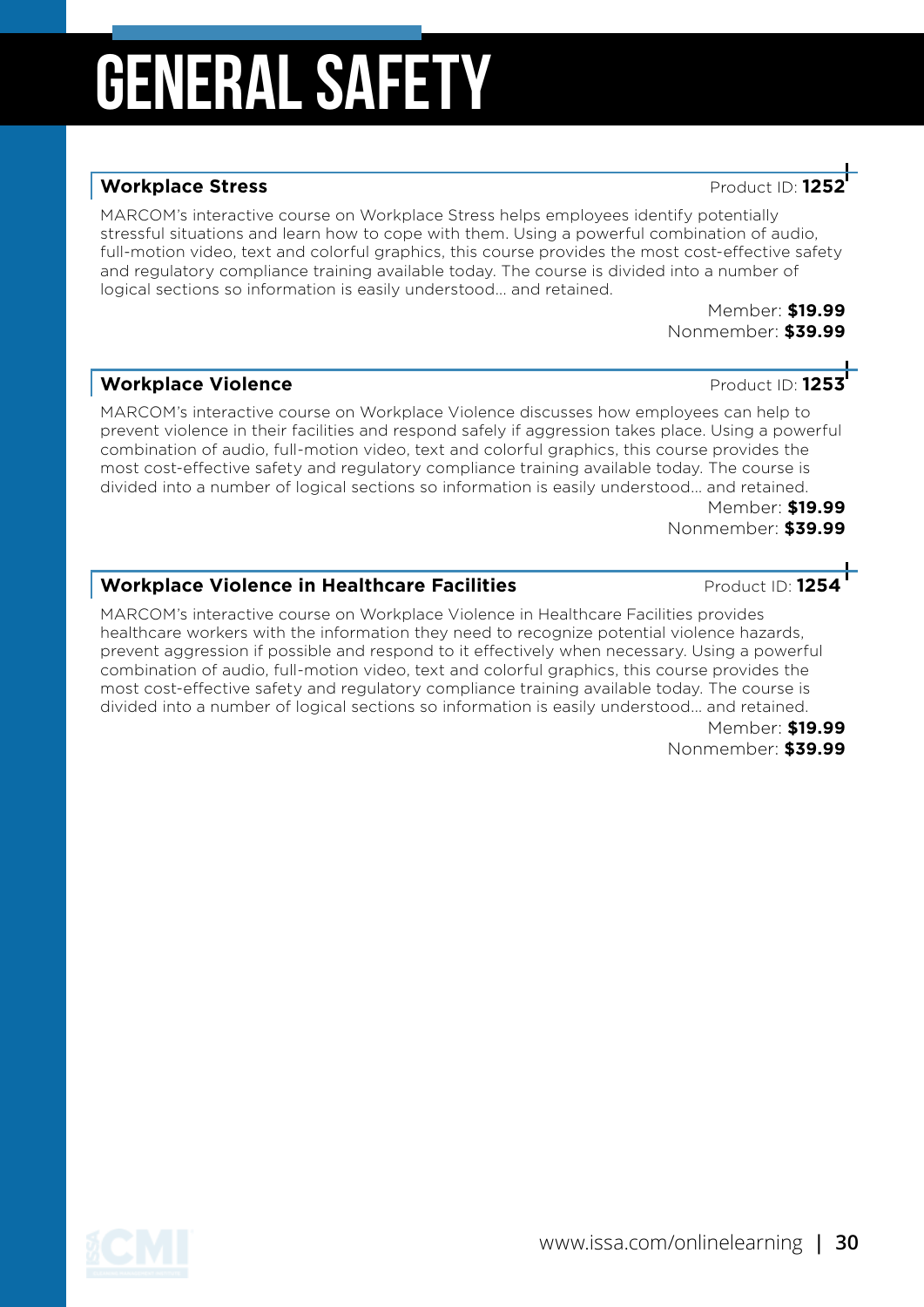#### **Accidental Release Measures & Spill Cleanup Procedures Product ID: 12**

MARCOM's interactive course on Accidental Release Measures & Spill Cleanup Procedures is designed to help facilities comply with OSHA's HAZWOPER regulation (29 CFR 1910.120). As part of these regulations, there are varying requirements for employee training, depending on an employee's specific level of involvement with hazardous materials. The course discusses the plans and procedures necessary to safely contain and cleanup a hazardous materials spill. Using a powerful combination of audio, full-motion video, text and colorful graphics, this course provides the most cost-effective safety and regulatory compliance training available today. The course is divided into a number of logical sections so information is easily understood... and retained.

> Member: **\$19.99** Nonmember: **\$39.99**

#### **Dealing with the Media in Emergency Situation** *Product ID:* **1256**

MARCOM's interactive course on Dealing with the Media in Emergency Situations is designed to help facilities comply with OSHA's HAZWOPER regulation (29 CFR 1910.120). As part of these regulations, there are varying requirements for employee training, depending on an employee's specific level of involvement with hazardous materials. This course instructs employees on the proper ways of interacting with the media during an emergency situation. Using a powerful combination of audio, full-motion video, text and colorful graphics, this course provides the most cost-effective safety and regulatory compliance training available today. The course is divided into a number of logical sections so information is easily understood... and retained.

Member: **\$19.99** Nonmember: **\$39.99**

#### **Decontamination Procedures Decontamination Product ID: 1257**

MARCOM's interactive course on Decontamination Procedures is designed to help facilities comply with OSHA's HAZWOPER regulation (29 CFR 1910.120). As part of these regulations, there are varying requirements for employee training, depending on an employee's specific level of involvement with hazardous materials. The course helps employees understand how to reduce or eliminate potential exposure to hazardous materials in their work environments. Using a powerful combination of audio, full-motion video, text and colorful graphics, this course provides the most cost-effective safety and regulatory compliance training available today. The course is divided into a number of logical sections so information is easily understood... and retained.

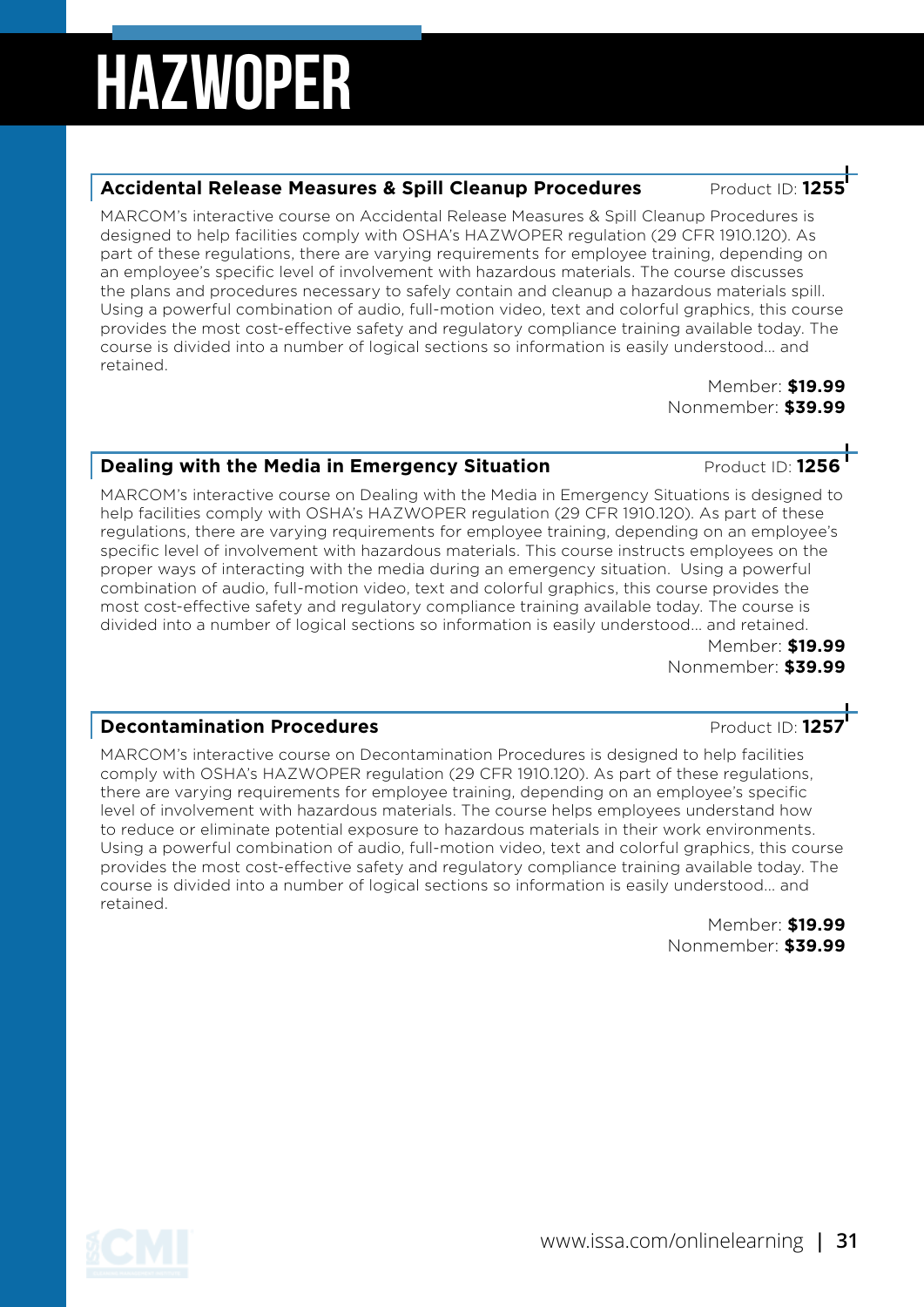### **Electrical Safety in HAZMAT Environments Product ID: 125**

MARCOM's interactive course on Electrical Safety in HAZMAT Environments is designed to help facilities comply with OSHA's HAZWOPER regulation (29 CFR 1910.120). As part of these regulations, there are varying requirements for employee training, depending on an employee's specific level of involvement with hazardous materials. The course helps employees understand the hazards of uncontrolled energy in hazardous materials environments, and how to reduce or eliminate these potential hazards. Using a powerful combination of audio, full-motion video, text and colorful graphics, this course provides the most cost-effective safety and regulatory compliance training available today. The course is divided into a number of logical sections so information is easily understood... and retained.

Member: **\$19.99** Nonmember: **\$39.99**

### **Exposure Monitoring & Medical Surveillance** Product ID: 1259

MARCOM's interactive course on Exposure Monitoring & Medical Surveillance is designed to help facilities comply with OSHA's HAZWOPER regulation (29 CFR 1910.120). As part of these regulations, there are varying requirements for employee training, depending on an employee's specific level of involvement with hazardous materials. The course... part of the HAZWOPER Annual Retraining Series... discusses various types of exposure monitoring equipment and techniques. The course reviews the concept of medical surveillance and how it is used to evaluate the health of anyone who regularly works around hazardous materials. Using a powerful combination of audio, full-motion video, text and colorful graphics, this course provides the most cost-effective safety and regulatory compliance training available today. The course is divided into a number of logical sections so information is easily understood... and retained.

Member: **\$19.99** Nonmember: **\$39.99**

#### **Handling Hazardous Materials Product ID: 1260**

MARCOM's interactive course on Handling Hazardous Materials is designed to help facilities comply with OSHA's HAZWOPER regulation (29 CFR 1910.120). As part of these regulations, there are varying requirements for employee training, depending on an employee's specific level of involvement with hazardous materials. The course discusses the nature and behavior of hazardous chemicals, and how to reduce or eliminate potential exposure to hazardous materials in their work environments. Using a powerful combination of audio, full-motion video, text and colorful graphics, this course provides the most cost-effective safety and regulatory compliance training available today. The course is divided into a number of logical sections so information is easily understood... and retained.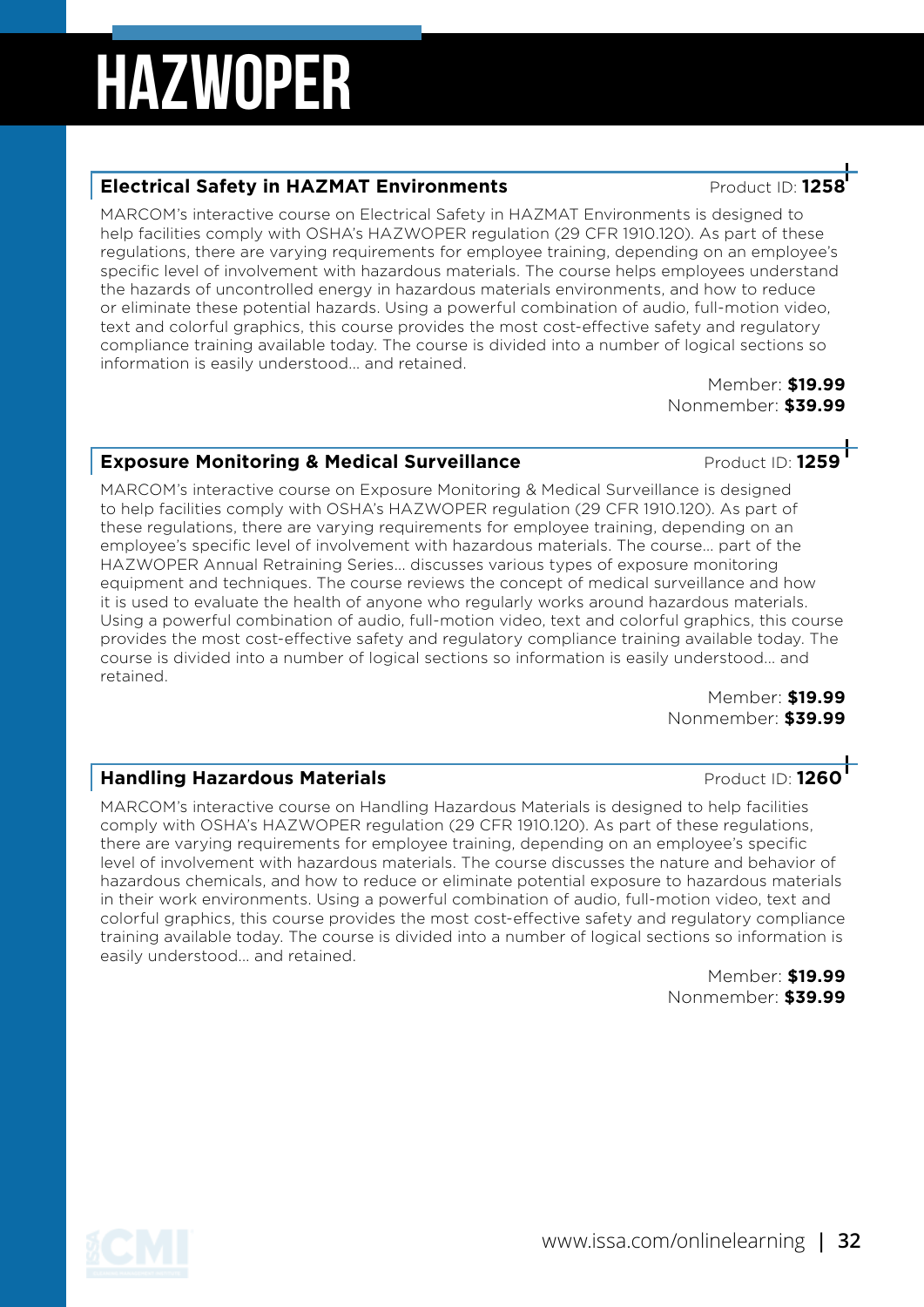### **HAZMAT Labeling HAZMAT Labeling Product ID: 126**

MARCOM's interactive course on HAZMAT Labeling is designed to help facilities comply with OSHA's HAZWOPER regulation (29 CFR 1910.120). As part of these regulations, there are varying requirements for employee training, depending on an employee's specific level of involvement with hazardous materials. The course helps employees understand different labeling systems and how to use these systems to reduce or eliminate potential exposure to hazardous materials in their work environments. Using a powerful combination of audio, fullmotion video, text and colorful graphics, this course provides the most cost-effective safety and regulatory compliance training available today. The course is divided into a number of logical sections so information is easily understood... and retained.

Member: **\$19.99** Nonmember: **\$39.99**

#### **HAZWOPER Confined Space Entry And Accord Product ID: 1262**

MARCOM's interactive course on HAZWOPER Confined Space Entry is designed to help employees understand how to reduce or eliminate potential exposure to hazardous materials in confined space work environments as required by OSHA's HAZWOPER regulation (29 CFR 1910.120). As part of these regulations, there are varying requirements for employee training, depending on an employee's specific level of involvement with hazardous materials. Using a powerful combination of audio, full-motion video, text and colorful graphics, this course provides the most cost-effective safety and regulatory compliance training available today. The course is divided into a number of logical sections so information is easily understood... and retained.

Member: **\$19.99** Nonmember: **\$39.99**

#### **HAZWOPER Fire Prevention Product ID: 1263**

MARCOM's interactive course on HAZWOPER Fire Prevention is designed to help facilities comply with OSHA's HAZWOPER regulation (29 CFR 1910.120). As part of these regulations, there are varying requirements for employee training, depending on an employee's specific level of involvement with hazardous materials. This course helps employees understand the hazards of fire when combined with hazardous materials. Using a powerful combination of audio, full-motion video, text and colorful graphics, this course provides the most cost-effective safety and regulatory compliance training available today. The course is divided into a number of logical sections so information is easily understood... and retained.

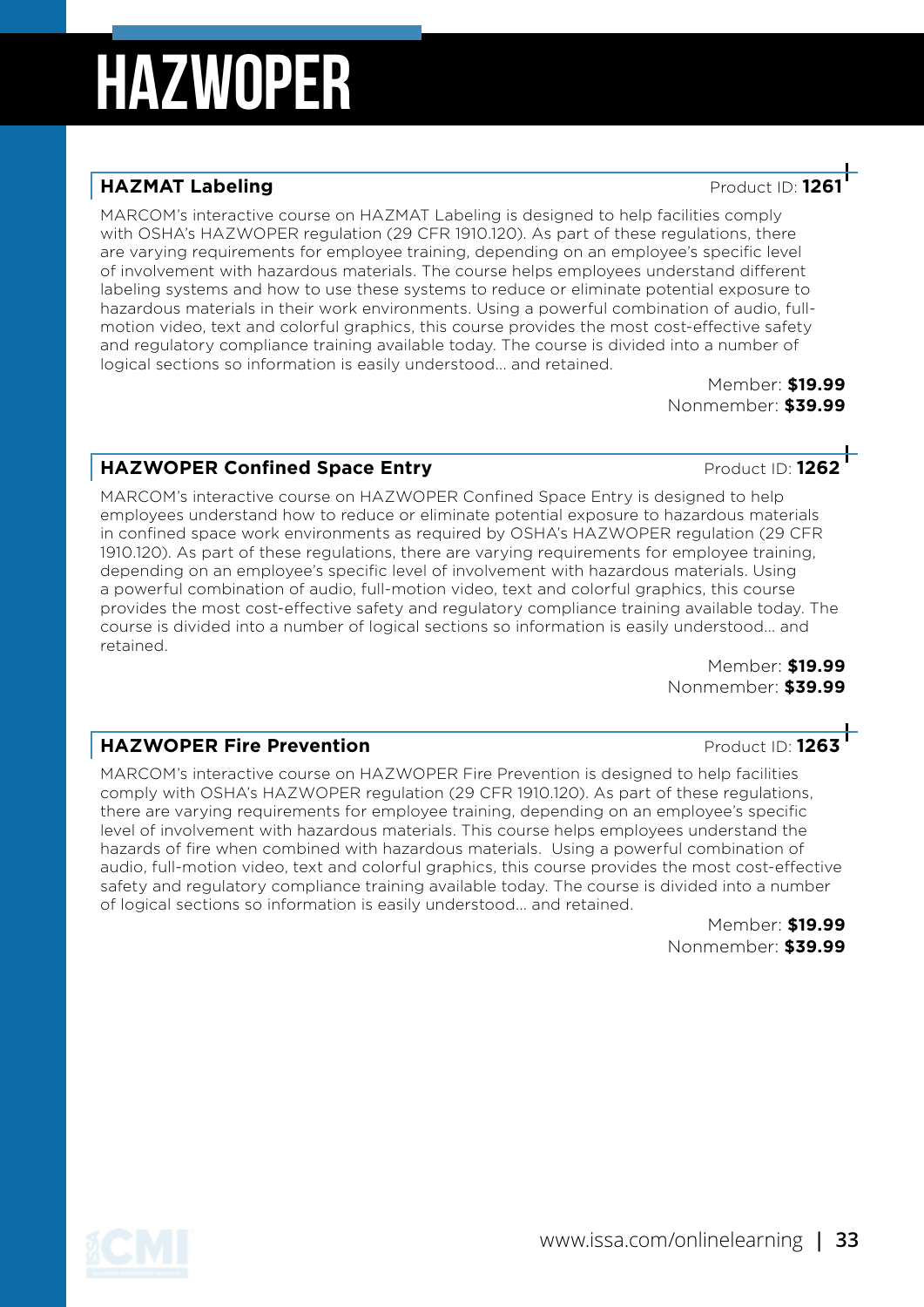#### **HAZWOPER Heat Stress Product ID: 126**

MARCOM's interactive course on HAZWOPER Heat Stress is designed to help facilities comply with OSHA's HAZWOPER regulation (29 CFR 1910.120). As part of these regulations, there are varying requirements for employee training, depending on an employee's specific level of involvement with hazardous materials. The course helps employees understand the need to guard against heat-related illnesses and what steps they can take to protect themselves in their work environments. Using a powerful combination of audio, full-motion video, text and colorful graphics, this course provides the most cost-effective safety and regulatory compliance training available today. The course is divided into a number of logical sections so information is easily understood... and retained.

> Member: **\$19.99** Nonmember: **\$39.99**

#### **HAZWOPER Personal Protective Equipment** Product ID: 1265

MARCOM's interactive course on HAZWOPER Personal Protective Equipment is designed to help facilities comply with OSHA's HAZWOPER regulation (29 CFR 1910.120). As part of these regulations, there are varying requirements for employee training, depending on an employee's specific level of involvement with hazardous materials. The course instructs employees on the selection and use of personal protective equipment (such as chemical protective clothing and respirators) in environments where hazardous materials are present. Using a powerful combination of audio, full-motion video, text and colorful graphics, this course provides the most cost-effective safety and regulatory compliance training available today. The course is divided into a number of logical sections so information is easily understood... and retained.

Member: **\$19.99** Nonmember: **\$39.99**

#### **HAZWOPER Safety Orientation** *Product ID:* **1266**

MARCOM's interactive course on HAZWOPER Safety Orientation is designed to help facilities comply with OSHA's HAZWOPER regulation (29 CFR 1910.120). As part of these regulations, there are varying requirements for employee training, depending on an employee's specific level of involvement with hazardous materials. The course instructs employees about how to reduce or eliminate potential exposure to hazardous materials in their work environments. Using a powerful combination of audio, full-motion video, text and colorful graphics, this course provides the most cost-effective safety and regulatory compliance training available today. The course is divided into a number of logical sections so information is easily understood... and retained.

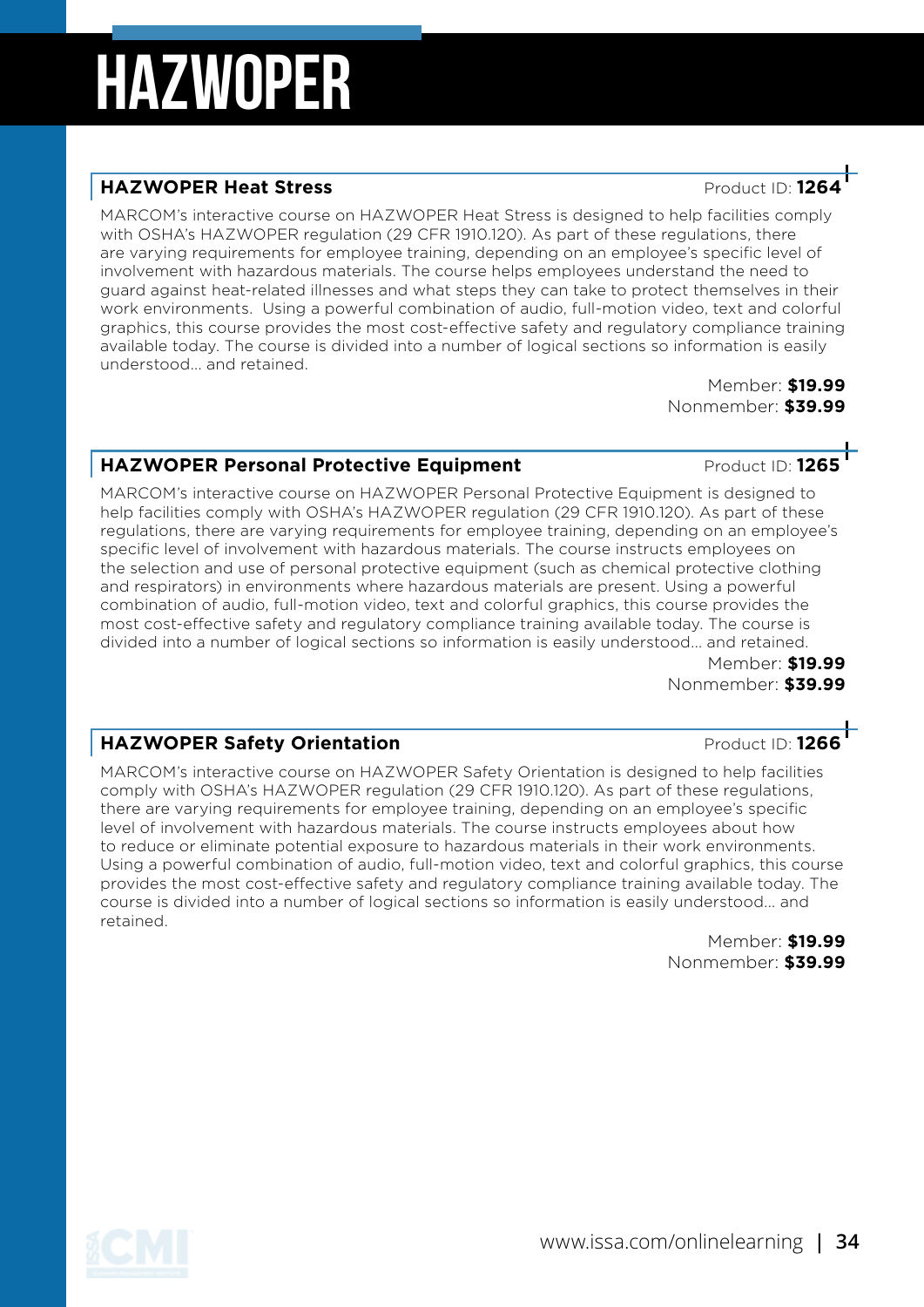### **Introduction to HAZWOPER Retraining ATT ATT ATT Product ID: 126**

MARCOM's interactive course on Introduction to HAZWOPER Retraining is designed to help facilities comply with OSHA's HAZWOPER regulation (29 CFR 1910.120). As part of these regulations, there are varying requirements for employee training, depending on an employee's specific level of involvement with hazardous materials. The course... part of the HAZWOPER Annual Retraining Series... reminds employees who deal with hazardous materials of the importance of identifying, evaluating and controlling chemical hazards. Using a powerful combination of audio, full-motion video, text and colorful graphics, this course provides the most cost-effective safety and regulatory compliance training available today. The course is divided into a number of logical sections so information is easily understood... and retained.

Member: **\$19.99** Nonmember: **\$39.99**

### **Medical Surveillance Programs Medical Surveillance Programs Product ID: 1268**

MARCOM's interactive course on Medical Surveillance Programs is designed to help facilities comply with OSHA's HAZWOPER regulation (29 CFR 1910.120). As part of these regulations, there are varying requirements for employee training, depending on an employee's specific level of involvement with hazardous materials. The course discusses various types of medical surveillance and how it is used to evaluate the health of anyone who regularly works around hazardous materials. Using a powerful combination of audio, full-motion video, text and colorful graphics, this course provides the most cost-effective safety and regulatory compliance training available today. The course is divided into a number of logical sections so information is easily understood... and retained.

Member: **\$19.99** Nonmember: **\$39.99**

#### **Monitoring Procedures and Equipment Product ID: 1269**

MARCOM's interactive course on Monitoring Procedures and Equipment is designed to help facilities comply with OSHA's HAZWOPER regulation (29 CFR 1910.120). As part of these regulations, there are varying requirements for employee training, depending on an employee's specific level of involvement with hazardous materials. The course discusses the importance of detecting hazardous materials, as well as the equipment and procedures used in the process. Using a powerful combination of audio, full-motion video, text and colorful graphics, this course provides the most cost-effective safety and regulatory compliance training available today. The course is divided into a number of logical sections so information is easily understood... and retained.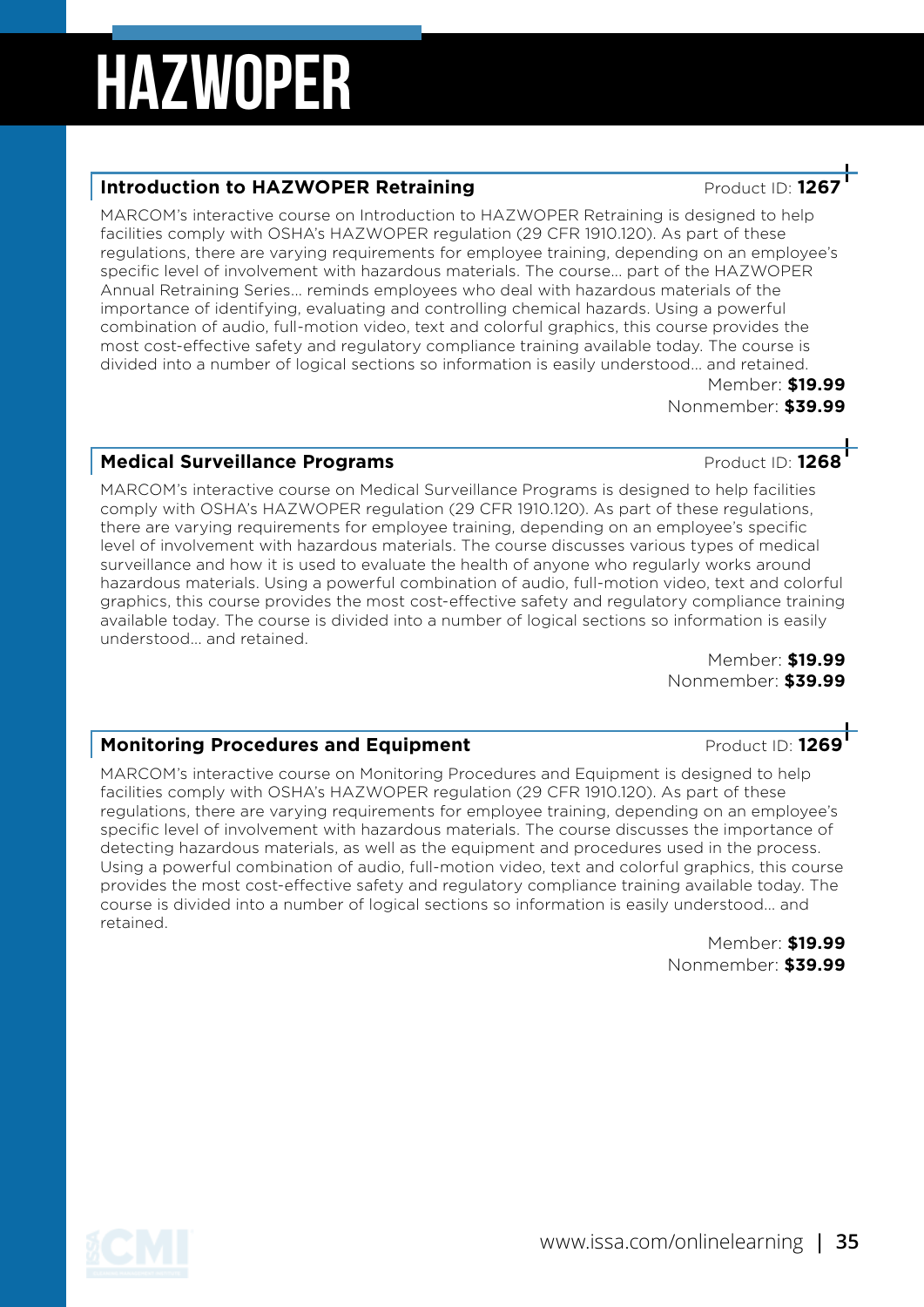#### **Personal Protective Equipment & Decontamination Procedures** Product ID: **1270**

MARCOM's interactive course on Personal Protective Equipment & Decontamination Procedures is designed to help facilities comply with OSHA's HAZWOPER regulation (29 CFR 1910.120). As part of these regulations, there are varying requirements for employee training, depending on an employee's specific level of involvement with hazardous materials. The course... part of the HAZWOPER Annual Retraining Series... instructs employees on the appropriate use of personal protective equipment (such as chemical protective clothing) as well as how to remove contaminants that accumulate on clothing and equipment. Using a powerful combination of audio, full-motion video, text and colorful graphics, this course provides the most cost-effective safety and regulatory compliance training available today. The course is divided into a number of logical sections so information is easily understood... and retained.

Member: **\$19.99** Nonmember: **\$39.99**

### **HAZWOPER Respiratory Protection And Allen Contract ID: 1271**

MARCOM's interactive course on HAZWOPER Respiratory Protection is designed to help facilities comply with OSHA's HAZWOPER regulation (29 CFR 1910.120). As part of these regulations, there are varying requirements for employee training, depending on an employee's specific level of involvement with hazardous materials. The course helps employees understand how the use of respiratory protection can reduce or eliminate potential exposure to hazardous materials in their work environments. Using a powerful combination of audio, full-motion video, text and colorful graphics, this course provides the most cost-effective safety and regulatory compliance training available today. The course is divided into a number of logical sections so information is easily understood... and retained.

Member: **\$19.99** Nonmember: **\$39.99**

#### **Safety Data Sheets in HAZWOPER Environments** Product ID: 1272

MARCOM's interactive course on Safety Data Sheets in HAZWOPER Environments is designed to help facilities comply with OSHA's HAZWOPER regulation (29 CFR 1910.120). As part of these regulations, there are varying requirements for employee training, depending on an employee's specific level of involvement with hazardous materials. The course educates employees about the GHS SDS format and reviews how the information in an SDS can help them work safely with potentially hazardous chemicals. Using a powerful combination of audio, full-motion video, text and colorful graphics, this course provides the most cost-effective safety and regulatory compliance training available today. The course is divided into a number of logical sections so information is easily understood... and retained.

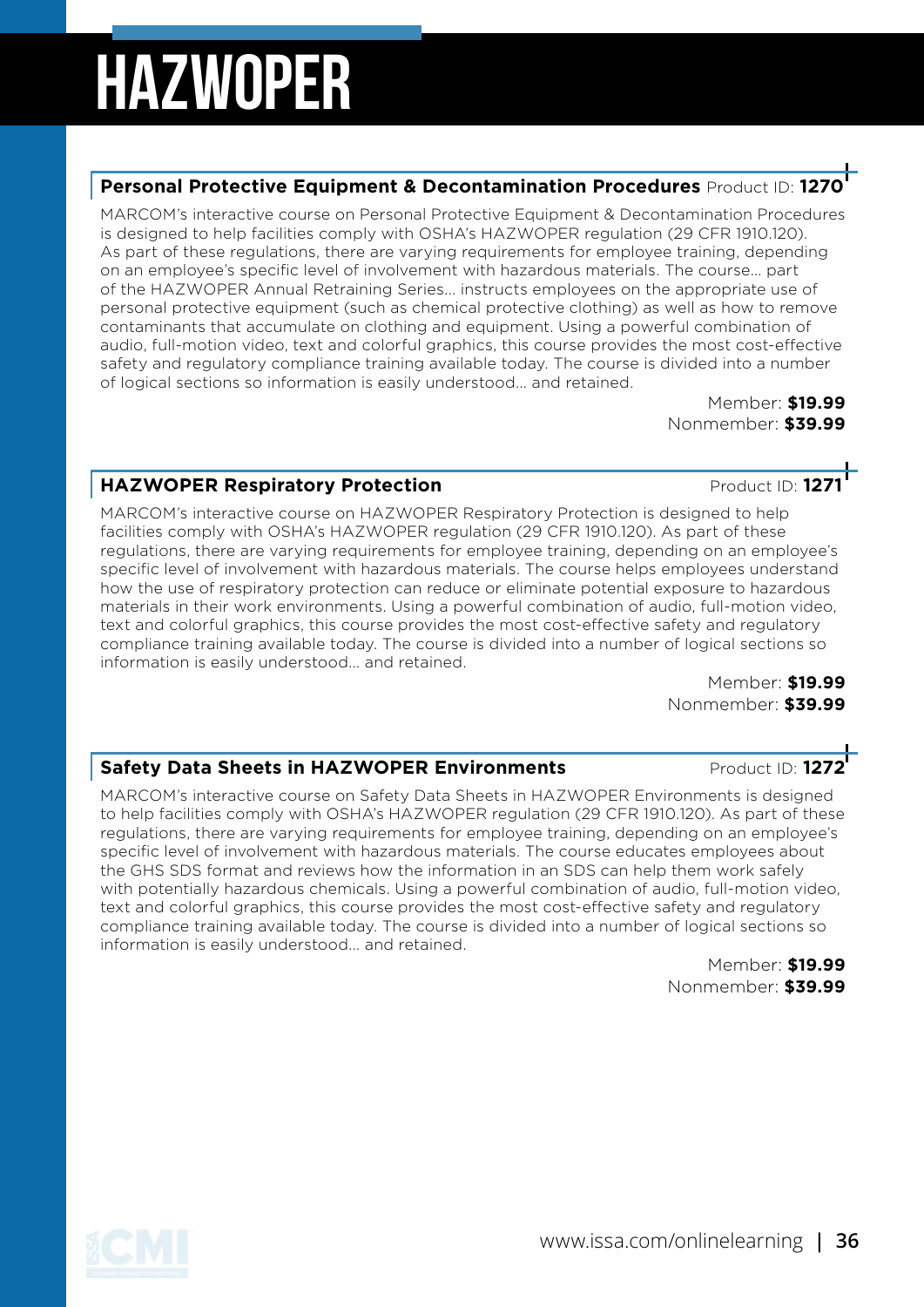### **The Site Safety and Health Plan** *Product ID:**Product ID:**Product ID:*

MARCOM's interactive course on The Site Safety and Health Plan is designed to help facilities comply with OSHA's HAZWOPER regulation (29 CFR 1910.120). As part of these regulations, there are varying requirements for employee training, depending on an employee's specific level of involvement with hazardous materials. The course summarizes the various aspects of the Plan which is used in a hazardous materials facility or operation, and how the Plan helps to protect the health of anyone who regularly works around hazardous materials. Using a powerful combination of audio, full-motion video, text and colorful graphics, this course provides the most cost-effective safety and regulatory compliance training available today. The course is divided into a number of logical sections so information is easily understood... and retained.

Member: **\$19.99** Nonmember: **\$39.99**

#### **The Emergency Response Plan**<br> **Product ID: 1274**

MARCOM's interactive course on The Emergency Response Plan is designed to help facilities comply with OSHA's HAZWOPER regulation (29 CFR 1910.120). As part of these regulations, there are varying requirements for employee training, depending on an employee's specific level of involvement with hazardous materials. The course helps employees understand how emergency planning can reduce or eliminate potential exposure to hazardous materials in crisis situations. Using a powerful combination of audio, full-motion video, text and colorful graphics, this course provides the most cost-effective safety and regulatory compliance training available today. The course is divided into a number of logical sections so information is easily understood... and retained.

Member: **\$19.99** Nonmember: **\$39.99**

#### **Understanding Chemical Hazards Discussed Bay American Product ID: 1275**

MARCOM's interactive course on Understanding Chemical Hazards is designed to help facilities comply with OSHA's HAZWOPER regulation (29 CFR 1910.120). As part of these regulations, there are varying requirements for employee training, depending on an employee's specific level of involvement with hazardous materials. The course... part of the HAZWOPER Annual Retraining Series... introduces employees to chemical hazard regulations and provides training on the various types of hazardous chemicals found in industrial environments. Using a powerful combination of audio, full-motion video, text and colorful graphics, this course provides the most cost-effective safety and regulatory compliance training available today. The course is divided into a number of logical sections so information is easily understood... and retained.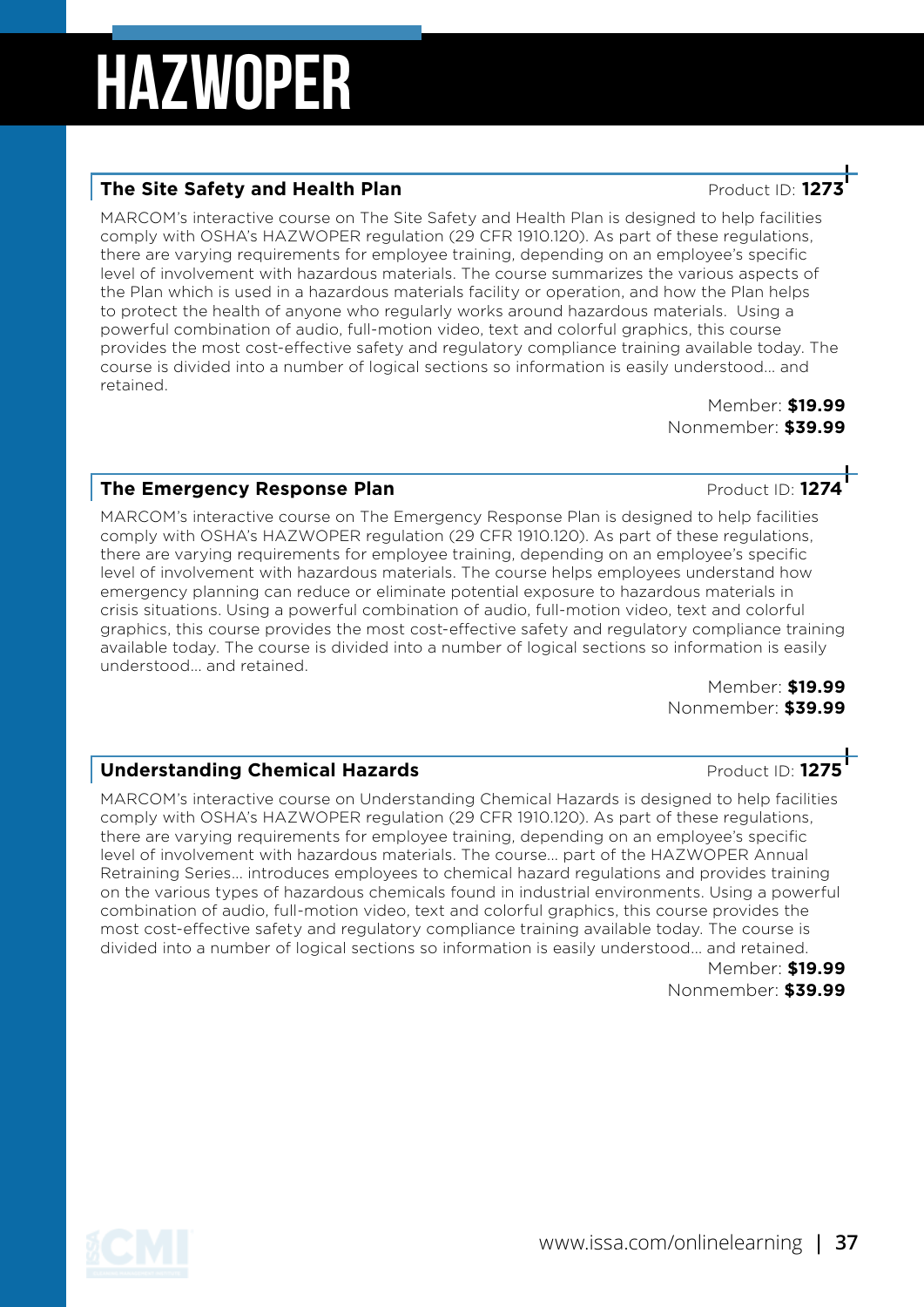#### **Understanding HAZWOPER Product ID: 127**

MARCOM's interactive course on Understanding HAZWOPER is designed to help facilities comply with OSHA's HAZWOPER regulation (29 CFR 1910.120). As part of these regulations, there are varying requirements for employee training, depending on an employee's specific level of involvement with hazardous materials. The course is designed to explain the regulations and to help employees begin to reduce or eliminate potential exposure to hazardous materials in their work environments. Using a powerful combination of audio, full-motion video, text and colorful graphics, this course provides the most cost-effective safety and regulatory compliance training available today. The course is divided into a number of logical sections so information is easily understood... and retained.

> Member: **\$19.99** Nonmember: **\$39.99**

### **Work Practices and Engineering Controls**<br>**Product ID: 127**

MARCOM's interactive course on Work Practices and Engineering Controls is designed to help facilities comply with OSHA's HAZWOPER regulation (29 CFR 1910.120). As part of these regulations, there are varying requirements for employee training, depending on an employee's specific level of involvement with hazardous materials. The course helps employees to understand the nature and behavior of hazardous chemicals, and how to reduce or eliminate potential exposure to hazardous materials in their work environments. Using a powerful combination of audio, full-motion video, text and colorful graphics, this course provides the most cost-effective safety and regulatory compliance training available today. The course is divided into a number of logical sections so information is easily understood... and retained. Member: **\$19.99**

Nonmember: **\$39.99**

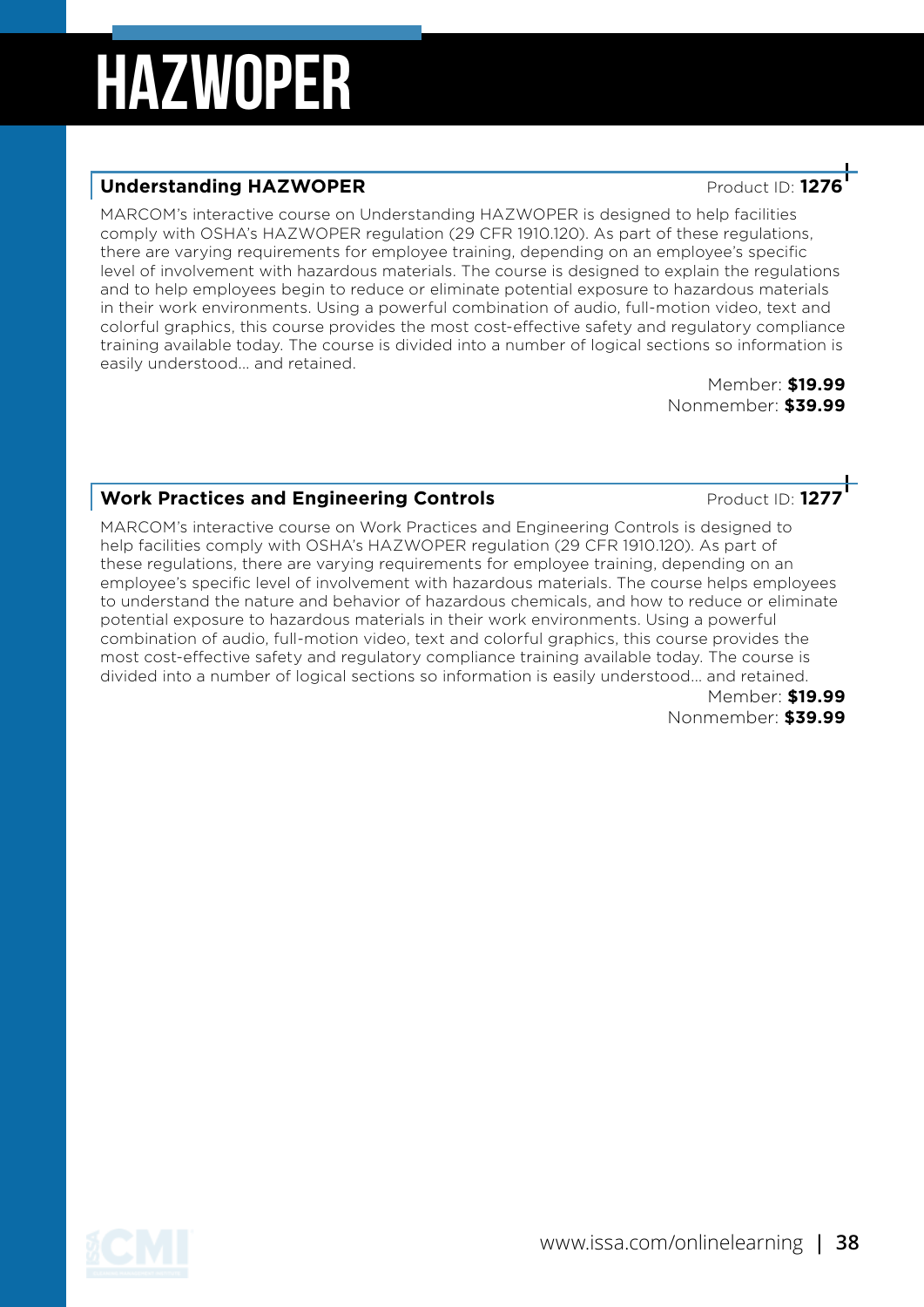# Laboratory Safety

#### **Electrical Safety in the Laboratory** *Product ID:* **12**

MARCOM's interactive course on Electrical Safety in the Laboratory emphasizes the need for safety when using electricity, and discusses how to reduce the potential for accidents involving electrical shock, fire and explosions. Using a powerful combination of audio, full-motion video, text and colorful graphics, this course provides the most cost-effective safety and regulatory compliance training available today. The course is divided into a number of logical sections so information is easily understood... and retained.

Member: **\$19.99** Nonmember: **\$39.99**

### **Flammables & Explosives in the Laboratory Product ID: 1279**

MARCOM's interactive course on Flammables and Explosives in the Laboratory discusses the nature of flammable and explosive materials, as well as hazards associated with their use. It also reviews the proper handling procedures and personal protective equipment that should be used when working with these substances. Using a powerful combination of audio, full-motion video, text and colorful graphics, this course provides the most cost-effective safety and regulatory compliance training available today. The course is divided into a number of logical sections so information is easily understood... and retained.

Member: **\$19.99** Nonmember: **\$39.99**

### **GHS Safety Data Sheets in the Laboratory And American Product ID: 1280**

MARCOM's interactive course on GHS Safety Data Sheets in the Laboratory reviews the composition of GHS Safety Data Sheets, the information that's contained in each section and how SDS's are different from Material Safety Data Sheets. Using a powerful combination of audio, full-motion video, text and colorful graphics, this course provides the most cost-effective safety and regulatory compliance training available today. The course is divided into a number of logical sections so information is easily understood... and retained.

> Member: **\$19.99** Nonmember: **\$39.99**

#### **Handling Compressed Gas Cylinders in the Laboratory Product ID: 1281**

MARCOM's interactive course on Handling Compressed Gas Cylinders in the Laboratory examines how gas cylinders work, the hazards that are associated with them and the need for caution when using or storing a cylinder. Using a powerful combination of audio, full-motion video, text and colorful graphics, this course provides the most cost-effective safety and regulatory compliance training available today. The course is divided into a number of logical sections so information is easily understood... and retained.

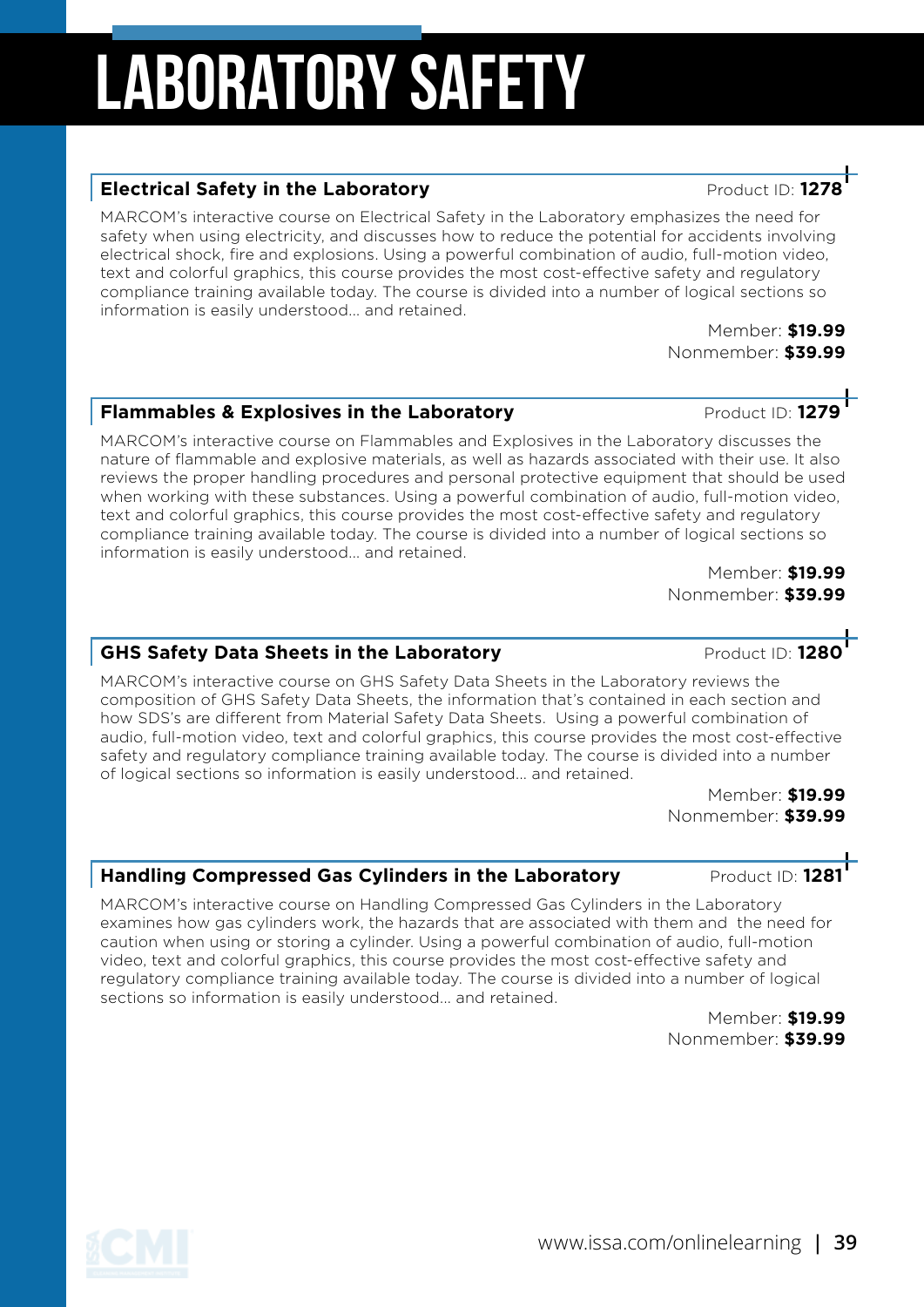# Laboratory Safety

#### **Laboratory Ergonomics Contract ID: 128**

MARCOM's interactive course on Laboratory Ergonomics discusses the need to set up work areas correctly, as well as how to minimize the strain of using laboratory equipment, tools and instruments. Using a powerful combination of audio, full-motion video, text and colorful graphics, this course provides the most cost-effective safety and regulatory compliance training available today. The course is divided into a number of logical sections so information is easily understood... and retained.

Member: **\$19.99** Nonmember: **\$39.99**

#### **Laboratory Hoods Contract ID: 1283**

MARCOM's interactive course on Laboratory Hoods emphasizes how to properly use laboratory hoods and how to test them to ensure correct functioning... as well as discusses how hoods can protect an experiment, the facility, and most importantly, the employee. Using a powerful combination of audio, full-motion video, text and colorful graphics, this course provides the most cost-effective safety and regulatory compliance training available today. The course is divided into a number of logical sections so information is easily understood... and retained.

Member: **\$19.99** Nonmember: **\$39.99**

#### **Orientation to Laboratory Safety Product ID: 1284**

MARCOM's interactive course on Orientation to Laboratory Safety shows both new employees and seasoned veterans the importance of safety in the laboratory... as well as reviews the OSHA regulations and good safety practices that apply to the laboratory environment. Using a powerful combination of audio, full-motion video, text and colorful graphics, this course provides the most cost-effective safety and regulatory compliance training available today. The course is divided into a number of logical sections so information is easily understood... and retained.

Member: **\$19.99** Nonmember: **\$39.99**

#### **OSHA Formaldehyde Standard Area and Area Product ID: 1285**

MARCOM's interactive course on The OSHA Formaldehyde Standard provides training that is required by this standard, and focuses on the rules and procedures that the standard establishes for working with this potentially dangerous chemical. Using a powerful combination of audio, full-motion video, text and colorful graphics, this course provides the most costeffective safety and regulatory compliance training available today. The course is divided into a number of logical sections so information is easily understood... and retained.

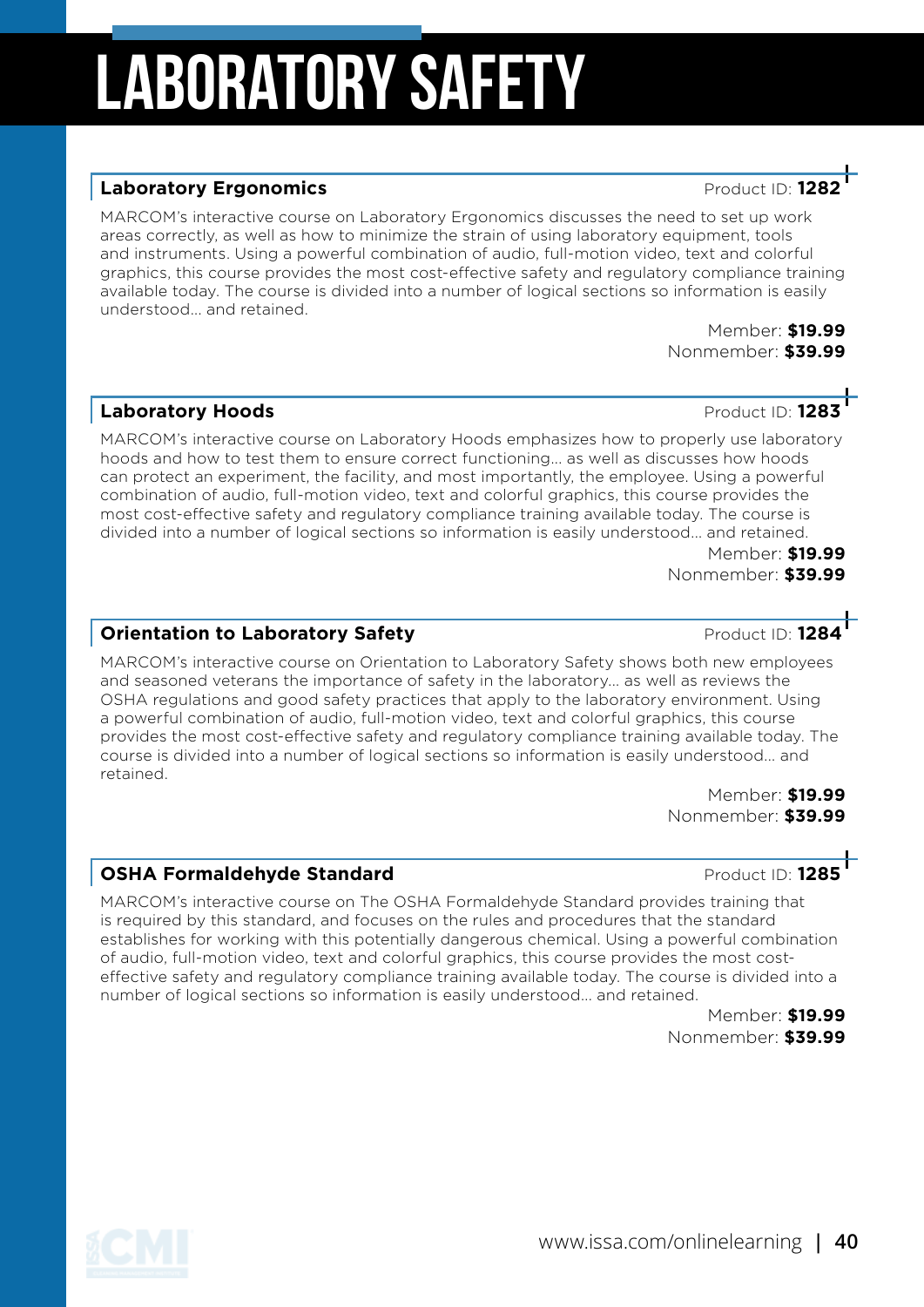# Laboratory Safety

#### **Planning for Laboratory Emergencies Planning for Laboratory Emergencies**

MARCOM's interactive course on Planning for Laboratory Emergencies discusses how to minimize damage and prevent injuries if an emergency should occur. Using a powerful combination of audio, full-motion video, text and colorful graphics, this course provides the most cost-effective safety and regulatory compliance training available today. The course is divided into a number of logical sections so information is easily understood... and retained.

> Member: **\$19.99** Nonmember: **\$39.99**

#### **Preventing Contamination in the Laboratory Product ID: 1287**

MARCOM's interactive course on Preventing Contamination in the Laboratory emphasizes the need to recognize situations that could lead to contamination, and discusses what can be done to prevent contamination from occurring. Using a powerful combination of audio, full-motion video, text and colorful graphics, this course provides the most cost-effective safety and regulatory compliance training available today. The course is divided into a number of logical sections so information is easily understood... and retained.

Member: **\$19.99** Nonmember: **\$39.99**

#### **Safe Handling of Laboratory Glassware Product ID: 1288**

MARCOM's interactive course on Safe Handling of Laboratory Glassware discusses the nature of various types of glassware, and the problems it can cause... as well as the need for employees to use and maintain laboratory glassware safely. Using a powerful combination of audio, fullmotion video, text and colorful graphics, this course provides the most cost-effective safety and regulatory compliance training available today. The course is divided into a number of logical sections so information is easily understood... and retained.

> Member: **\$19.99** Nonmember: **\$39.99**

#### **Safety Showers & Eye Washes in the Laboratory Product ID: 1289**

MARCOM's interactive course on Safety Showers and Eye Washes in the Laboratory reviews the correct ways to use this equipment, and emphasizes the need for quick action after a chemical splash or spill. Using a powerful combination of audio, full-motion video, text and colorful graphics, this course provides the most cost-effective safety and regulatory compliance training available today. The course is divided into a number of logical sections so information is easily understood... and retained.

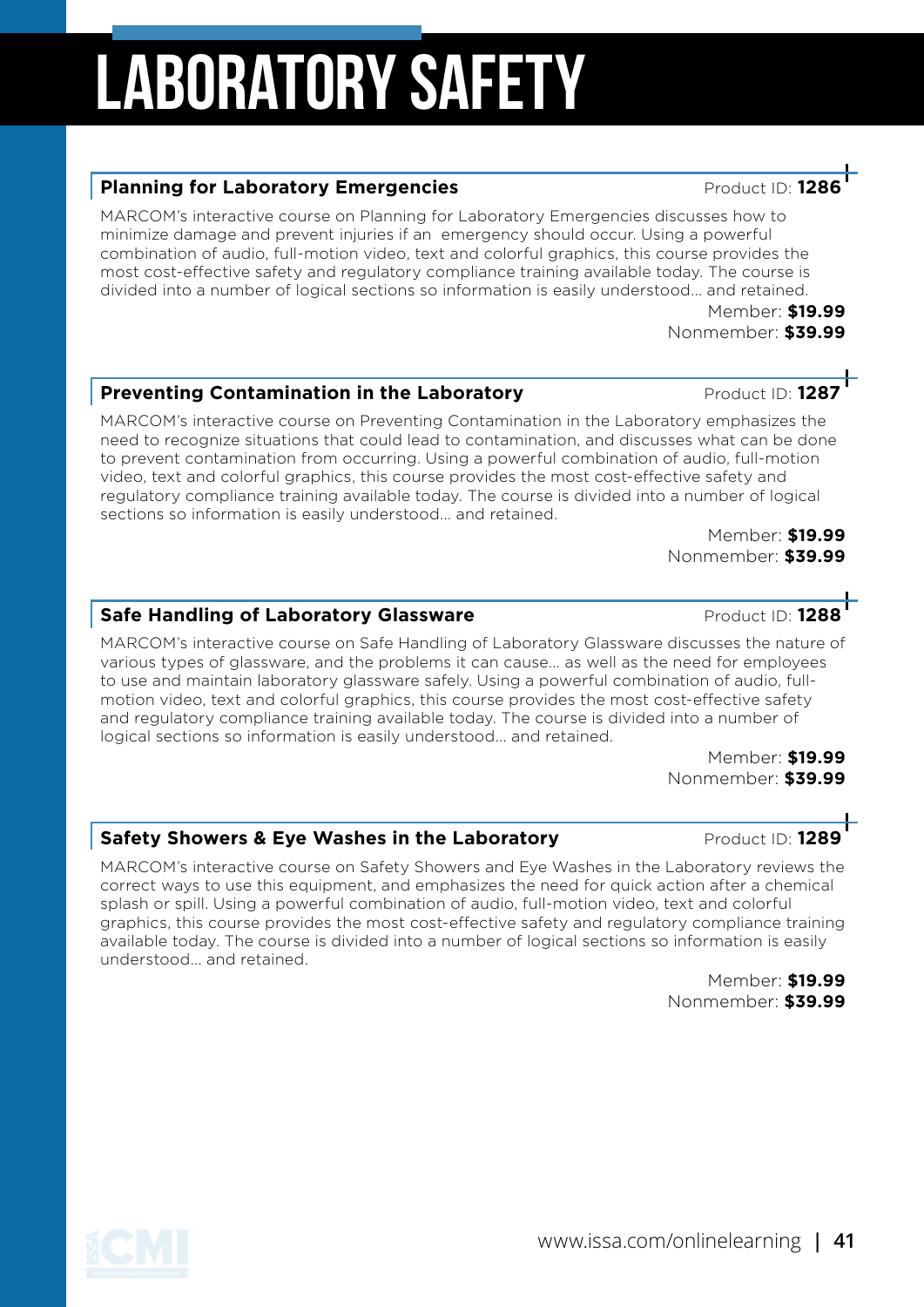### Nonmember: **\$39.99**

**Aerial Lifts in Industrial and Construction Environments** Product ID: 129

MARCOM's interactive course on Aerial Lifts in Industrial and Construction Environments reviews the various types of aerial lifts, make employees aware of the hazards that are associated with these lifts, and give them the information that they'll need to work safely… whether they're using a lift or working around one. Using a powerful combination of audio, full-motion video, text and colorful graphics, this course provides the most cost-effective safety

#### **Asbestos Awareness Product ID: 1291**

MARCOM's interactive course on Asbestos Awareness provides employees with this important information, and also helps employers comply with the training requirements of the OSHA Asbestos Standard. Using a powerful combination of audio, full-motion video, text and colorful graphics, this course provides the most cost-effective safety and regulatory compliance training available today. The course is divided into a number of logical sections so information is easily understood... and retained.

Member: **\$19.99** Nonmember: **\$39.99**

#### **Bloodborne Pathogens in Commercial and Industrial <b>Product ID: 1292 Facilities**

MARCOM's interactive course on Bloodborne Pathogens in Commercial and Industrial Facilities provides essential information while assisting commercial and industrial organizations in fulfilling the training requirements contained in the OSHA Bloodborne Pathogens Standard. Using a powerful combination of audio, full-motion video, text and colorful graphics, this course provides the most cost-effective safety and regulatory compliance training available today. The course is divided into a number of logical sections so information is easily understood... and retained.

Member: **\$19.99** Nonmember: **\$39.99**

#### **Bloodborne Pathogens in First Response Environments Product ID: 1293**

MARCOM's interactive course on Bloodborne Pathogens in First Response Environments provides essential information while assisting first responder organizations in fulfilling the training requirements contained in the OSHA Bloodborne Pathogens Standard. Using a powerful combination of audio, full-motion video, text and colorful graphics, this course provides the most cost-effective safety and regulatory compliance training available today. The course is divided into a number of logical sections so information is easily understood... and retained.

Member: **\$19.99** Nonmember: **\$39.99**

www.issa.com/onlinelearning **| 42**

and regulatory compliance training available today. The course is divided into a number of logical sections so information is easily understood... and retained. Member: **\$19.99**

# Regulatory Safety

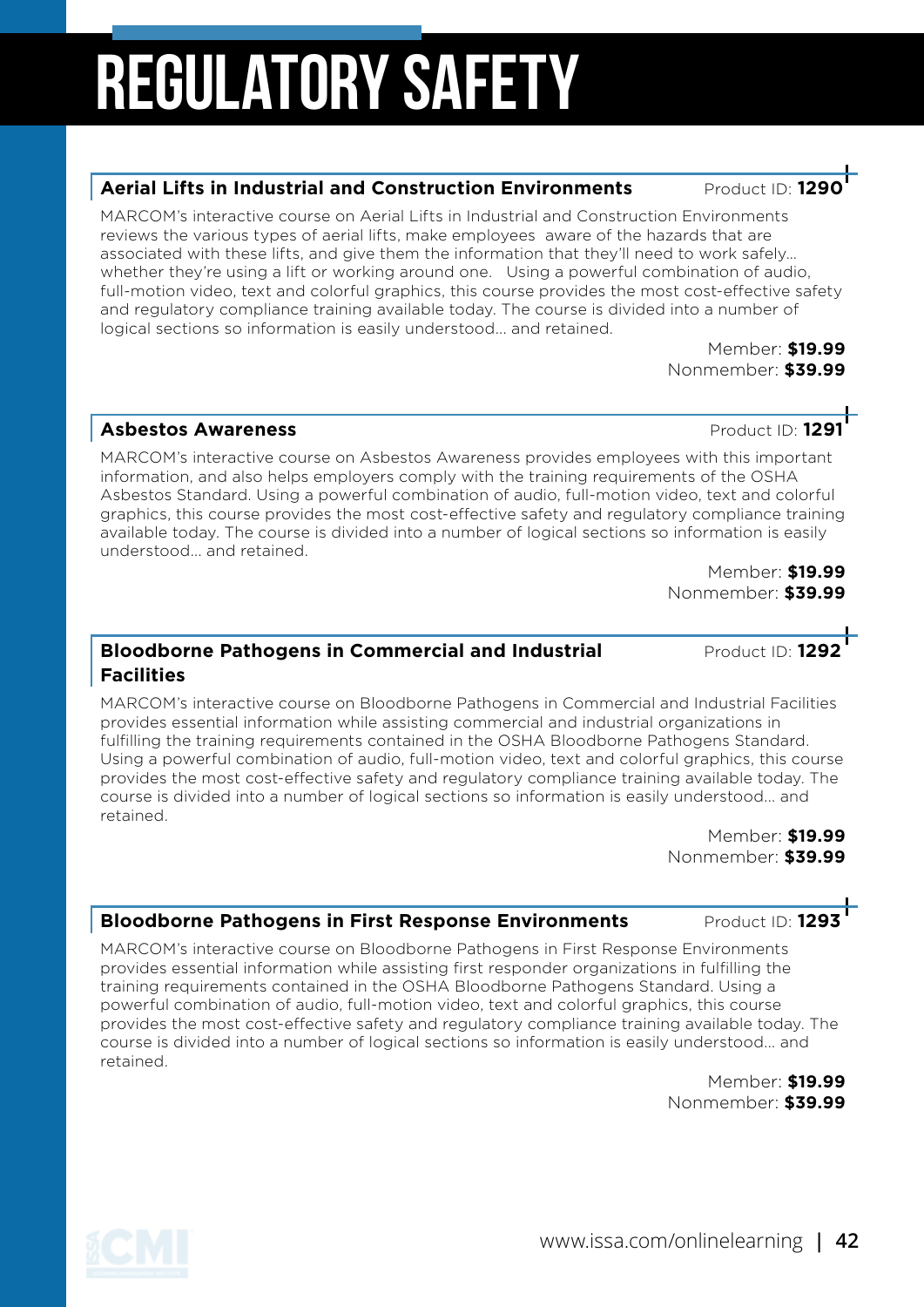#### **Bloodborne Pathogens in Healthcare Facilities** Product ID: 129

MARCOM's interactive course on Bloodborne Pathogens in Healthcare Facilities provides essential information while assisting healthcare organizations in fulfilling the training requirements contained in the OSHA Bloodborne Pathogens Standard. Using a powerful combination of audio, full-motion video, text and colorful graphics, this course provides the most cost-effective safety and regulatory compliance training available today. The course is divided into a number of logical sections so information is easily understood... and retained.

Member: **\$19.99** Nonmember: **\$39.99**

### **Confined Space Entry Confined Space Entry**

MARCOM's interactive course on Confined Space Entry provides employees with the information they need to stay safe in Permit Spaces and helps employers stay in compliance with OSHA requirements... whether they doing general industry or construction type work.This course was created specifically for OSHA's Permit Required Confined Space Regulation (29 CFR part 1910.146). Using a powerful combination of audio, full-motion video, text and colorful graphics, this course provides the most cost-effective safety and regulatory compliance training available today. The course is divided into a number of logical sections so information is easily understood... and retained.

Member: **\$19.99** Nonmember: **\$39.99**

#### **DOT HAZMAT General Awareness Product ID: 1296**

MARCOM's interactive course on DOT HAZMAT General Awareness discusses the regulations and how they affect each stage of the transportation process, as well as what employees can do to help prevent HAZMAT incidents from occurring. Using a powerful combination of audio, full-motion video, text and colorful graphics, this course provides the most cost-effective safety and regulatory compliance training available today. The course is divided into a number of logical sections so information is easily understood... and retained.

Member: **\$19.99** Nonmember: **\$39.99**

#### **DOT HAZMAT Safety Training** *DOT HAZMAT* **Safety Training** *Product ID:* **1297**

MARCOM's interactive course on DOT HAZMAT Safety Training provides the information employees need to help prevent HAZMAT incidents from occurring. Using a powerful combination of audio, full-motion video, text and colorful graphics, this course provides the most cost-effective safety and regulatory compliance training available today. The course is divided into a number of logical sections so information is easily understood... and retained.

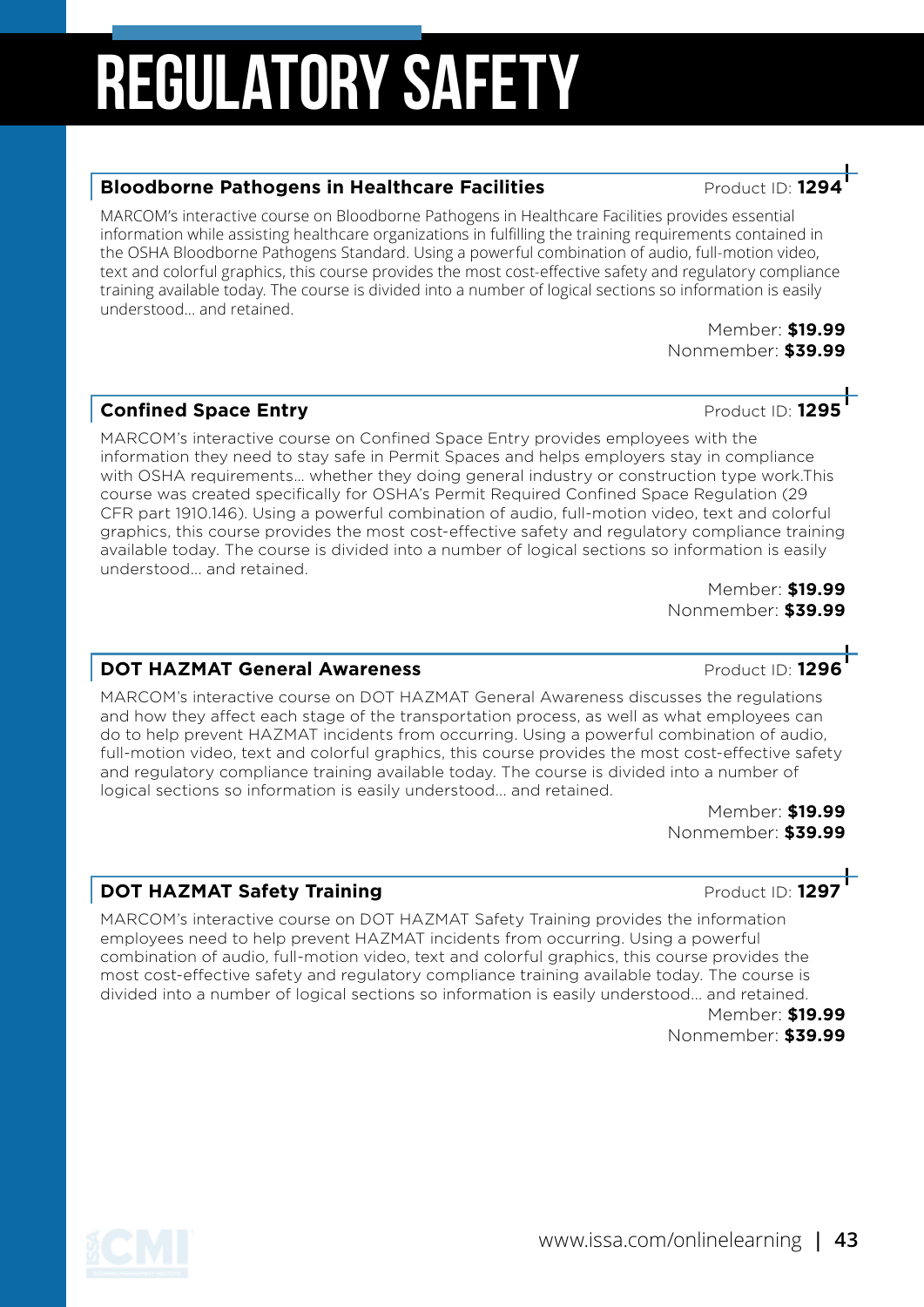### www.issa.com/onlinelearning **| 44**

# Regulatory Safety

#### **DOT HAZMAT Security Awareness Product ID:** 129

MARCOM's interactive course on DOT HAZMAT Security Awareness discusses what employees can do to help prevent theft, hijacking and sabotage of HAZMATs by terrorists. Using a powerful combination of audio, full-motion video, text and colorful graphics, this course provides the most cost-effective safety and regulatory compliance training available today. The course is divided into a number of logical sections so information is easily understood... and retained.

#### **DOT In-Depth HAZMAT Security Training and Security Product ID: 1299**

MARCOM's interactive course on DOT In-Depth HAZMAT Security Training discusses what employees can do to help prevent theft, hijacking and sabotage of HAZMATs by terrorists. Using a powerful combination of audio, full-motion video, text and colorful graphics, this course provides the most cost-effective safety and regulatory compliance training available today. The course is divided into a number of logical sections so information is easily understood... and retained.

Member: **\$19.99** Nonmember: **\$39.99**

#### **Emergency Planning Emergency Planning**

MARCOM's interactive course on Emergency Planning assists facilities in complying with existing OSHA, SARA Title III, and numerous state regulations and helps them prepare for potential emergency situations. Using a powerful combination of audio, full-motion video, text and colorful graphics, this course provides the most cost-effective safety and regulatory compliance training available today. The course is divided into a number of logical sections so information is easily understood... and retained.

> Member: **\$19.99** Nonmember: **\$39.99**

#### **Forklift Safety: Industrial Counterbalance Lift Trucks Product ID: 1301**

MARCOM's interactive course on Forklift Safety: Industrial Counterbalance Lift Trucks introduces employees to the forklift they'll be using, explain its capabilities and limitations, and show them how to operate and maintain it properly. Using a powerful combination of audio, full-motion video, text and colorful graphics, this course provides the most cost-effective safety and regulatory compliance training available today. The course is divided into a number of logical sections so information is easily understood... and retained.

> Member: **\$19.99** Nonmember: **\$39.99**



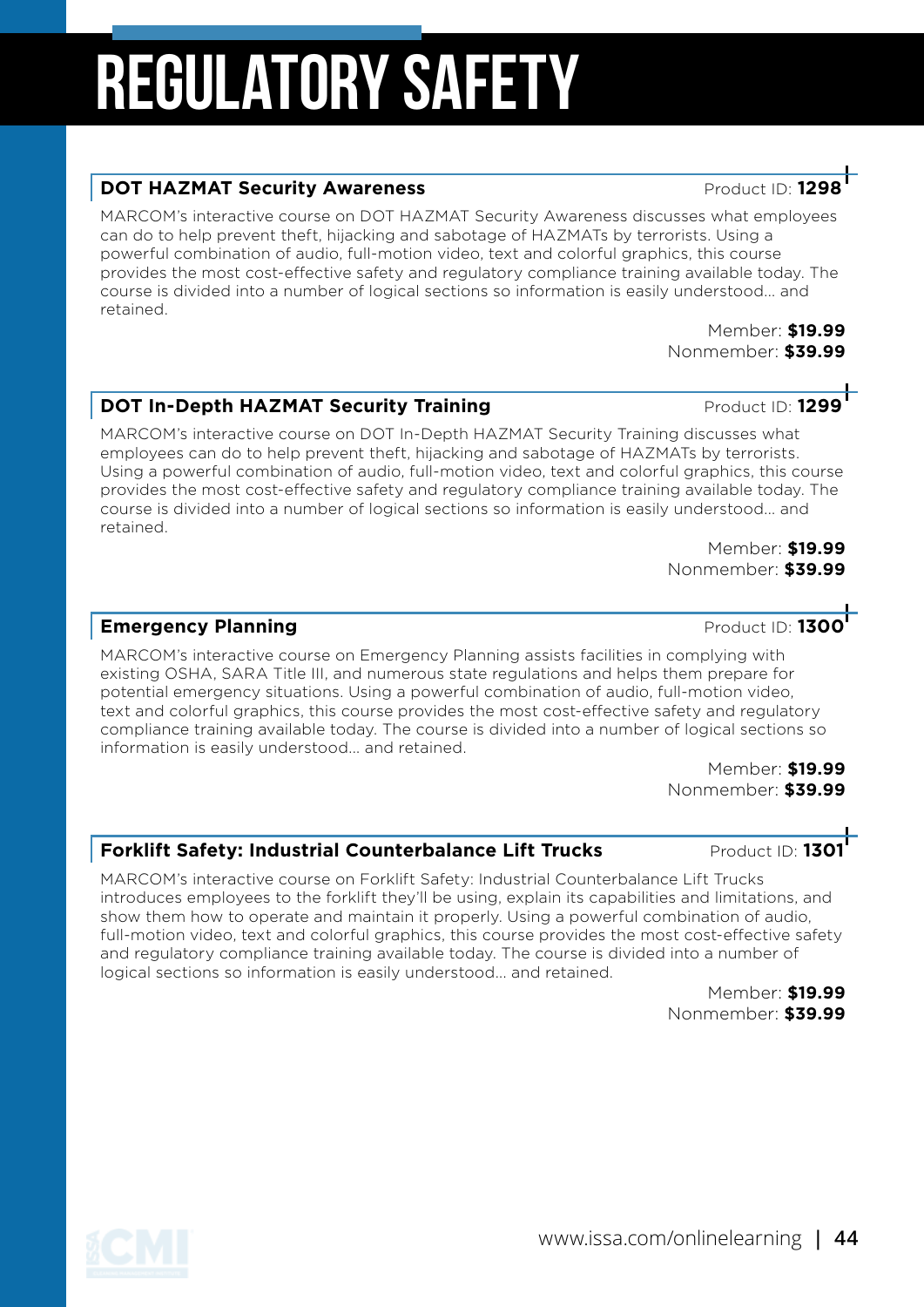#### OSHA's Powered Industrial Truck Standard. Using a powerful combination of audio, full-motion video, text and colorful graphics, this course provides the most cost-effective safety and regulatory compliance training available today. The course is divided into a number of logical sections so information is easily understood... and retained.

MARCOM's interactive course on Forklift/Powered Industrial Truck Safety gives employees the information they need to work safely with this equipment, while helping employers comply with

> Member: **\$19.99** Nonmember: **\$39.99**

### **GHS Container Labeling** Product ID: **1303**

MARCOM's interactive course on the GHS Container Labeling discusses the six types of information contained on a GHS label, and the differences between GHS labels and other types of chemical hazard labels. Using a powerful combination of audio, full-motion video, text and colorful graphics, this course provides the most cost-effective safety and regulatory compliance training available today. The course is divided into a number of logical sections so information is easily understood... and retained.

Member: **\$19.99** Nonmember: **\$39.99**

#### **GHS Safety Data Sheets CHS Safety Data Sheets Product ID: 1304**

MARCOM's interactive course on GHS Safety Data Sheets reviews the composition of GHS Safety Data Sheets, the information that's contained in each section and how SDS's are different from Material Safety Data Sheets. Using a powerful combination of audio, full-motion video, text and colorful graphics, this course provides the most cost-effective safety and regulatory compliance training available today. The course is divided into a number of logical sections so information is easily understood... and retained.

Member: **\$19.99** Nonmember: **\$39.99**

#### **Hazard Communication in Hospitality Environments Product ID: 1305**

MARCOM's interactive course on Hazard Communication in Hospitality Environments both introduces employees to the Hazard Communication regulations and provides training on the various groups of chemicals found in the hospitality environment. Using a powerful combination of audio, full-motion video, text and colorful graphics, this course provides the most costeffective safety and regulatory compliance training available today. The course is divided into a number of logical sections so information is easily understood... and retained.

Member: **\$19.99** Nonmember: **\$39.99**

# Regulatory Safety

### **Forklift/Powered Industrial Truck Safety Product ID: 1302**



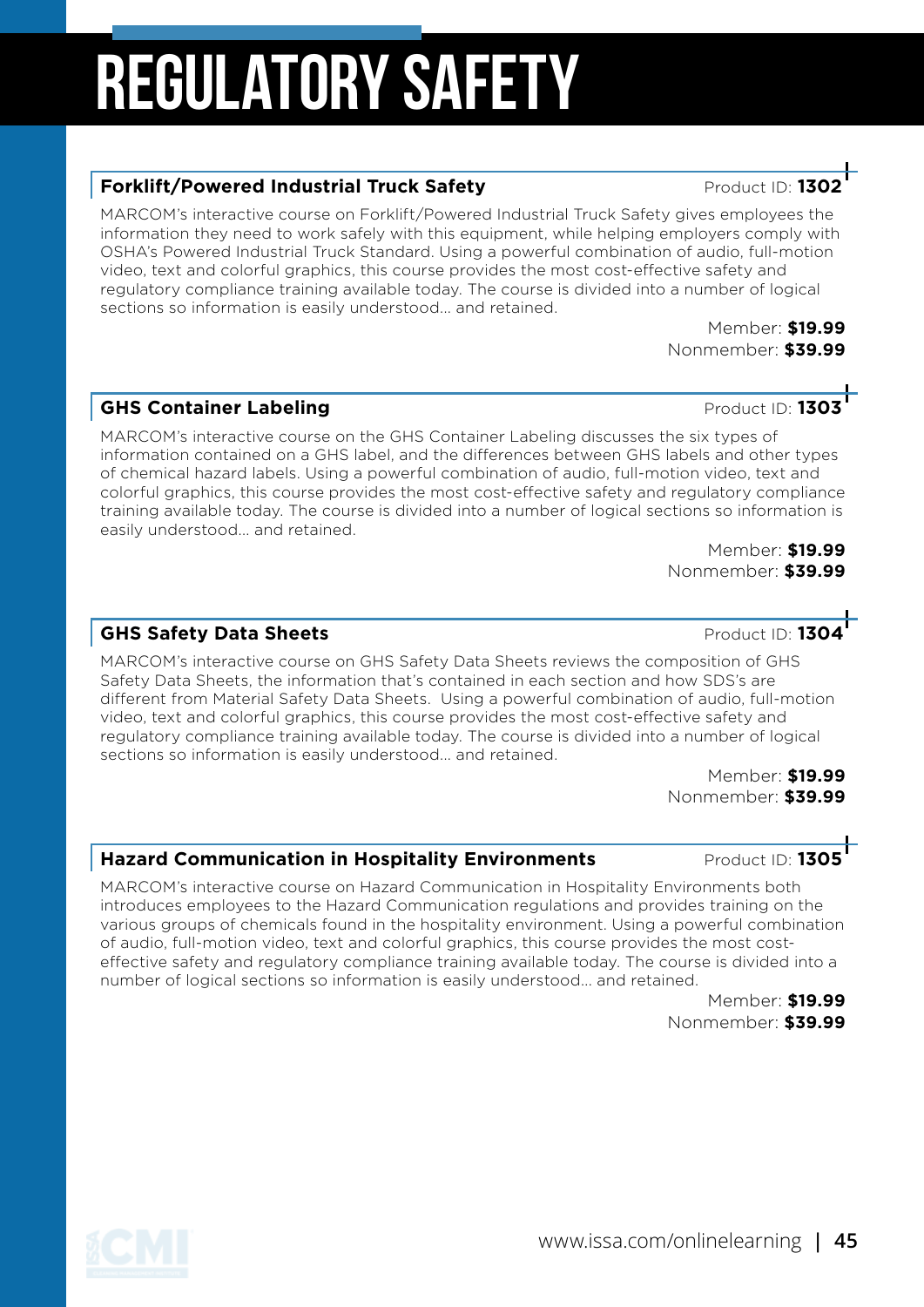#### **Hazard Communication in Auto Service Facilities Product ID: 130**

MARCOM's interactive course on Hazard Communication in Auto Service Facilities both introduces employees to the Hazard Communication regulations and provides training on the various groups of chemicals found in the automotive environment. Using a powerful combination of audio, full-motion video, text and colorful graphics, this course provides the most cost-effective safety and regulatory compliance training available today. The course is divided into a number of logical sections so information is easily understood... and retained.

Member: **\$19.99** Nonmember: **\$39.99**

#### **Hazard Communication in Cleaning and Maintenance Product ID: 130 Operations**

MARCOM's interactive course on Hazard Communication in Cleaning and Maintenance Operations both introduces employees to the Hazard Communication regulations and provides training on the various groups of chemicals found in the cleaning and maintenance environment. Using a powerful combination of audio, full-motion video, text and colorful graphics, this course provides the most cost-effective safety and regulatory compliance training available today. The course is divided into a number of logical sections so information is easily understood... and retained.

Member: **\$19.99** Nonmember: **\$39.99**

### **Hazard Communication in Healthcare Facilities** Product ID: 1308

MARCOM's interactive course on Hazard Communication in Healthcare Facilities both introduces employees to the Hazard Communication regulations and provides training on the various groups of chemicals found in the healthcare environment. Using a powerful combination of audio, full-motion video, text and colorful graphics, this course provides the most costeffective safety and regulatory compliance training available today. The course is divided into a number of logical sections so information is easily understood... and retained.

> Member: **\$19.99** Nonmember: **\$39.99**

#### **Hazard Communication in Industrial Facilities** Product ID: 1309

MARCOM's interactive course on Hazard Communication in Industrial Facilities both introduces employees to the Hazard Communication regulations and provides training on the various groups of chemicals found in the industrial environment. Using a powerful combination of audio, full-motion video, text and colorful graphics, this course provides the most cost-effective safety and regulatory compliance training available today. The course is divided into a number of logical sections so information is easily understood... and retained.

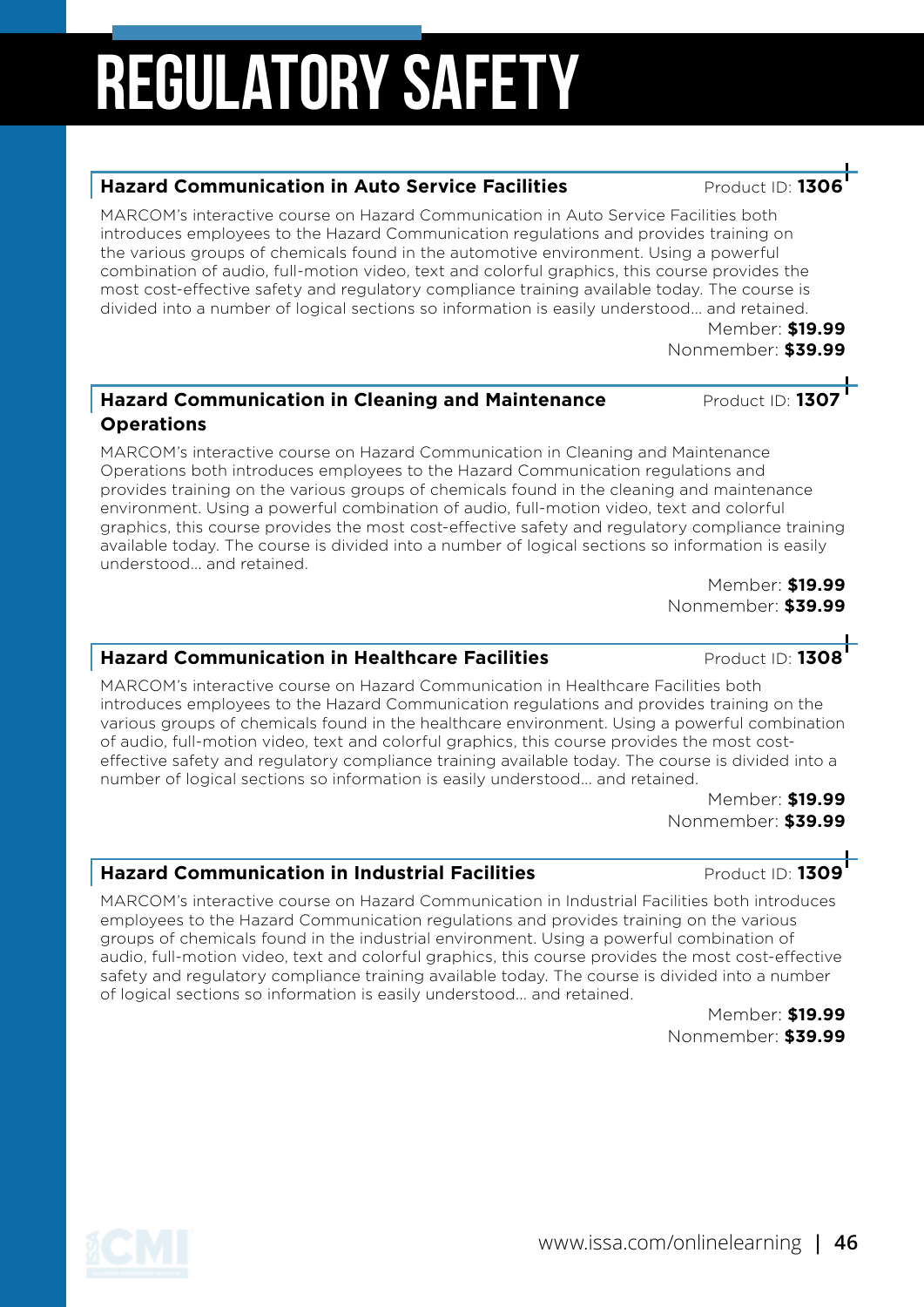#### **Hearing Conservation and Safety Product ID: 131**

MARCOM's interactive course on Hearing Conservation and Safety assists employers in complying with this OSHA standard while providing workers with the information they need to recognize and avoid noise hazards. Using a powerful combination of audio, full-motion video, text and colorful graphics, this course provides the most cost-effective safety and regulatory compliance training available today. The course is divided into a number of logical sections so information is easily understood... and retained.

Member: **\$19.99** Nonmember: **\$39.99**

#### **HIPAA Rules and Compliance Product ID: 1311**

MARCOM's interactive course on HIPAA Rules and Compliance defines HIPAA terms, explain the regulations and discuss what business entities and employees in healthcare-related fields need to do to comply with them. Using a powerful combination of audio, full-motion video, text and colorful graphics, this course provides the most cost-effective safety and regulatory compliance training available today. The course is divided into a number of logical sections so information is easily understood... and retained.

Member: **\$19.99** Nonmember: **\$39.99**

#### **Indoor Air Quality Contained Air Cuality Product ID: 1312**

MARCOM's interactive course on Indoor Air Quality discuss the health hazards that are associated with contaminated indoor air, the most common contaminants and where they come from, and what employees can do to help keep the air in their workplace clean and healthy. Using a powerful combination of audio, full-motion video, text and colorful graphics, this course provides the most cost-effective safety and regulatory compliance training available today. The course is divided into a number of logical sections so information is easily understood... and retained.

> Member: **\$19.99** Nonmember: **\$39.99**

### **Introduction to GHS Introduction to GHS**

MARCOM's interactive course on the Introduction to GHS reviews what the Globally Harmonized System is all about, why OSHA adopted the GHS, and the phase-in dates for implementing the GHS. Using a powerful combination of audio, full-motion video, text and colorful graphics, this course provides the most cost-effective safety and regulatory compliance training available today. The course is divided into a number of logical sections so information is easily understood... and retained.

> Member: **\$19.99** Nonmember: **\$39.99**

www.issa.com/onlinelearning **| 47**

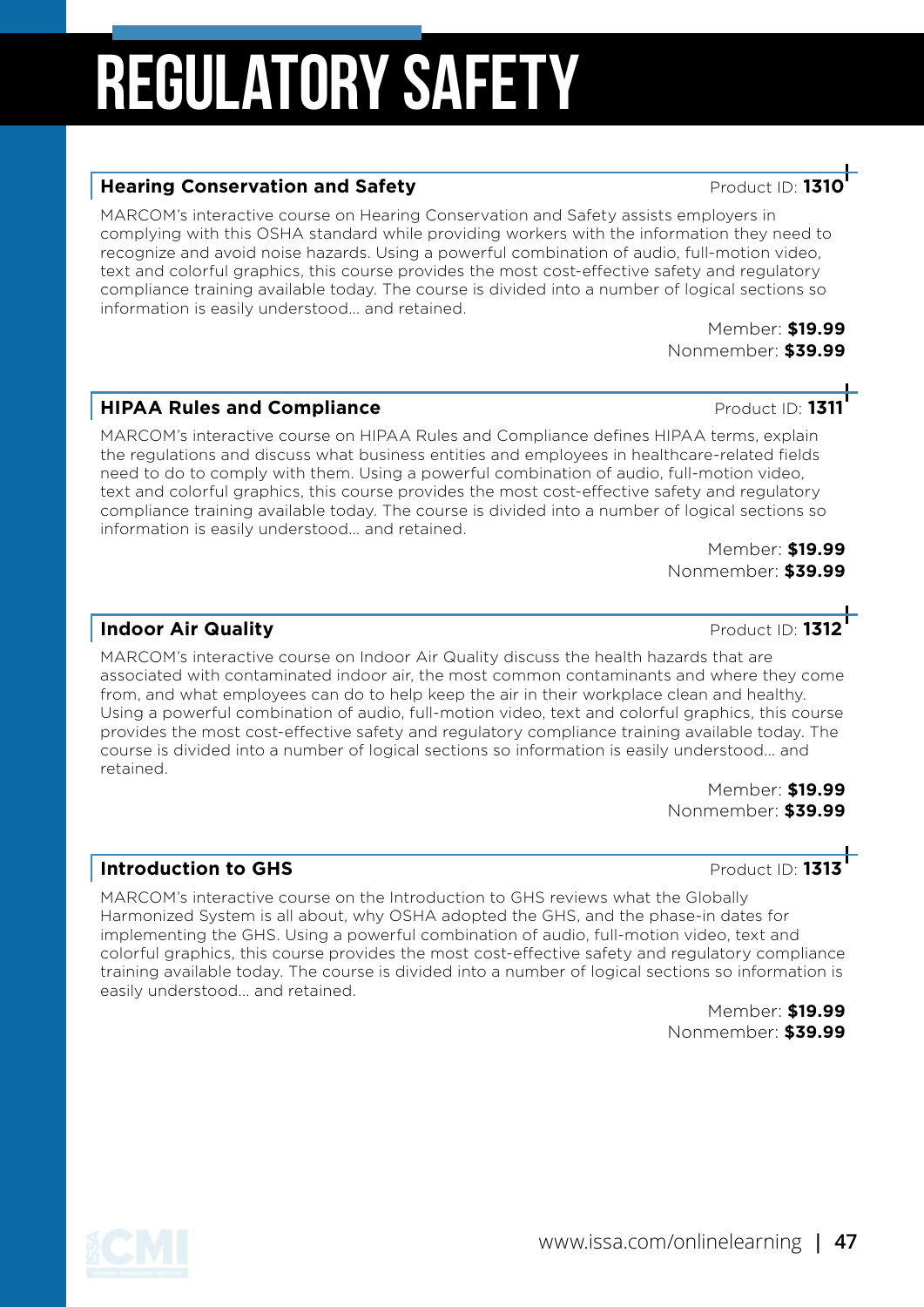#### **Introduction to Occupational Safety and Health Product ID: 1314 Administration (OSHA)**

MARCOM's interactive course on Introduction to OSHA discusses the rights and responsibilities employees and employers have under OSHA and how the agency enforces its regulations. Using a powerful combination of audio, full-motion video, text and colorful graphics, this course provides the most cost-effective safety and regulatory compliance training available today. The course is divided into a number of logical sections so information is easily understood... and retained.

Member: **\$19.99** Nonmember: **\$39.99**

### **Lead Exposure in General Industry Product ID: 131**

MARCOM's interactive course on Lead Exposure in General Industry provides employees with the information they need to understand lead hazards and the safety regulations that address them. Using a powerful combination of audio, full-motion video, text and colorful graphics, this course provides the most cost-effective safety and regulatory compliance training available today. The course is divided into a number of logical sections so information is easily understood... and retained.

Member: **\$19.99** Nonmember: **\$39.99**

### **Lock-Out/Tag-Out**

MARCOM's interactive course on Lock-Out/Tag-Out provides employees with the information they need to avoid "energy-related" hazards, while at the same time helping employers meet OSHA training requirements. Using a powerful combination of audio, full-motion video, text and colorful graphics, this course provides the most cost-effective safety and regulatory compliance training available today. The course is divided into a number of logical sections so information is easily understood... and retained.

Member: **\$19.99** Nonmember: **\$39.99**

### **OSHA Recordkeeping for Employees Product ID: 1317**

MARCOM's interactive course on OSHA Recordkeeping for Employees provides employees with a common basis of understanding about OSHA's recordkeeping requirements and prepares employees to participate effectively in the recordkeeping process. Using a powerful combination of audio, full-motion video, text and colorful graphics, this course provides the most cost-effective safety and regulatory compliance training available today. The course is divided into a number of logical sections so information is easily understood... and retained.

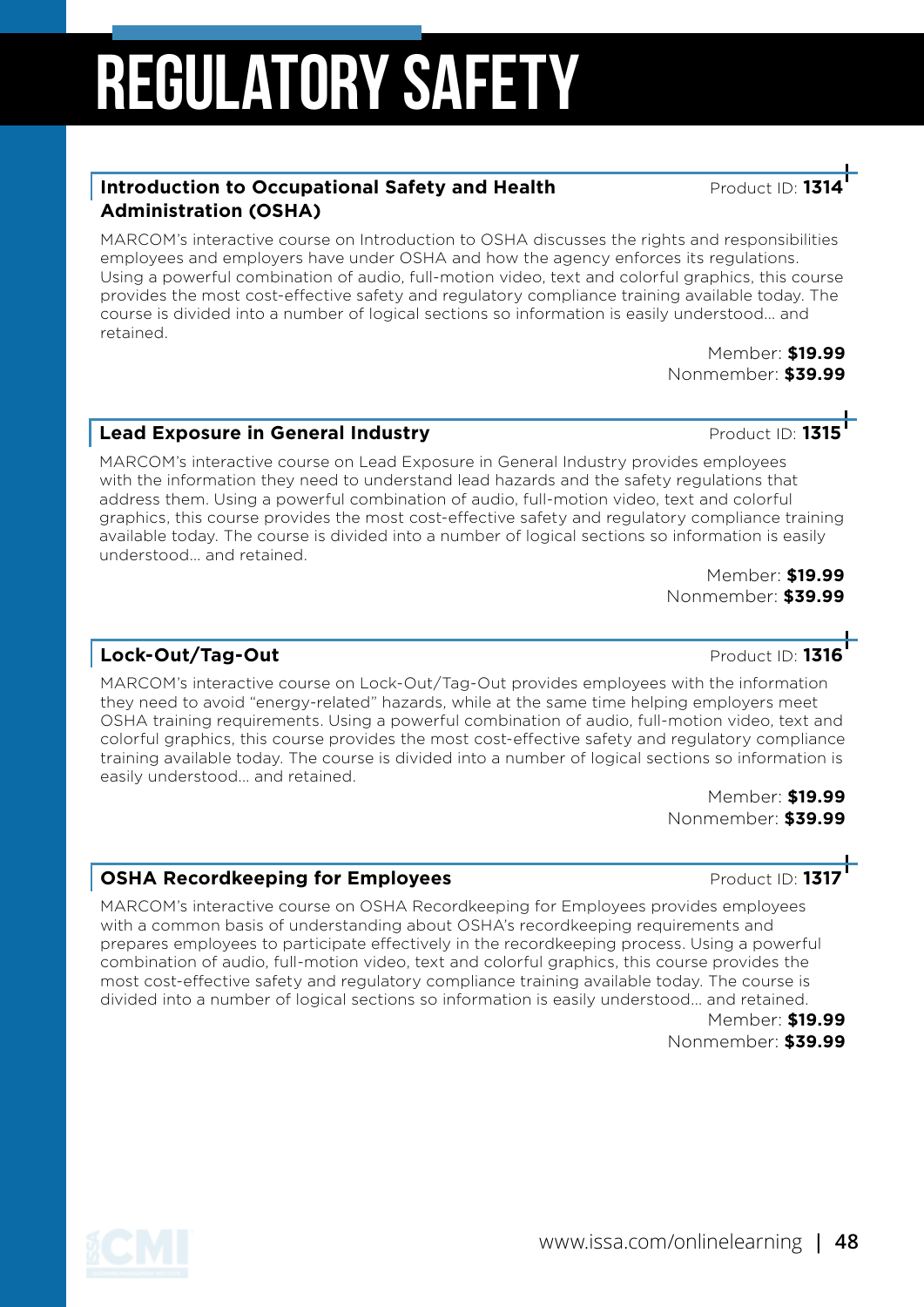#### **OSHA Recordkeeping for Managers and Supervisors Product ID: 131**

MARCOM's interactive course on OSHA Recordkeeping Managers and Supervisors provides them with a common basis of understanding OSHA's recordkeeping requirements and prepares managers and supervisors to participate effectively in the recordkeeping process. Using a powerful combination of audio, full-motion video, text and colorful graphics, this course provides the most cost-effective safety and regulatory compliance training available today. The course is divided into a number of logical sections so information is easily understood... and retained.

> Member: **\$19.99** Nonmember: **\$39.99**

#### **Personal Protective Equipment** Product ID: **1319**

MARCOM's interactive course on Personal Protective Equipment helps employers meet OSHA requirements. They provide employees with the information that they need to avoid injury on the job by using the appropriate PPE. Using a powerful combination of audio, full-motion video, text and colorful graphics, this course provides the most cost-effective safety and regulatory compliance training available today. The course is divided into a number of logical sections so information is easily understood... and retained.

Member: **\$19.99** Nonmember: **\$39.99**

#### **Respiratory Protection and Safety Accord Product ID: 1320**

MARCOM's interactive course on Respiratory Protection and Safety provides employees with this important information and help facilities in complying with requirements of the OSHA Respiratory Standard. Using a powerful combination of audio, full-motion video, text and colorful graphics, this course provides the most cost-effective safety and regulatory compliance training available today. The course is divided into a number of logical sections so information is easily understood... and retained.

> Member: **\$19.99** Nonmember: **\$39.99**

#### **Scissor Lifts in Industrial and Construction Environments Product ID: 1321**

MARCOM's interactive course on Scissor Lifts in Industrial and Construction Environments introduces employees to scissor lifts, make them aware of the hazards associated with these lifts and give them the information they need to work safely using a scissor lift or working near one.Using a powerful combination of audio, full-motion video, text and colorful graphics, this course provides the most cost-effective safety and regulatory compliance training available today. The course is divided into a number of logical sections so information is easily understood... and retained.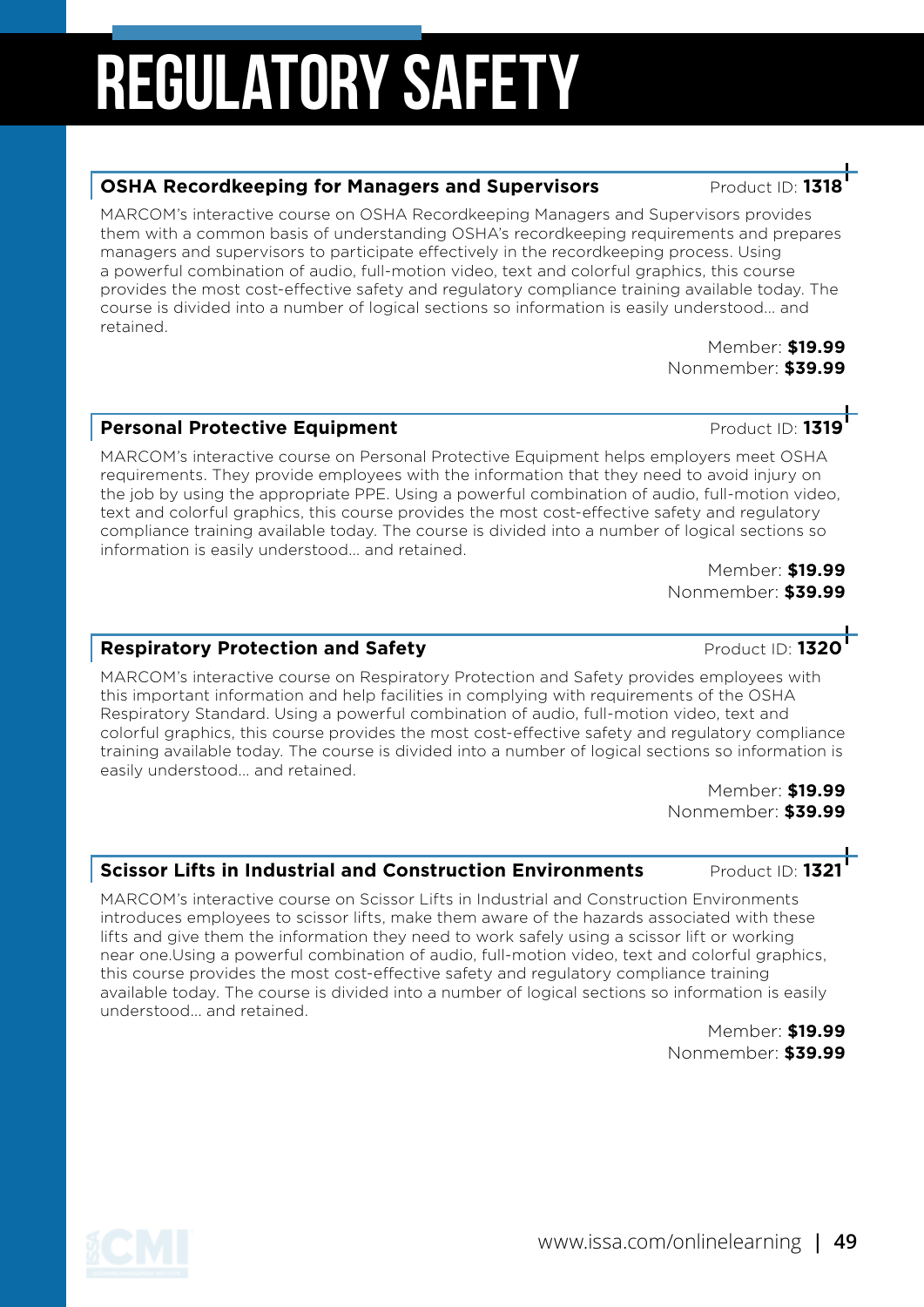#### **Silica Safety in Industrial and Construction Environments Product ID: 132**

MARCOM's interactive course on Silica Safety in Industrial and Construction Environments explains the hazards that are associated with silica dust, review the OSHA standards for industry and construction, and show employees what they can do to protect themselves from silica dust on the job. Using a powerful combination of audio, full-motion video, text and colorful graphics, this course provides the most cost-effective safety and regulatory compliance training available today. The course is divided into a number of logical sections so information is easily understood... and retained.

> Member: **\$19.99** Nonmember: **\$39.99**

### **Supported Scaffolding Safety** Product ID: 1323

MARCOM's interactive course on Supported Scaffolding Safety helps facilities comply with OSHA's Scaffolding regulation (29 CFR 1926.451). Whenever a worker leaves the ground, the risk of an accident occurring increases dramatically. With more than 10,000 scaffold related injuries reported each year, OSHA has mandated that workers be trained on how to safely erect and use these work platforms. The course helps employees understand the dangers of working with scaffolds, and how these risks can be minimized by knowing the correct ways to erect, maintain and use scaffolding equipment. Using a powerful combination of audio, full-motion video, text and colorful graphics, this course provides the most cost-effective safety and regulatory compliance training available today. The course is divided into a number of logical sections so information is easily understood... and retained.

Member: **\$19.99** Nonmember: **\$39.99**

#### **Suspended Scaffolding Safety Product ID: 1324**

MARCOM's interactive course on Suspended Scaffolding Safety helps facilities comply with OSHA's Scaffolding regulation (29 CFR 1926.451). Whenever a worker leaves the ground, the risk of an accident occurring increases dramatically. With more than 10,000 scaffold related injuries reported each year, OSHA has mandated that workers be trained on how to safely erect and use these work platforms. The course helps employees understand the dangers of working with scaffolds, and how these risks can be minimized by knowing the correct ways to erect, maintain and use scaffolding equipment. Using a powerful combination of audio, full-motion video, text and colorful graphics, this course provides the most cost-effective safety and regulatory compliance training available today. The course is divided into a number of logical sections so information is easily understood... and retained.

> Member: **\$19.99** Nonmember: **\$39.99**

#### **Tuberculosis in the Healthcare Enviornment Product ID: 1325**

MARCOM's interactive course on Tuberculosis in the Healthcare Environment provides employee's with the latest information on the tuberculosis threat, the infection hazards they may encounter in their job and the steps they can take to avoid them. Using a powerful combination of audio, full-motion video, text and colorful graphics, this course provides the most cost-effective safety and regulatory compliance training available today. The course is divided into a number of logical sections so information is easily understood... and retained.